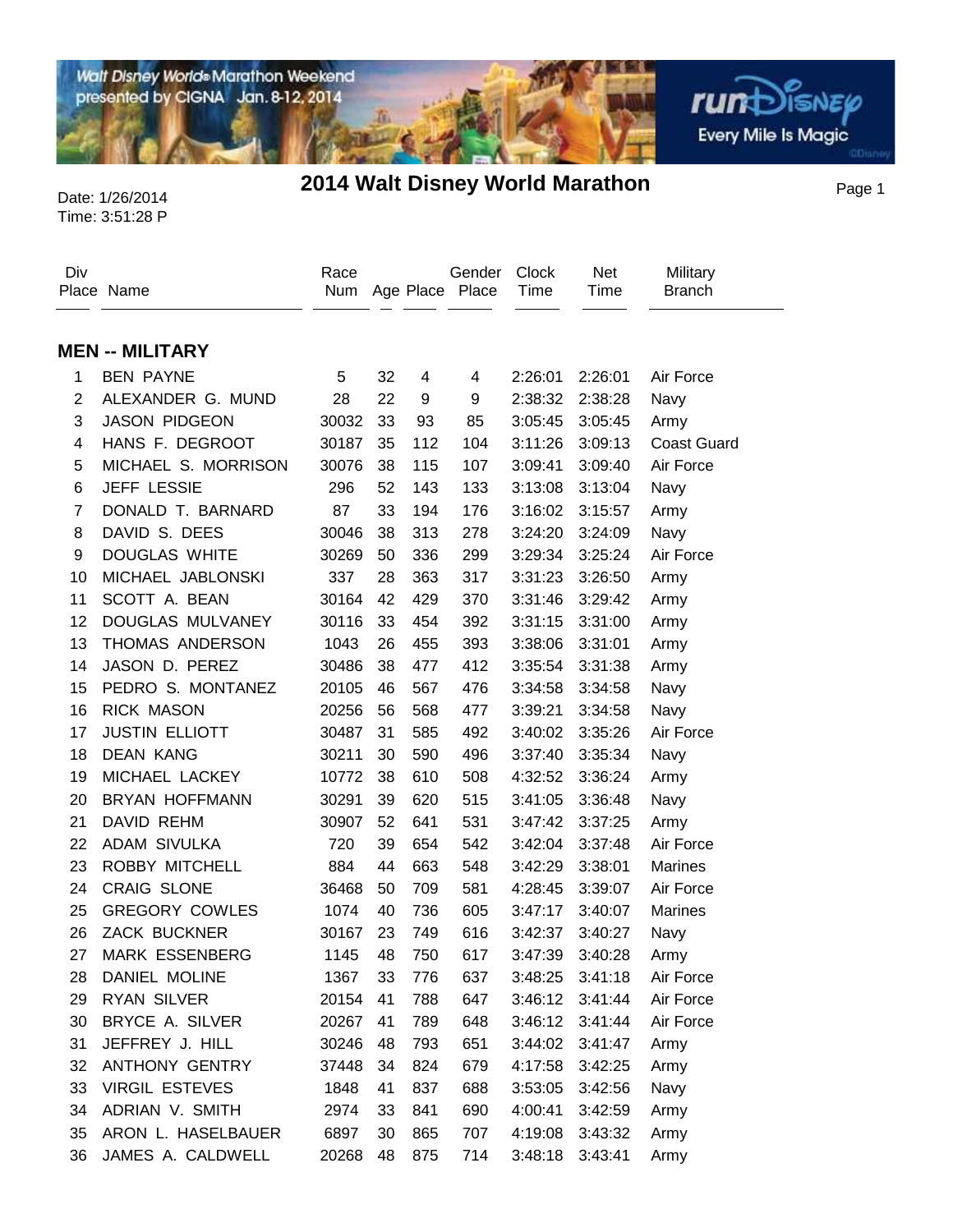| Div | Place Name               | Race  |    |         | Gender<br>Num Age Place Place | <b>Clock</b><br>Time | Net<br>Time | Military<br><b>Branch</b> |
|-----|--------------------------|-------|----|---------|-------------------------------|----------------------|-------------|---------------------------|
| 37  | JEFF CLARKSON            | 31709 | 29 | 891     | 728                           | 4:01:14              | 3:44:07     | Army                      |
| 38  | KEVIN L. DENTER          | 30313 | 50 | 905     | 733                           | 3:48:47              | 3:44:32     | Air Force                 |
| 39  | JOHN G. DECESARE         | 31715 | 33 | 909     | 737                           | 4:02:12              | 3:44:36     | <b>Marines</b>            |
| 40  | RICHARD R. OLIVER        | 3914  | 40 | 964     | 772                           | 4:07:12              | 3:46:02     | <b>Marines</b>            |
| 41  | TAHARKA K. MCCLEAVE      | 20143 | 25 | 971     | 778                           | 3:48:32              | 3:46:11     | Army                      |
| 42  | <b>JONATHON LUND</b>     | 13582 | 33 | 1003    | 805                           | 4:49:13              | 3:47:01     | Army                      |
| 43  | JOSHUA N. STEPHENSON     | 24562 | 37 | 1004    | 806                           | 4:41:47              | 3:47:03     | Army                      |
| 44  | NATHAN B. PATTERSON      | 24864 | 32 | 1106    | 877                           | 4:50:41              | 3:48:56     | Air Force                 |
| 45  | STEPHEN A. BERNSTEIN     | 30454 | 49 | 1108    | 879                           | 3:53:47              | 3:48:58     | Army                      |
| 46  | <b>STEPHEN DOWD</b>      | 4449  | 46 | 1141    | 905                           | 4:15:59              | 3:49:39     | Air Force                 |
| 47  | JOSH D. ROGERS           | 20433 | 37 | 1142    | 906                           | 3:57:05              | 3:49:40     | Air Force                 |
| 48  | <b>WAYNE TASLER</b>      | 2396  | 50 | 1167    | 922                           | 4:04:22              | 3:50:07     | Army                      |
| 49  | <b>BUD WINN</b>          | 30235 | 28 | 1187    | 937                           | 3:52:57              | 3:50:36     | Air Force                 |
| 50  | RICARDO MORALES          | 30383 | 52 | 1209    | 955                           | 3:55:12              | 3:50:51     | Army                      |
| 51  | <b>MARK BURROWS</b>      | 22873 | 42 | 1213    | 958                           | 4:26:32              | 3:50:57     | Army                      |
| 52  | STEVEN M. GILL           | 20477 | 33 | 1224    | 966                           | 3:58:52              | 3:51:14     | Air Force                 |
| 53  | <b>JUSTIN BAILEY</b>     | 31854 | 38 | 1262    | 990                           | 3:59:57              | 3:52:04     | Air Force                 |
| 54  | JOHN M. OLIVER           | 9648  | 30 | 1295    | 1011                          | 4:42:19              | 3:52:29     | Army                      |
| 55  | CHRISTOPHER BRYANT       | 31595 | 44 | 1307    | 1022                          | 4:06:34              | 3:52:42     | Air Force                 |
| 56  | DIRK YAMAMOTO            | 30372 | 43 | 1309    | 1024                          | 3:57:19              | 3:52:44     | Air Force                 |
| 57  | <b>CHRIS KELLER</b>      | 3378  | 27 | 1351    | 1047                          | 4:14:35              | 3:53:24     | <b>Marines</b>            |
| 58  | <b>VINCENT BROWN</b>     | 30369 | 46 | 1356    | 1051                          | 3:57:49              | 3:53:31     | Marines                   |
| 59  | TODD A. KIRKWOOD         | 969   | 47 | 1430    | 1100                          | 3:58:45              | 3:54:35     | Air Force                 |
| 60  | <b>FRANK STACHOUR</b>    | 31330 | 34 | 1431    | 1101                          | 4:09:00              | 3:54:36     | Navy                      |
| 61  | MARK R. HOLLAND          | 1747  | 52 | 1449    | 1116                          | 4:05:01              | 3:54:54     | Air Force                 |
| 62  | MICHAEL W. GIBB          | 1270  | 25 | 1501    | 1148                          | 4:03:02              | 3:55:48     | <b>Coast Guard</b>        |
| 63  | JOE SCAVETTA             | 30034 | 40 | 1546    | 1183                          | 3:56:30              | 3:56:26     | Air Force                 |
| 64  | <b>BRETT WITTERS</b>     | 36140 | 29 | 1557    | 1189                          | 4:46:25              | 3:56:40     | Army                      |
| 65  | <b>DOUGLAS HACKL</b>     | 20838 | 39 | 1559    | 1191                          | 4:09:52              | 3:56:42     | <b>Marines</b>            |
| 66  | <b>ADAM LIDDLE</b>       | 2300  |    | 37 1565 | 1196                          | 4:11:13 3:56:50      |             | Air Force                 |
| 67  | MICHAEL R. MCCARTER II   | 20617 | 46 | 1566    | 1197                          | 4:04:00              | 3:56:51     | Air Force                 |
| 68  | WILLIAM BURDETT          | 33483 | 48 | 1594    | 1216                          | 4:31:55              | 3:57:07     | Army                      |
| 69  | RODRIQUEZ A. WILLIAMS    | 1090  | 40 | 1610    | 1227                          | 4:04:56              | 3:57:22     | Navy                      |
| 70  | PAUL C. BATTAGLINI       | 20187 | 28 | 1633    | 1243                          | 3:59:48              | 3:57:41     | Navy                      |
| 71  | DAVID W. YANCEY          | 31722 | 50 | 1707    | 1292                          | 4:16:04              | 3:58:53     | Air Force                 |
| 72  | KENNETH R. CARPENTER     | 31326 | 58 | 1720    | 1303                          | 4:13:08              | 3:59:00     | Army                      |
| 73  | <b>GUILLERMO MAGANA</b>  | 36131 | 31 | 1802    | 1361                          | 4:49:44              | 4:00:03     | Army                      |
| 74  | MICHAEL VELTMAN          | 24798 | 31 | 1807    | 1362                          | 5:02:03              | 4:00:05     | Air Force                 |
| 75  | <b>CHRISTOPHER SMITH</b> | 2478  | 28 | 1850    | 1389                          | 4:27:18              | 4:00:46     | Marines                   |
| 76  | CHARLES F. TOPLIKAR      | 12013 | 48 | 1859    | 1394                          | 5:05:29              | 4:00:52     | Air Force                 |
| 77  | THOMAS KARNOWSKI         | 1546  | 34 | 1861    | 1396                          | 4:11:06              | 4:00:53     | Navy                      |
| 78  | <b>DEAN KOUSEK</b>       | 4579  | 48 | 1970    | 1459                          | 4:28:22              | 4:02:49     | Air Force                 |
| 79  | FRANZ PLESCHA            | 12012 | 48 | 2039    | 1501                          | 5:08:58              | 4:04:21     | Air Force                 |
| 80  | MICHAEL BEHLING          | 3564  | 49 | 2075    | 1525                          | 4:26:06              | 4:04:58     | Air Force                 |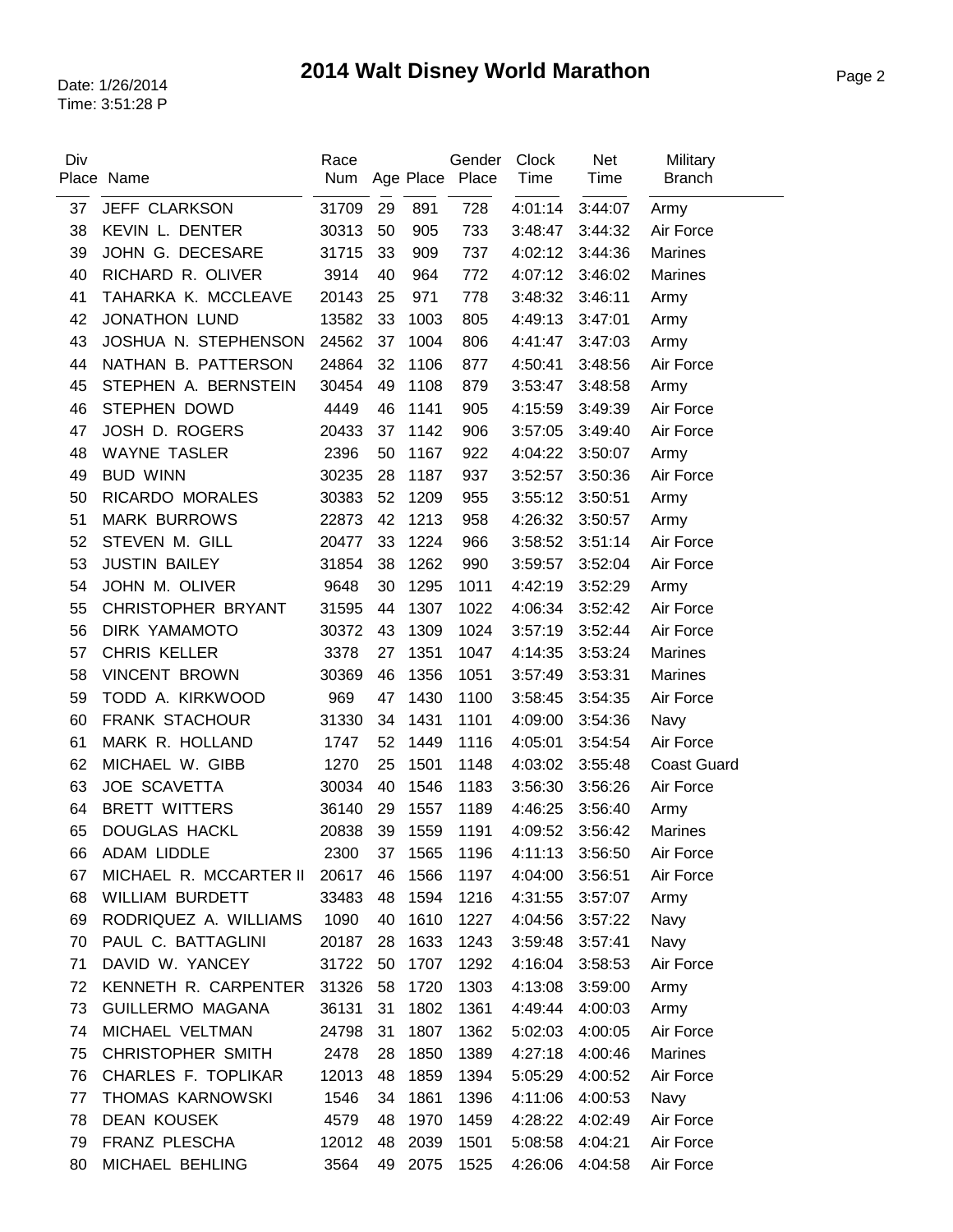| Div | Place Name                   | Race<br>Num   |    |         | Gender<br>Age Place Place | <b>Clock</b><br>Time | Net<br>Time | Military<br><b>Branch</b> |
|-----|------------------------------|---------------|----|---------|---------------------------|----------------------|-------------|---------------------------|
| 81  | <b>GREG LONG</b>             | 30185         |    | 44 2115 | 1553                      | 4:07:59              | 4:05:37     | Army                      |
| 82  | MIGUEL GONZALEZ              | 30665         | 39 | 2118    | 1555                      | 4:13:23              | 4:05:40     | Army                      |
| 83  | JAMES P. SAMZ                | 3626          | 35 | 2137    | 1569                      | 4:28:00              | 4:05:56     | Army                      |
| 84  | <b>DAVID WEBBER</b>          | 264           | 41 | 2141    | 1571                      | 4:13:10              | 4:05:58     | Navy                      |
| 85  | AARON HOMMERDING             | 2418          | 30 | 2153    | 1579                      | 4:20:30              | 4:06:05     | Air Force                 |
| 86  | RAMON D. PEREZ               | 1340          | 46 | 2168    | 1589                      | 4:14:14              | 4:06:24     | <b>Coast Guard</b>        |
| 87  | MATTHEW S. SCHEIDT           | 20852         | 31 | 2169    | 1590                      | 4:19:32              | 4:06:25     | Navy                      |
| 88  | <b>DAVID WILLIAMS</b>        | 31293         | 49 | 2170    | 1591                      | 4:19:34              | 4:06:28     | Navy                      |
| 89  | BENJAMIN G. BOSWELL          | 21058         | 21 | 2188    | 1604                      | 4:24:38              | 4:06:50     | Air Force                 |
| 90  | <b>SCOTT MORLEY</b>          | 31509         | 35 | 2242    | 1641                      | 4:21:05              | 4:07:41     | Army                      |
| 91  | LOVELL DAVIS                 | 24493         | 29 | 2254    | 1647                      | 5:04:00              | 4:07:57     | Air Force                 |
| 92  | <b>WILLIAM STOLTZ</b>        | 31015         | 28 | 2266    | 1655                      | 4:18:19              | 4:08:10     | Air Force                 |
| 93  | MIGUEL VASQUEZ               | 12107         | 33 | 2269    | 1656                      | 5:09:53              | 4:08:13     | Air Force                 |
| 94  | NATHAN M. SWARTZ             | 578           | 39 | 2294    | 1674                      | 4:16:16              | 4:08:41     | Army                      |
| 95  | <b>MATT KREMER</b>           | 21076         | 38 | 2295    | 1675                      | 4:21:49              | 4:08:42     | Navy                      |
| 96  | <b>BRIAN GILPATRICK</b>      | 30517         | 38 | 2304    | 1681                      | 4:13:44              | 4:08:53     | Air Force                 |
| 97  | CHRISTOPHER DUDLEY           | 34428         | 27 | 2338    | 1696                      | 4:44:57              | 4:09:25     | Army                      |
| 98  | JEFF MAINWARING              | 34421         | 26 | 2339    | 1697                      | 4:44:58              | 4:09:25     | Army                      |
| 99  | DAVID R. LEHOSIT             | 6525          | 56 | 2349    | 1704                      | 5:11:25              | 4:09:40     | Air Force                 |
| 100 | <b>JOE KELLY</b>             | 21733         | 38 | 2367    | 1715                      | 4:36:23              | 4:09:56     | Army                      |
| 101 | TIMOTHY ABRAHAMSON           | 1472          | 41 | 2400    | 1737                      | 4:20:52              | 4:10:24     | Army                      |
| 102 | <b>RICKE HARRIS</b>          | 2462          | 36 | 2428    | 1757                      | 4:24:21              | 4:10:51     | Navy                      |
| 103 | GORDON O. DEMING             | 12261         | 27 | 2441    | 1764                      | 5:12:49              | 4:11:01     | Army                      |
|     | 104 PAUL REYES               | 1077          | 30 | 2444    | 1767                      | 4:25:30              | 4:11:02     | Navy                      |
|     | 105 BRIAN A. CHWALISZ        | 34184         | 26 | 2455    | 1773                      | 4:45:48              | 4:11:09     | <b>Marines</b>            |
| 106 | JEFFREY D. TINER-MATSO 31156 |               | 41 | 2512    | 1800                      | 4:26:22              | 4:11:56     | Navy                      |
| 107 | EDWARD W. DABNEY             | 20839         | 34 | 2597    | 1860                      | 4:27:26              | 4:13:06     | Navy                      |
| 108 | MICHAEL B. HESS              | 21826         | 30 | 2600    | 1862                      | 4:39:34              | 4:13:09     | Army                      |
|     | 109 MICHAEL R. HARTZELL      | 30323         |    | 34 2642 | 1890                      | 4:17:54              | 4:13:34     | Army                      |
| 110 | RICHARD D. COLLINS           | 32890 38 2653 |    |         | 1896                      | 4:38:51              | 4:13:42     | Air Force                 |
| 111 | ANDREW DOLAN                 | 694           | 26 | 2673    | 1912                      | 4:18:23              | 4:13:56     | Army                      |
|     | 112 KYLE D. REAAN            | 960           | 49 | 2675    | 1914                      | 4:24:05              | 4:13:59     | Navy                      |
|     | 113 MATTHEW BAUM             | 1476          | 28 | 2684    | 1920                      | 4:49:04              | 4:14:06     | Air Force                 |
|     | 114 JAMES V. LOPICCOLO       | 6685          | 28 | 2685    | 1921                      | 4:49:03              | 4:14:06     | Army                      |
|     | 115 EDWARD BLACKSHAW         | 32606         | 42 | 2760    | 1968                      | 4:40:03              | 4:15:02     | <b>Marines</b>            |
|     | 116 DAVID JOHNSRUD           | 2110          | 45 | 2766    | 1972                      | 4:29:20              | 4:15:03     | Army                      |
| 117 | <b>JASON KETELSEN</b>        | 33168         | 37 | 2786    | 1987                      | 4:45:28              | 4:15:22     | Navy                      |
|     | 118 ROBERT RADAK             | 1657          | 38 | 2842    | 2022                      | 4:26:27              | 4:16:11     | Navy                      |
| 119 | JOEL ROYSTON                 | 30753         | 55 | 2862    | 2035                      | 4:23:46              | 4:16:28     | Navy                      |
| 120 | JEFFREY STANLEY              | 1578          | 41 | 2864    | 2037                      | 4:26:51              | 4:16:29     | Air Force                 |
| 121 | <b>ANTHONY RUGGLES</b>       | 3573          | 29 | 2907    | 2066                      | 4:38:38              | 4:17:18     | Air Force                 |
|     | 122 PAUL R. QUIGLEY          | 20761         | 39 | 2946    | 2092                      | 4:28:24              | 4:17:43     | Air Force                 |
|     | 123 DARREL ANDERSON          | 31443         | 50 | 2957    | 2101                      | 4:31:28              | 4:17:48     | Air Force                 |
|     | 124 GABE J. SOMMA            | 1499          | 38 | 2965    | 2106                      | 4:28:03              | 4:17:53     | <b>Coast Guard</b>        |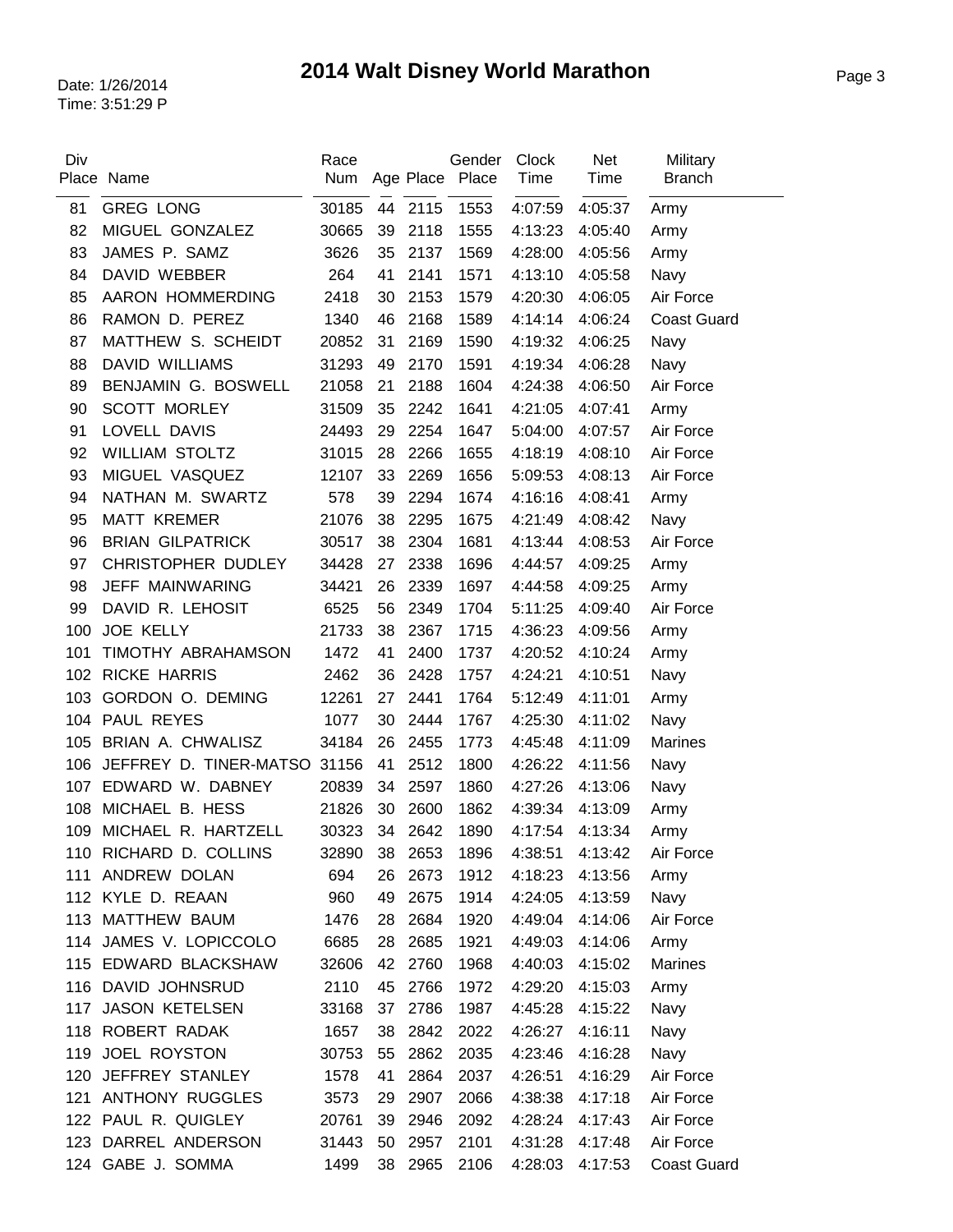| Div | Place Name                                  | Race<br>Num    |    |      | Gender<br>Age Place Place | Clock<br>Time      | Net<br>Time | Military<br><b>Branch</b> |
|-----|---------------------------------------------|----------------|----|------|---------------------------|--------------------|-------------|---------------------------|
| 125 | JOHN KIRBY                                  | 30512          | 39 | 3003 | 2130                      | 4:22:46            | 4:18:26     | <b>Marines</b>            |
| 126 | <b>ERIK WRIGHT</b>                          | 32295          | 32 | 3010 | 2132                      | 4:40:48            | 4:18:34     | Army                      |
| 127 | MICHAEL BAUMEISTER                          | 2129           | 46 | 3061 | 2159                      | 4:32:30            | 4:19:01     | Army                      |
| 128 | CHRISTOPHER TAYLOR                          | 30812          | 53 | 3072 | 2169                      | 4:26:38            | 4:19:09     | Air Force                 |
| 129 | TIM PYEATT                                  | 32349          | 49 | 3136 | 2200                      | 4:37:48            | 4:19:56     | Air Force                 |
| 130 | TIMOTHY FRITZ                               | 12131          | 34 | 3160 | 2216                      | 5:22:02            | 4:20:13     | Air Force                 |
| 131 | LEE ODELL                                   | 6409           | 39 | 3169 | 2224                      | 4:55:27            | 4:20:20     | Army                      |
| 132 | <b>SAMUEL CRISLIP</b>                       | 33232          | 34 | 3189 | 2237                      | 4:51:59            | 4:20:35     | Army                      |
| 133 | <b>SCOT NEWPORT</b>                         | 30855          | 49 | 3205 | 2244                      | 4:28:22            | 4:20:51     | Army                      |
| 134 | PATRICIO TAFOYA                             | 22090          | 42 | 3223 | 2253                      | 4:46:50            | 4:21:03     | <b>Marines</b>            |
| 135 | D. GRANADOS                                 | 6081           | 47 | 3234 | 2260                      |                    |             |                           |
| 136 | STACY L. MYERS                              | 2741           | 46 | 3248 | 2267                      | 4:51:25<br>4:38:55 | 4:21:13     | Navy                      |
| 137 | JUDD BAILEY                                 | 31016          | 54 | 3259 | 2275                      |                    | 4:21:18     | Navy                      |
|     |                                             |                |    |      |                           | 4:31:49            | 4:21:30     | Army                      |
| 138 | ROBERT E. ANDERSON<br><b>CASEY JENKINS</b>  | 24472<br>11946 | 25 | 3283 | 2288                      | 4:34:55            | 4:21:45     | Army<br><b>Marines</b>    |
| 139 |                                             |                | 28 | 3401 | 2354                      | 5:03:44            | 4:23:26     |                           |
| 140 | JONATHAN D. MORSE                           | 2855           | 28 | 3425 | 2367                      | 4:41:58            | 4:23:46     | Air Force                 |
| 141 | <b>SEAN LEAMAN</b><br>TIMOTHY A. STUDENT II | 34459          | 30 | 3450 | 2376                      | 4:59:43            | 4:24:08     | Army                      |
| 142 |                                             | 3165           | 29 | 3480 | 2395                      | 4:42:00            | 4:24:35     | Army                      |
|     | 143 ALAN MCCOLLUM                           | 21879          | 60 | 3490 | 2404                      | 4:50:27            | 4:24:42     | Navy                      |
|     | 144 LEE JENKS                               | 3607           | 52 | 3501 | 2413                      | 4:55:11            | 4:24:52     | Air Force                 |
| 145 | WHIT NANNA                                  | 1294           | 30 | 3502 | 2414                      | 4:32:30            | 4:24:52     | Air Force                 |
| 146 | <b>JUSTIN K. KASENBERG</b>                  | 12222          | 25 | 3625 | 2489                      | 5:27:59            | 4:26:06     | Army                      |
| 147 | MICHAEL HILLIARD                            | 30499          | 43 | 3639 | 2499                      | 4:30:50            | 4:26:14     | Army                      |
| 148 | <b>JIM HAWKEN</b>                           | 31942          | 45 | 3696 | 2536                      | 4:44:13            | 4:27:02     | Air Force                 |
| 149 | <b>CASEY MYERS</b>                          | 24010          | 26 | 3738 | 2558                      | 5:18:54            | 4:27:27     | Army                      |
| 150 | DAVE WERNER                                 | 32830          | 43 | 3820 | 2609                      | 4:54:28            | 4:28:18     | Navy                      |
| 151 | <b>LOUIS BORRELLI</b>                       | 2906           | 55 | 3828 | 2614                      | 4:46:29            | 4:28:25     | Air Force                 |
| 152 | MICHAEL PROPHETER                           | 1807           | 30 | 3884 | 2647                      | 5:09:18            | 4:29:00     | <b>Marines</b>            |
|     | 153 DONALD L. MCCULLOUGH                    | 32226          | 37 | 3908 | 2660                      | 5:03:55            | 4:29:15     | Army                      |
|     | 154 ALAN SAWYER                             | 11672          | 29 | 3933 | 2671                      | 5:33:54            | 4:29:39     | Army                      |
|     | 155 DAVID M. JOSHUA                         | 11633          | 44 | 3936 | 2674                      | 5:33:56            | 4:29:40     | Army                      |
|     | 156 BRAD DALBERG                            | 34065          | 34 | 3940 | 2676                      | 5:04:25            | 4:29:45     | <b>Marines</b>            |
|     | 157 PAUL TINKER                             | 32610          | 33 | 3960 | 2689                      | 4:55:03            | 4:29:57     | Air Force                 |
|     | 158 MARK D. WIETBROCK                       | 31211          | 54 | 3964 | 2693                      | 4:44:18            | 4:29:58     | Army                      |
|     | 159 GERRY AMUNDSON                          | 30968          | 39 | 3970 | 2698                      | 4:40:19            | 4:30:01     | <b>Marines</b>            |
|     | 160 BRYAN C. ELWOOD                         | 36194          | 30 | 4009 | 2721                      | 5:20:11            | 4:30:31     | Army                      |
| 161 | JOHN D. FIES                                | 36793          | 39 | 4022 | 2728                      | 5:26:01            | 4:30:38     | Air Force                 |
|     | 162 JOHN R. WYATT                           | 20658          | 42 | 4027 | 2732                      | 4:41:01            | 4:30:42     | Army                      |
|     | 163 DANA J. BREWER                          | 4158           | 58 | 4030 | 2735                      | 4:56:04            | 4:30:43     | Army                      |
| 164 | <b>JOHN BRIGGS</b>                          | 21127          | 40 | 4044 | 2742                      | 5:25:47            | 4:30:51     | Marines                   |
|     | 165 KARL GRUNER                             | 1135           | 56 | 4073 | 2759                      | 4:38:27            | 4:31:12     | Air Force                 |
|     | 166 MATTHEW M. SPOLARICH                    | 4951           | 33 | 4087 | 2767                      | 4:57:26            | 4:31:19     | <b>Coast Guard</b>        |
|     | 167 DAVIDE KEATON                           | 21032          | 45 | 4092 | 2770                      | 4:44:56            | 4:31:23     | Air Force                 |
|     | 168 RYAN J. TICKELL                         | 21239          | 38 | 4125 | 2788                      | 4:49:59            | 4:31:42     | <b>Coast Guard</b>        |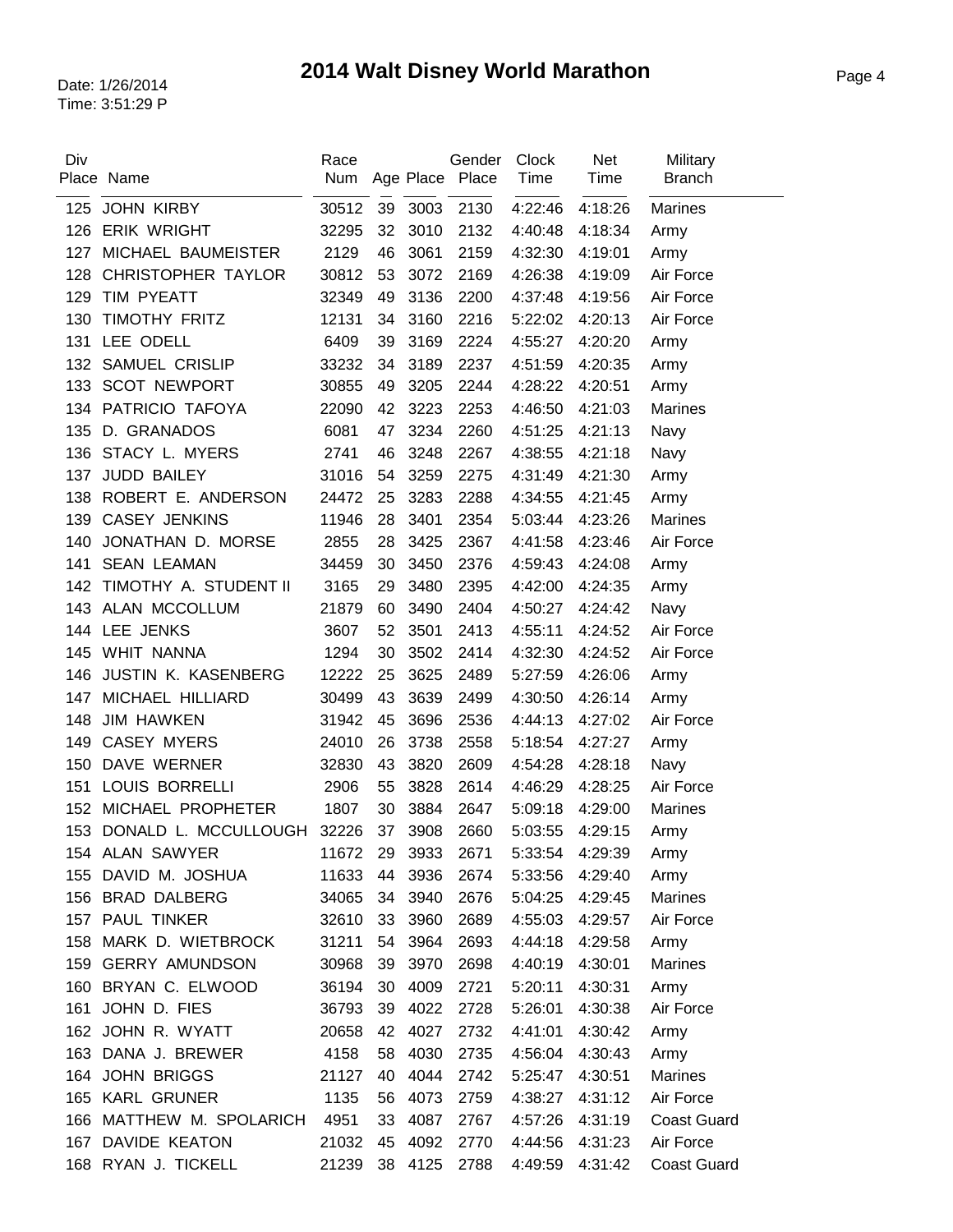| Div | Place Name               | Race<br>Num |    | Age Place | Gender<br>Place | Clock<br>Time | <b>Net</b><br>Time | Military<br><b>Branch</b> |
|-----|--------------------------|-------------|----|-----------|-----------------|---------------|--------------------|---------------------------|
| 169 | <b>BRADLEY COWLEY</b>    | 24889       | 40 | 4139      | 2796            | 4:49:05       | 4:31:50            | <b>Marines</b>            |
| 170 | RYAN LANDOLL             | 2169        | 28 | 4166      | 2814            | 4:45:53       | 4:32:04            | Air Force                 |
| 171 | ERIK OQUENDO             | 32036       | 32 | 4169      | 2816            | 4:50:53       | 4:32:05            | Air Force                 |
| 172 | ROBERT DUCHAINE          | 748         | 38 | 4192      | 2829            | 4:36:55       | 4:32:20            | Army                      |
| 173 | <b>CORY SHAW</b>         | 31215       | 29 | 4221      | 2844            | 5:07:59       | 4:32:41            | Air Force                 |
|     | 174 KEVIN REEDY          | 20136       | 38 | 4222      | 2845            | 4:37:32       | 4:32:41            | <b>Marines</b>            |
| 175 | <b>JEREMY SMITH</b>      | 34017       | 38 | 4224      | 2847            | 5:08:30       | 4:32:42            | Navy                      |
| 176 | <b>KEVIN SAMSON</b>      | 4347        | 34 | 4234      | 2851            | 4:54:34       | 4:32:46            | Air Force                 |
| 177 | DOUG DUDLEY              | 4062        | 47 | 4243      | 2858            | 4:55:02       | 4:32:51            | Air Force                 |
| 178 | THOMAS KELLEY            | 21355       | 39 | 4250      | 2861            | 4:51:48       | 4:32:57            | Army                      |
| 179 | DAVID L. OWEN            | 30944       | 57 | 4269      | 2875            | 4:43:33       | 4:33:08            | Air Force                 |
| 180 | <b>JARRAD PILGRIM</b>    | 31276       | 37 | 4273      | 2878            | 4:47:03       | 4:33:10            | Navy                      |
| 181 | DALE B. STEWART          | 24935       | 47 | 4301      | 2894            | 5:37:45       | 4:33:27            | Army                      |
| 182 | <b>BRIAN S. RHODES</b>   | 971         | 41 | 4303      | 2896            | 4:46:47       | 4:33:28            | Air Force                 |
| 183 | MATT WALMSLEY            | 20540       | 21 | 4312      | 2901            | 4:47:51       | 4:33:31            | Army                      |
| 184 | RYAN M. VANBUSKIRK       | 1365        | 32 | 4335      | 2914            | 4:41:10       | 4:33:48            | Air Force                 |
| 185 | <b>JUSTIN W. STENNES</b> | 22297       | 39 | 4368      | 2931            | 5:04:40       | 4:34:15            | Air Force                 |
| 186 | JONATHAN H. POTTERTO     | 21033       | 32 | 4374      | 2934            | 4:59:23       | 4:34:17            | <b>Coast Guard</b>        |
| 187 | AARON L. JOHNSON         | 3735        | 32 | 4385      | 2942            | 4:56:28       | 4:34:23            | Army                      |
| 188 | ANDREW HOBURG            | 21779       | 43 | 4389      | 2946            | 4:59:36       | 4:34:24            | Navy                      |
| 189 | ANTHONY SPARACINO        | 24804       | 42 | 4404      | 2952            | 5:36:52       | 4:34:32            | Army                      |
| 190 | JAMES JORDON             | 36703       | 36 | 4445      | 2969            | 5:29:45       | 4:35:00            | Navy                      |
| 191 | <b>WILLIAM COX</b>       | 31459       | 43 | 4449      | 2973            | 4:49:29       | 4:35:02            | <b>Marines</b>            |
| 192 | <b>DEAN KETERI</b>       | 30908       | 44 | 4467      | 2985            | 4:49:30       | 4:35:16            | Navy                      |
| 193 | <b>JOE CAPUA</b>         | 37143       | 52 | 4471      | 2986            | 5:14:59       | 4:35:20            | <b>Marines</b>            |
| 194 | <b>EARON BROWN</b>       | 34231       | 25 | 4474      | 2988            | 5:10:52       | 4:35:20            | Air Force                 |
| 195 | <b>EVAN KREAKIE</b>      | 32050       | 31 | 4547      | 3030            | 4:54:50       | 4:36:08            | Army                      |
| 196 | MICHAEL BODDY            | 33188       | 50 | 4550      | 3032            | 5:06:19       | 4:36:09            | Army                      |
| 197 | <b>JAMES GOERKE</b>      | 2784        | 30 | 4644      | 3086            | 4:55:01       | 4:37:10            | Army                      |
|     | 198 BRIAN R. RAUEN       | 24538       | 40 | 4647      | 3089            | 5:32:55       | 4:37:10            | Army                      |
| 199 | <b>CLAYTON MANNING</b>   | 31833       | 34 | 4652      | 3093            | 5:08:21       | 4:37:13            | Army                      |
| 200 | <b>JASON PANG</b>        | 1685        | 31 | 4661      | 3100            | 4:47:37       | 4:37:17            | Air Force                 |
| 201 | <b>ROBERT PORTER</b>     | 12401       | 37 | 4712      | 3129            | 5:39:48       | 4:37:53            | Marines                   |
|     | 202 CARLO L. NARVASA     | 33225       | 31 | 4718      | 3132            | 5:13:06       | 4:37:57            | Air Force                 |
|     | 203 JUSTIN S. WEST       | 37030       | 23 | 4721      | 3134            | 5:13:06       | 4:37:57            | Air Force                 |
|     | 204 JOHN L. TORRES       | 1961        | 48 | 4769      | 3157            | 4:49:06       | 4:38:26            | Air Force                 |
|     | 205 KEITH H. NILE        | 12414       | 40 | 4801      | 3175            | 5:42:09       | 4:38:45            | Army                      |
|     | 206 JOHN SCHNEIDER       | 32236       | 44 | 4834      | 3190            | 5:00:58       | 4:39:01            | Air Force                 |
| 207 | MICHAEL DYER             | 12029       | 49 | 4844      | 3198            | 5:41:51       | 4:39:07            | Navy                      |
|     | 208 ANDREW ECKLES        | 20323       | 58 | 4851      | 3201            | 4:43:37       | 4:39:13            | <b>Marines</b>            |
| 209 | <b>BRUCE GORSKI</b>      | 35617       | 46 | 4857      | 3205            | 5:24:00       | 4:39:15            | Army                      |
|     | 210 RAFAEL MATOS         | 1152        | 50 | 4865      | 3211            | 4:46:39       | 4:39:21            | Navy                      |
| 211 | <b>BRENT E. SMITH</b>    | 33233       | 53 | 4871      | 3213            | 5:10:18       | 4:39:24            | Navy                      |
|     | 212 WILLY MENDOZA        | 22256       | 62 | 4885      | 3220            | 5:09:45       | 4:39:33            | Navy                      |
|     |                          |             |    |           |                 |               |                    |                           |

 $\overline{a}$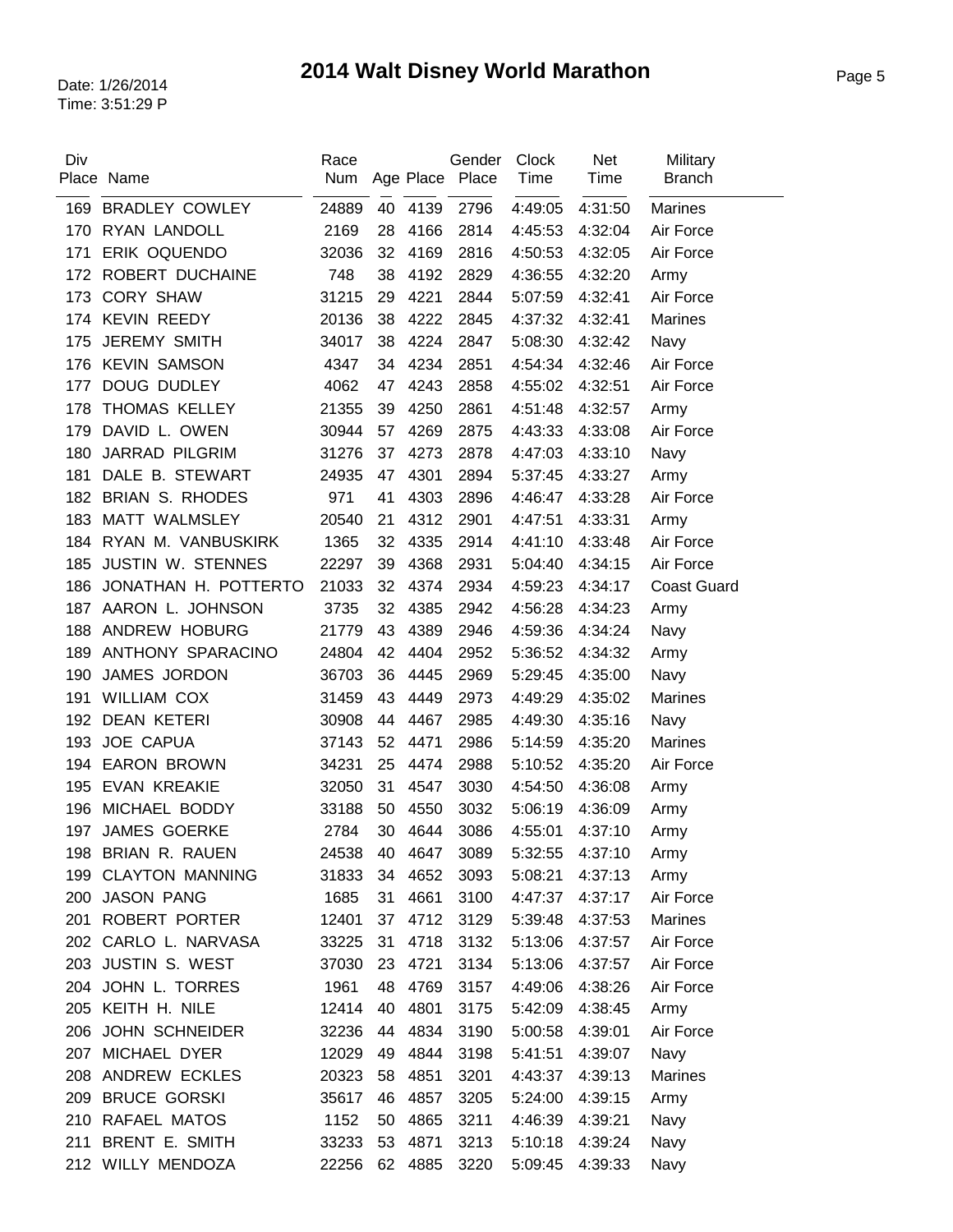| Div | Place Name              | Race<br>Num |    | Age Place | Gender<br>Place | Clock<br>Time | <b>Net</b><br>Time | Military<br><b>Branch</b> |
|-----|-------------------------|-------------|----|-----------|-----------------|---------------|--------------------|---------------------------|
|     | 213 ANDREW SAJDERA      | 35833       | 32 | 4946      | 3252            | 5:25:54       | 4:40:11            | <b>Marines</b>            |
| 214 | <b>JASON BLODZINSKI</b> | 3931        | 38 | 4979      | 3273            | 5:02:50       | 4:40:33            | Air Force                 |
| 215 | ADRIAN MAGANA           | 34859       | 27 | 4980      | 3274            | 5:21:08       | 4:40:33            | Army                      |
| 216 | CODY R. PATTERSON       | 9544        | 20 | 5023      | 3297            | 5:30:33       | 4:40:52            | Navy                      |
| 217 | MICHAEL J. BOLAND       | 2490        | 47 | 5026      | 3299            | 4:55:21       | 4:40:53            | Navy                      |
| 218 | DUANE A. HAMM           | 20440       | 50 | 5035      | 3305            | 4:48:12       | 4:40:58            | Air Force                 |
| 219 | <b>ADAM CARTER</b>      | 21863       | 33 | 5038      | 3307            | 5:06:40       | 4:40:59            | Navy                      |
| 220 | ROBERT WELBAUM          | 2874        | 65 | 5054      | 3313            | 4:59:34       | 4:41:07            | None                      |
| 221 | <b>NORM KENDRICK</b>    | 31893       | 43 | 5080      | 3331            | 4:58:53       | 4:41:26            | Navy                      |
| 222 | DANIEL J. DUNCAN        | 12395       | 30 | 5105      | 3348            | 4:59:54       | 4:41:43            | Air Force                 |
| 223 | <b>MARK WEHRUM</b>      | 31495       | 46 | 5135      | 3359            | 4:44:13       | 4:41:59            | Army                      |
| 224 | SCOTT M. CAMPBELL       | 2044        | 50 | 5145      | 3365            | 4:52:35       | 4:42:03            | Air Force                 |
| 225 | MARTY E. GRIFFIN        | 2961        | 42 | 5220      | 3405            | 5:01:27       | 4:43:01            | Navy                      |
| 226 | ROBERT L. AVERETT       | 32259       | 61 | 5226      | 3407            | 5:04:30       | 4:43:02            | Army                      |
| 227 | <b>JAC COIL</b>         | 34027       | 38 | 5267      | 3430            | 5:18:01       | 4:43:19            | Air Force                 |
| 228 | <b>CLAUDE BOLTON</b>    | 2202        | 68 | 5276      | 3435            | 4:57:24       | 4:43:23            | Air Force                 |
| 229 | <b>SCOTT SHEPARD</b>    | 5913        | 46 | 5288      | 3444            | 5:09:51       | 4:43:31            | Army                      |
| 230 | TIM DIETRICH            | 32135       | 50 | 5297      | 3448            | 5:05:00       | 4:43:36            | Marines                   |
| 231 | WILLIAM J. MCCOLLUM     | 24437       | 38 | 5302      | 3451            | 5:39:56       | 4:43:39            | Army                      |
| 232 | KYLE M. KLEMM           | 34469       | 32 | 5320      | 3462            | 5:19:22       | 4:43:49            | Army                      |
| 233 | BRANDON J. BAKER        | 31110       | 27 | 5321      | 3463            | 4:54:37       | 4:43:49            | Army                      |
| 234 | DAVID G. WENNERSTROM    | 24785       | 33 | 5334      | 3473            | 5:02:00       | 4:43:59            | Air Force                 |
| 235 | TOM CAMPBELL            | 3799        | 39 | 5417      | 3517            | 5:06:19       | 4:44:47            | Army                      |
| 236 | JOHN J. GORMAN          | 21688       | 34 | 5438      | 3532            | 5:10:41       | 4:44:59            | Navy                      |
| 237 | KULLEN W. WAGGONER      | 11358       | 23 | 5454      | 3537            | 5:49:28       | 4:45:05            | Air Force                 |
| 238 | MATTHEW L. BOTTORFF     | 37032       | 25 | 5529      | 3582            | 5:49:19       | 4:45:43            | Air Force                 |
| 239 | <b>DEVAN THOMPSON</b>   | 37181       | 26 | 5532      | 3584            | 5:49:19       | 4:45:44            | Air Force                 |
| 240 | DAVID BELL              | 20920       | 40 | 5614      | 3635            | 5:12:51       | 4:46:36            | <b>Marines</b>            |
| 241 | HONDA TAKAYUKI          | 33405       | 34 | 5621      | 3639            | 5:16:47       | 4:46:42            | Air Force                 |
|     | 242 BENTON ENOMOTO      | 21701       | 34 | 5634      | 3648            | 5:13:21       | 4:46:46            | Air Force                 |
|     | 243 JEFF B. WARD        | 31020       | 40 | 5663      | 3660            | 4:57:39       | 4:47:04            | Air Force                 |
|     | 244 BRIAN W. DANNER     | 24863       | 41 | 5678      | 3666            | 5:28:43       | 4:47:10            | Navy                      |
|     | 245 SEAN LEHMAN         | 22675       | 33 | 5723      | 3687            | 5:23:32       | 4:47:35            | Army                      |
|     | 246 JAY BERGER          | 34355       | 29 | 5756      | 3704            | 5:23:26       | 4:47:50            | Army                      |
| 247 | NATHAN MAKER            | 21857       | 42 | 5763      | 3708            | 5:13:22       | 4:47:56            | Marines                   |
| 248 | <b>JAMES WARD</b>       | 23099       | 44 | 5802      | 3728            | 5:27:51       | 4:48:18            | Navy                      |
|     | 249 JOHN ODUM           | 21626       | 43 | 5811      | 3736            | 5:09:54       | 4:48:25            | Air Force                 |
| 250 | <b>DIRK BRANDT</b>      | 31174       | 40 | 5822      | 3741            | 5:15:27       | 4:48:32            | Army                      |
| 251 | PATRICK M. MCMAHAN SR   | 1826        | 48 | 5895      | 3788            | 5:07:08       | 4:49:14            | Army                      |
|     | 252 MICHAEL WISSER      | 21814       | 31 | 5901      | 3793            | 5:52:58       | 4:49:18            | Army                      |
| 253 | SHAWN P. CHANCE         | 21740       | 46 | 5944      | 3814            | 5:00:42       | 4:49:49            | Army                      |
|     | 254 SCOTT M. FLEMING    | 21136       | 38 | 5956      | 3823            | 5:07:37       | 4:49:57            | Air Force                 |
|     | 255 WILLIAM B. HUGHES   | 3789        | 48 | 5995      | 3849            | 5:12:30       | 4:50:20            | Army                      |
| 256 | GERALD D. ABBOTT SR     | 20949       | 49 | 6043      | 3877            | 5:04:39       | 4:50:56            | Army                      |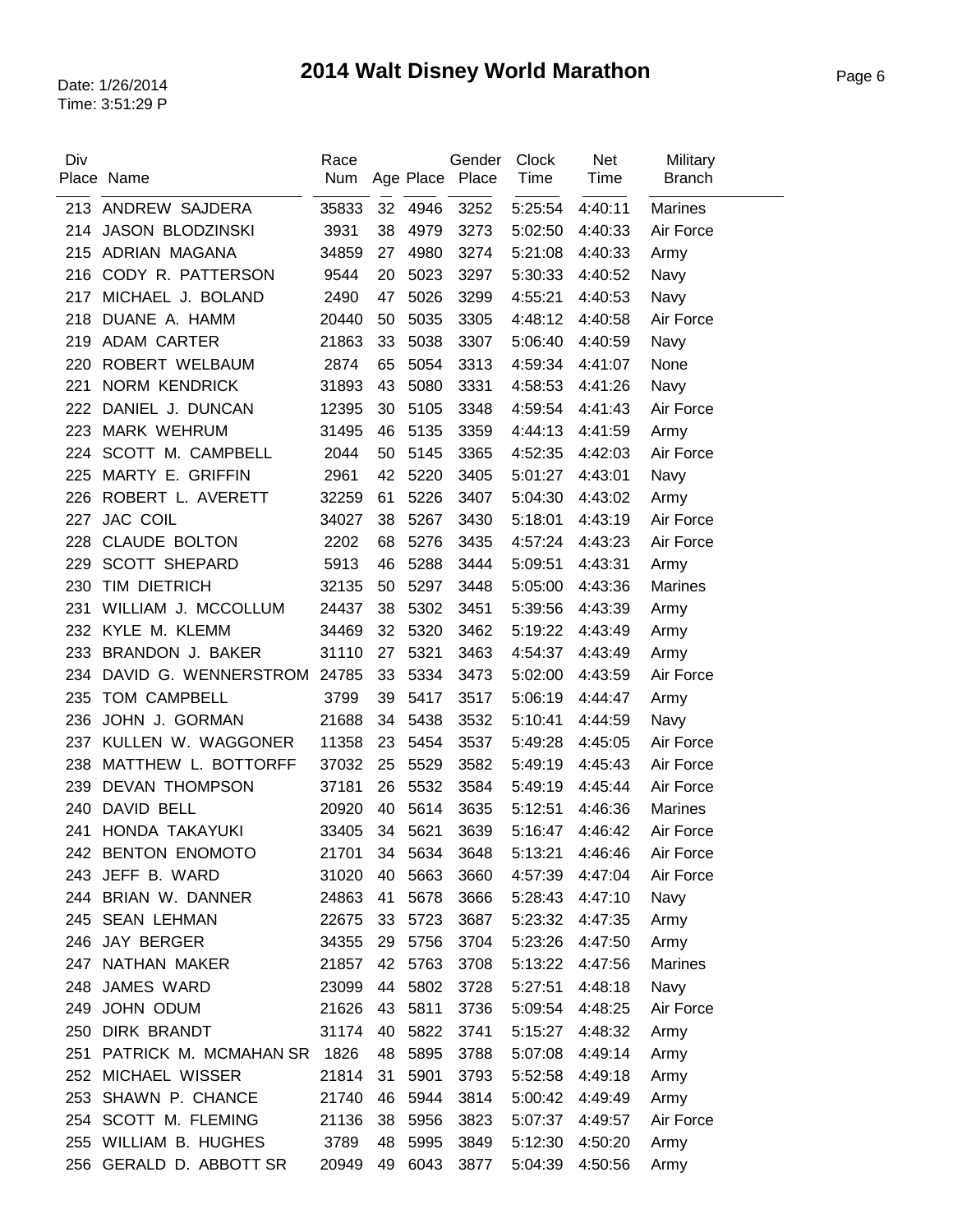| Div | Place Name                  | Race<br>Num |    |         | Gender<br>Age Place Place | <b>Clock</b><br>Time | Net<br>Time | Military<br><b>Branch</b> |
|-----|-----------------------------|-------------|----|---------|---------------------------|----------------------|-------------|---------------------------|
|     |                             |             |    |         |                           |                      |             |                           |
| 257 | LUCAS FUCHS                 | 24781       | 29 | 6114    | 3917                      | 5:55:42              | 4:51:43     | <b>Marines</b>            |
| 258 | ERIC M. JOHNSON             | 31188       | 29 | 6162    | 3941                      | 5:26:47              | 4:52:07     | <b>Coast Guard</b>        |
| 259 | JAMES B. BOWEN              | 3370        | 54 | 6167    | 3944                      | 5:10:49              | 4:52:09     | Army                      |
| 260 | <b>ADAM GLASSICK</b>        | 9159        | 29 | 6186    | 3955                      | 5:42:41              | 4:52:18     | Army                      |
| 261 | <b>IAN HICKEY</b>           | 13054       | 27 | 6187    | 3956                      | 5:56:16              | 4:52:19     | Army                      |
| 262 | DAVID A. PLUNKETT           | 20966       | 31 | 6322    | 4030                      | 5:08:06              | 4:53:45     | Army                      |
| 263 | PHILIP D. HAINES            | 30952       | 53 | 6345    | 4044                      | 5:04:10              | 4:54:03     | <b>Marines</b>            |
| 264 | DONALD CAETANO              | 6027        | 42 | 6359    | 4054                      | 5:26:09              | 4:54:09     | <b>Marines</b>            |
| 265 | KEVIN P. STEWART            | 3520        | 47 | 6360    | 4055                      | 5:26:09              | 4:54:10     | <b>Coast Guard</b>        |
| 266 | <b>JOHN BUKOFFSKY</b>       | 36359       | 54 | 6379    | 4064                      | 5:24:50              | 4:54:24     | Army                      |
| 267 | PONG ANDERSON               | 31393       | 41 | 6381    | 4066                      | 5:08:31              | 4:54:24     | Air Force                 |
| 268 | NISHANT PATEL               | 11986       | 24 | 6408    | 4081                      | 5:58:18              | 4:54:38     | Army                      |
| 269 | ROBERT J. MCCARTY           | 33190       | 44 | 6409    | 4082                      | 5:24:45              | 4:54:39     | Army                      |
| 270 | JEFFREY L. PARKS            | 32893       | 34 | 6442    | 4102                      | 5:20:20              | 4:54:56     | Air Force                 |
| 271 | <b>KEVIN RYAN</b>           | 32661       | 33 | 6472    | 4117                      | 5:20:38              | 4:55:16     | <b>Coast Guard</b>        |
| 272 | LARRY M. BURDEN             | 24460       | 39 | 6479    | 4122                      | 5:45:20              | 4:55:18     | Army                      |
| 273 | MATTHEW W. NELSON           | 30413       | 49 | 6496    | 4132                      | 4:55:28              | 4:55:27     | Marines                   |
| 274 | JONATHAN L. HERD            | 23892       | 26 | 6498    | 4134                      | 5:31:53              | 4:55:28     | Air Force                 |
| 275 | LUIS RODRIGUEZ              | 31198       | 30 | 6583    | 4176                      | 5:10:06              | 4:56:03     | Navy                      |
| 276 | NATHAN H. HARTENBACH        | 3266        | 27 | 6603    | 4189                      | 5:14:34              | 4:56:15     | Army                      |
| 277 | STEVEN B. JOHNSON           | 8907        | 47 | 6637    | 4212                      | 5:46:33              | 4:56:34     | Air Force                 |
| 278 | <b>BRANDON HUGHES</b>       | 33261       | 32 | 6666    | 4229                      | 5:27:30              | 4:56:49     | Air Force                 |
| 279 | RICARDO A. ROSA             | 36812       | 27 | 6670    | 4231                      | 5:27:07              | 4:56:50     | Army                      |
| 280 | <b>GRAY OTIS</b>            | 34576       | 66 | 6684    | 4235                      | 5:36:33              | 4:56:57     | Army                      |
| 281 | EMANUEL A. ROSA CORTE 32736 |             | 24 | 6700    | 4246                      | 5:27:23              | 4:57:06     | Army                      |
| 282 | JACOB R. MILICH             | 5455        | 23 | 6734    | 4267                      | 5:28:04              | 4:57:23     | <b>Marines</b>            |
| 283 | <b>BRIAN REARDON</b>        | 6138        | 40 | 6741    | 4271                      | 5:29:04              | 4:57:29     | Navy                      |
| 284 | <b>JASON REIFSNYDER</b>     | 12861       | 35 | 6742    | 4272                      | 6:00:41              | 4:57:30     | Navy                      |
| 285 | <b>WILLIAM KELLER</b>       | 34062       | 49 | 6773    | 4285                      | 5:33:25              | 4:57:48     | Army                      |
| 286 | <b>BRIAN CONNER</b>         | 31932       |    | 39 6794 | 4301                      | 5:15:37              | 4:57:59     | Navy                      |
| 287 | ERIC D. SWART               | 31075       | 34 | 6809    | 4312                      | 5:08:31              | 4:58:06     | Army                      |
| 288 | DEREK ABBEY                 | 31965       | 40 | 6815    | 4316                      | 5:16:09              | 4:58:10     | Marines                   |
| 289 | TANNER VINTON               | 12296       | 24 | 6830    | 4323                      | 6:00:01              | 4:58:14     | Army                      |
| 290 | CHRISTOPHER MORRISSE 32225  |             | 33 | 6841    | 4328                      | 5:20:24              | 4:58:20     | Navy                      |
| 291 | DAVID G. KEMP               | 30422       | 50 | 6845    | 4332                      | 5:02:37              | 4:58:23     | Navy                      |
|     | 292 ANDY KOUNDOURAKIS       | 9352        | 45 | 6846    | 4333                      | 5:48:14              | 4:58:23     | Air Force                 |
|     | 293 DAVID HAYNES-NORTON     | 36161       | 27 | 6866    | 4345                      | 5:48:14              | 4:58:33     | Navy                      |
|     | 294 ROGER PHUNG             | 36833       | 28 | 6867    | 4346                      | 5:54:27              | 4:58:34     | Army                      |
| 295 | <b>SETH POWER</b>           | 34425       | 29 | 6872    | 4351                      | 5:34:11              | 4:58:36     | Army                      |
|     | 296 KEVIN M. BRIGHTON       | 24931       | 38 | 6874    | 4352                      | 6:02:56              | 4:58:37     | Navy                      |
| 297 | RALPH B. VANOVERBERG        | 12598       | 37 | 6912    | 4376                      | 6:00:42              | 4:58:59     | Navy                      |
| 298 | JOHN BIXBY                  | 2857        | 42 | 6927    | 4383                      | 5:17:18              | 4:59:07     | Navy                      |
| 299 | JAY HALEY                   | 31481       | 39 | 6967    | 4398                      | 5:13:12              | 4:59:31     | Army                      |
| 300 | JOHN C. HUHN                | 34321       | 45 | 6995    | 4410                      | 5:36:08              | 4:59:46     | Air Force                 |
|     |                             |             |    |         |                           |                      |             |                           |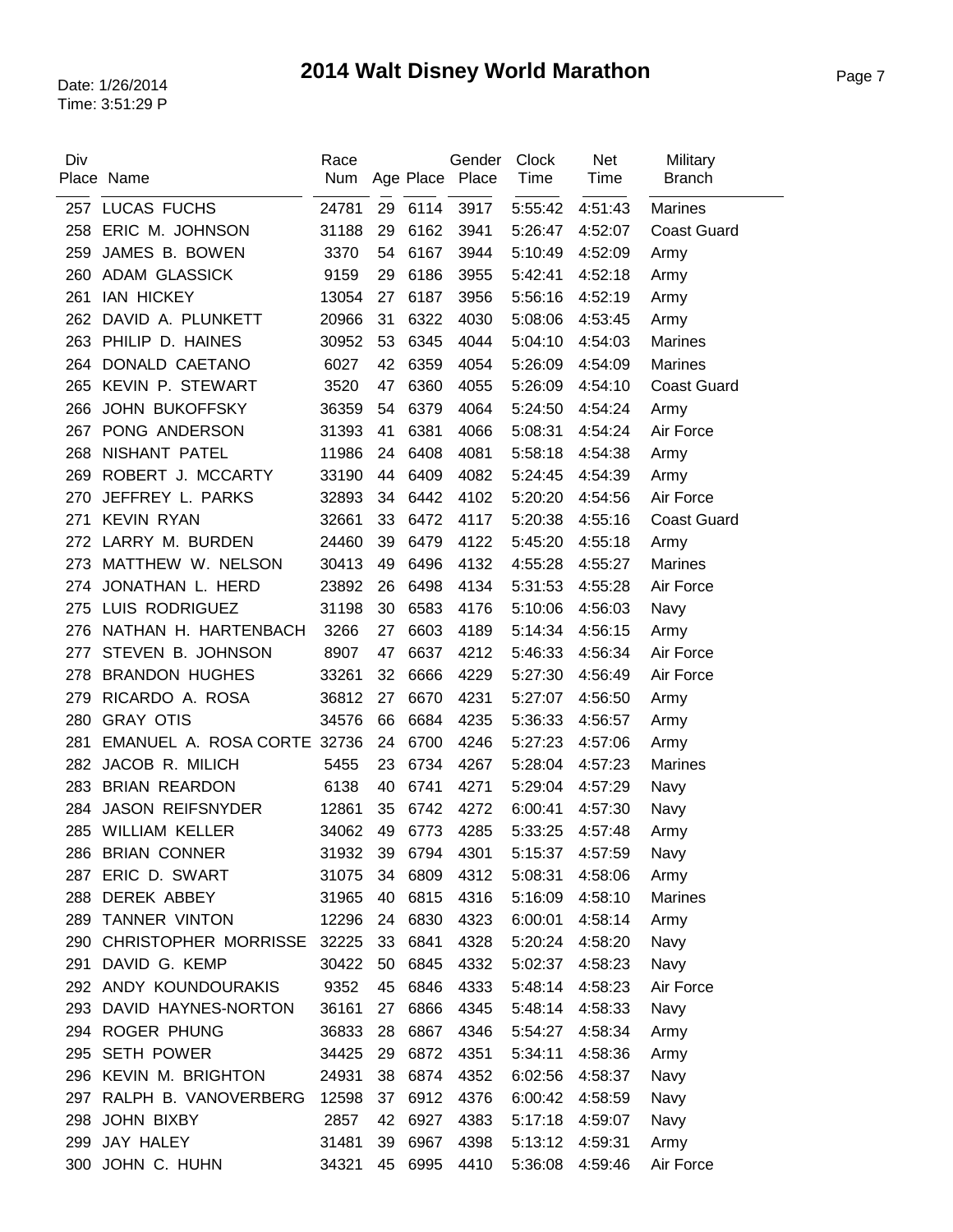| Div |                         | Race  |    |      | Gender          | Clock   | <b>Net</b> | Military           |
|-----|-------------------------|-------|----|------|-----------------|---------|------------|--------------------|
|     | Place Name              | Num   |    |      | Age Place Place | Time    | Time       | <b>Branch</b>      |
| 301 | TIM DONNELLY            | 3717  | 51 | 7015 | 4420            | 5:21:28 | 5:00:01    | Air Force          |
| 302 | NICHOLAS A. BOSAK       | 34718 | 24 | 7022 | 4424            | 5:39:41 | 5:00:06    | <b>Marines</b>     |
| 303 | <b>BOB SCHNIEDWIND</b>  | 3004  | 59 | 7027 | 4427            | 5:25:57 | 5:00:10    | Navy               |
| 304 | ANTHONY TATASCIORE      | 32501 | 39 | 7061 | 4450            | 5:26:18 | 5:00:32    | Navy               |
| 305 | SEBASTIAN DEANGELO      | 31636 | 54 | 7095 | 4471            | 5:31:42 | 5:01:03    | Army               |
| 306 | ANDREW MCBREARTY        | 22248 | 43 | 7164 | 4506            | 5:33:21 | 5:01:44    | Air Force          |
| 307 | <b>JIM LAMBERT</b>      | 24602 | 27 | 7178 | 4510            | 6:06:23 | 5:01:54    | Navy               |
| 308 | <b>JOHN GALLANT</b>     | 24496 | 50 | 7195 | 4520            | 5:57:22 | 5:02:04    | Army               |
| 309 | LIAM KOZMA              | 12889 | 29 | 7228 | 4539            | 6:04:43 | 5:02:25    | Army               |
| 310 | MICHAEL REYNA           | 30301 | 33 | 7266 | 4559            | 5:37:24 | 5:02:41    | Army               |
| 311 | MICHAEL MCCARROLL       | 20067 | 29 | 7268 | 4561            | 5:02:55 | 5:02:44    | Navy               |
| 312 | SETH E. ENTERLINE       | 23045 | 29 | 7272 | 4564            | 5:42:38 | 5:02:44    | Army               |
| 313 | PAUL STODDARD           | 22053 | 44 | 7273 | 4565            | 5:28:30 | 5:02:46    | <b>Coast Guard</b> |
| 314 | <b>TOSHIMI HARAGUNI</b> | 24365 | 33 | 7321 | 4592            | 5:59:57 | 5:03:23    | <b>Marines</b>     |
| 315 | CHRISTOPHER G. YOUNG    | 10894 | 31 | 7395 | 4636            | 6:00:44 | 5:04:15    | Army               |
|     | 316 NIC P. PERRY        | 8653  | 26 | 7423 | 4645            | 5:25:50 | 5:04:23    | Army               |
| 317 | <b>EUGENE GORMLEY</b>   | 21713 | 48 | 7432 | 4647            | 6:08:16 | 5:04:29    | Army               |
| 318 | <b>JASON KELL</b>       | 32651 | 38 | 7505 | 4686            | 5:30:26 | 5:05:11    | Air Force          |
| 319 | <b>JUSTIN FALCON</b>    | 956   | 33 | 7569 | 4719            | 5:32:36 | 5:05:52    | Air Force          |
| 320 | DANNY ARCHER            | 33788 | 41 | 7587 | 4730            | 5:42:00 | 5:06:00    | Army               |
| 321 | <b>DAVID THOMAS</b>     | 32490 | 41 | 7597 | 4735            | 5:31:31 | 5:06:06    | Army               |
| 322 | ROGER K. NICHOLS        | 12641 | 60 | 7598 | 4736            | 6:07:48 | 5:06:07    | Army               |
| 323 | EMORY R. HELTON         | 23218 | 61 | 7618 | 4746            | 6:02:52 | 5:06:22    | Army               |
| 324 | <b>JERRY MILLER</b>     | 31440 | 27 | 7628 | 4750            | 5:20:31 | 5:06:27    | Army               |
| 325 | <b>WILL TUCKER</b>      | 22645 | 46 | 7698 | 4788            | 5:42:40 | 5:07:14    | Army               |
| 326 | <b>ERIK ROMANOV</b>     | 31949 | 48 | 7747 | 4810            | 5:25:09 | 5:07:52    | Air Force          |
| 327 | EDWARD HOLLENSHADE      | 30308 | 38 | 7779 | 4829            | 5:12:41 | 5:08:10    | Army               |
| 328 | <b>JOHN MARTIN</b>      | 33588 | 43 | 7827 | 4855            | 5:44:46 | 5:08:40    | Air Force          |
|     | 329 CHRISTOPHER GABBERT | 30587 | 46 | 7836 | 4858            | 5:16:22 | 5:08:43    | Navy               |
| 330 | CHRIS SCHWENDIMANN      | 21398 | 39 | 7847 | 4866            | 5:26:38 | 5:08:50    | Army               |
| 331 | RANDY JONES             | 33924 | 56 | 7857 | 4872            | 5:43:49 | 5:08:59    | Air Force          |
|     | 332 BERNARD FULLER      | 34140 | 52 | 7903 | 4888            | 5:22:35 | 5:09:24    | Army               |
|     | 333 HECTOR SALAS        | 21318 | 39 | 7919 | 4895            | 5:27:30 | 5:09:34    | Air Force          |
|     | 334 ROBERT R. HUSTER    | 24755 | 46 | 7952 | 4915            | 5:51:35 | 5:10:00    | Army               |
|     | 335 GREG NELSON         | 34188 | 57 | 7993 | 4935            | 5:45:37 | 5:10:28    | Army               |
|     | 336 JOHN A. CALDWELL    | 25102 | 25 | 8038 | 4954            | 6:13:49 | 5:10:53    | Army               |
|     | 337 JUSTIN WIRLEY       | 20760 | 28 | 8079 | 4973            | 5:41:53 | 5:11:18    | Air Force          |
|     | 338 MICHAEL KLEMKOSKY   | 31876 | 44 | 8131 | 5008            | 5:29:44 | 5:11:57    | Army               |
|     | 339 AUSTIN G. WEEKS     | 6630  | 30 | 8138 | 5012            | 5:33:34 | 5:12:07    | Air Force          |
| 340 | JOSEPH ROTH             | 13333 | 48 | 8151 | 5020            | 6:14:34 | 5:12:13    | Air Force          |
| 341 | CHRISTOPHER HALLAMEY    | 23221 | 41 | 8217 | 5053            | 5:53:24 | 5:12:59    | Navy               |
| 342 | DOUG J. SIMPSON         | 5958  | 48 | 8223 | 5057            | 6:16:11 | 5:13:00    | Navy               |
|     | 343 REX ADAMS           | 2252  | 52 | 8353 | 5114            | 5:27:30 | 5:14:06    | Army               |
| 344 | RICH RICKLEY            | 24494 | 43 | 8370 | 5122            | 5:24:30 | 5:14:17    | Army               |
|     |                         |       |    |      |                 |         |            |                    |

 $\overline{a}$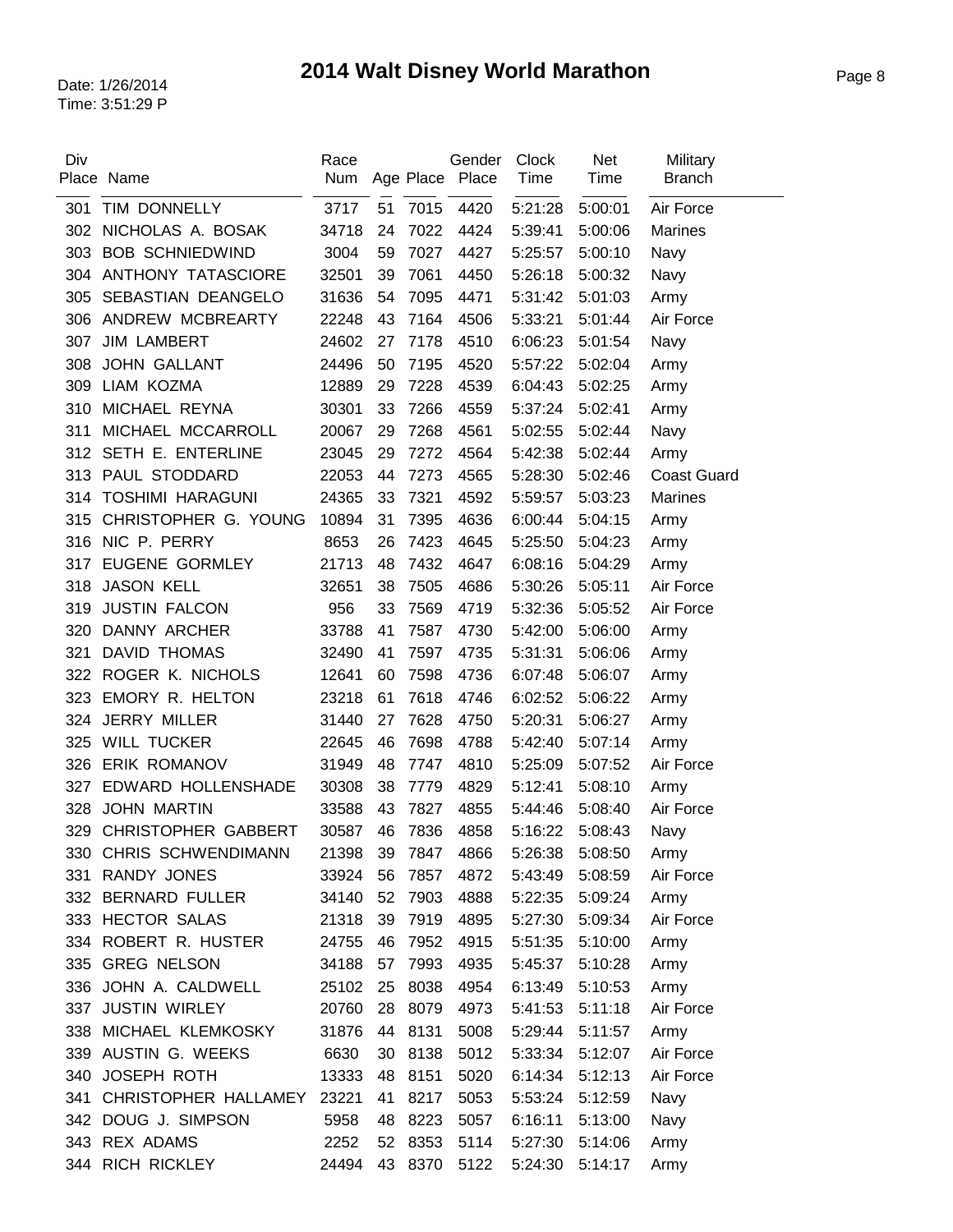| Div | Place Name              | Race<br>Num |    |      | Gender<br>Age Place Place | Clock<br>Time | <b>Net</b><br>Time | Military<br><b>Branch</b> |
|-----|-------------------------|-------------|----|------|---------------------------|---------------|--------------------|---------------------------|
|     |                         |             |    |      |                           |               |                    |                           |
| 345 | RYAN ALARIE             | 6549        | 29 | 8482 | 5176                      | 5:51:55       | 5:15:19            | <b>Marines</b>            |
| 346 | TIMOTHY J. SEIGAL       | 4432        | 51 | 8508 | 5191                      | 5:36:49       | 5:15:35            | Air Force                 |
| 347 | <b>EMILIO SORIA</b>     | 6005        | 43 | 8577 | 5211                      | 6:19:34       | 5:16:23            | Navy                      |
| 348 | <b>VYACHESLAV KIRIK</b> | 36335       | 37 | 8631 | 5229                      | 6:07:29       | 5:16:54            | <b>Marines</b>            |
| 349 | <b>BRUCE D. TINGLER</b> | 24722       | 43 | 8639 | 5233                      | 6:21:17       | 5:17:03            | Army                      |
| 350 | <b>DANIEL SULLIVAN</b>  | 13127       | 25 | 8650 | 5239                      | 6:20:38       | 5:17:10            | Air Force                 |
| 351 | JAMES K. KALOWSKY       | 5091        | 44 | 8661 | 5243                      | 5:43:07       | 5:17:13            | Navy                      |
|     | 352 RYAN J. CLEARY      | 32998       | 30 | 8701 | 5258                      | 5:43:58       | 5:17:40            | Air Force                 |
| 353 | JEREMY J. FOWLER        | 9745        | 31 | 8728 | 5274                      | 6:08:43       | 5:17:59            | Air Force                 |
| 354 | ANTHONY COLGARY         | 35829       | 33 | 8739 | 5280                      | 6:03:43       | 5:18:04            | Army                      |
| 355 | RONALD DRYBURGH         | 32779       | 47 | 8749 | 5285                      | 5:44:24       | 5:18:11            | Air Force                 |
| 356 | MICHAEL P. RODRIGUEZ    | 35724       | 35 | 8754 | 5288                      | 6:03:01       | 5:18:12            | Army                      |
| 357 | ANDREW P. FETH          | 21245       | 38 | 8831 | 5317                      | 5:36:27       | 5:19:08            | Air Force                 |
| 358 | <b>SCOTT SANDERSON</b>  | 4359        | 50 | 8838 | 5321                      | 5:40:42       | 5:19:11            | Air Force                 |
| 359 | DAVID W. MARTIN         | 7148        | 65 | 8872 | 5337                      | 5:56:05       | 5:19:39            | Navy                      |
| 360 | ANDREW HALEY            | 11401       | 26 | 8889 | 5344                      | 6:23:19       | 5:19:49            | <b>Coast Guard</b>        |
| 361 | <b>STAN ROBINSON</b>    | 3721        | 37 | 8935 | 5364                      | 5:46:31       | 5:20:12            | <b>Coast Guard</b>        |
| 362 | JAMIE REED              | 11855       | 40 | 8936 | 5365                      | 5:46:32       | 5:20:12            | <b>Coast Guard</b>        |
| 363 | PAUL REED               | 36338       | 65 | 8983 | 5394                      | 6:11:33       | 5:20:36            | Air Force                 |
| 364 | DAVID G. RUNELS         | 33893       | 34 | 8993 | 5400                      | 5:56:32       | 5:20:39            | Air Force                 |
| 365 | CHARLES C. MORSE        | 2850        | 57 | 9003 | 5404                      | 5:38:55       | 5:20:43            | Air Force                 |
| 366 | <b>COLBY ARENDS</b>     | 8676        | 41 | 9010 | 5408                      | 6:06:40       | 5:20:44            | Air Force                 |
| 367 | <b>WILLIAM BARROW</b>   | 5959        | 44 | 9014 | 5410                      | 5:51:47       | 5:20:46            | Army                      |
| 368 | <b>BRANDON J. GITTS</b> | 9289        | 33 | 9057 | 5432                      | 6:17:26       | 5:21:12            | Navy                      |
| 369 | <b>MARK HANSEN</b>      | 34587       | 61 | 9068 | 5438                      | 6:03:04       | 5:21:18            | Navy                      |
| 370 | <b>WILLIAM LINCOLN</b>  | 34464       | 43 | 9096 | 5456                      | 5:57:01       | 5:21:29            | Army                      |
| 371 | <b>MARC EDQUID</b>      | 24583       | 44 | 9129 | 5472                      | 5:35:10       | 5:21:49            | Army                      |
| 372 | <b>THOMAS DANN</b>      | 11511       | 38 | 9134 | 5473                      | 6:26:32       | 5:21:51            | Navy                      |
|     | 373 ORLANDO LAROSA      | 6211        | 48 | 9142 | 5476                      | 5:54:01       | 5:21:57            | Air Force                 |
|     | 374 KEVIN A. HARRIS     | 34411 28    |    | 9178 | 5497                      | 5:57:55       | 5:22:19            | Army                      |
|     | 375 SCOTT TADEVICH      | 6408        | 35 | 9184 | 5498                      | 5:57:57       | 5:22:22            | Navy                      |
|     | 376 DANIEL COLON        | 9639        | 37 | 9238 | 5527                      | 6:13:28       | 5:22:55            | Navy                      |
|     | 377 PAUL J. O'LEARY     | 9535        | 47 | 9240 | 5529                      | 5:54:09       | 5:22:55            | Army                      |
|     | 378 KEITH SMITH         | 30937       | 40 | 9254 | 5539                      | 5:33:43       | 5:23:05            | Army                      |
| 379 | DAVID M. EATMAN         | 22888       | 34 | 9273 | 5545                      | 5:59:54       | 5:23:19            | <b>Coast Guard</b>        |
| 380 | <b>MARK PENWELL</b>     | 3247        | 48 | 9294 | 5557                      | 5:40:55       | 5:23:30            | Air Force                 |
|     | 381 PAUL APICHATSKOL    | 32909       | 28 | 9370 | 5592                      | 5:49:20       | 5:24:10            | Marines                   |
|     | 382 ROLAND R. BLAIS     | 34167       | 47 | 9416 | 5618                      | 5:59:41       | 5:24:47            | Air Force                 |
|     | 383 RICHARD J. MARSDEN  | 32848       | 35 | 9442 | 5629                      | 5:50:54       | 5:24:57            | Army                      |
|     | 384 STEPHEN HOLLAND     | 33553       | 40 | 9594 | 5688                      | 5:56:35       | 5:26:23            | Marines                   |
| 385 | STEPHEN ORTIZ           | 23983       | 36 | 9602 | 5693                      | 5:48:31       | 5:26:28            | Army                      |
|     | 386 DANNY RIVERA        | 7374        | 45 | 9613 | 5699                      | 6:07:48       | 5:26:32            | Marines                   |
|     | 387 ROBERT JR. J. MAHER | 34933       | 51 | 9633 | 5711                      | 6:07:36       | 5:26:50            | Air Force                 |
| 388 | DOC RADNOTHY            | 4176        | 53 | 9670 | 5725                      | 6:08:05       | 5:27:13            | Army                      |
|     |                         |             |    |      |                           |               |                    |                           |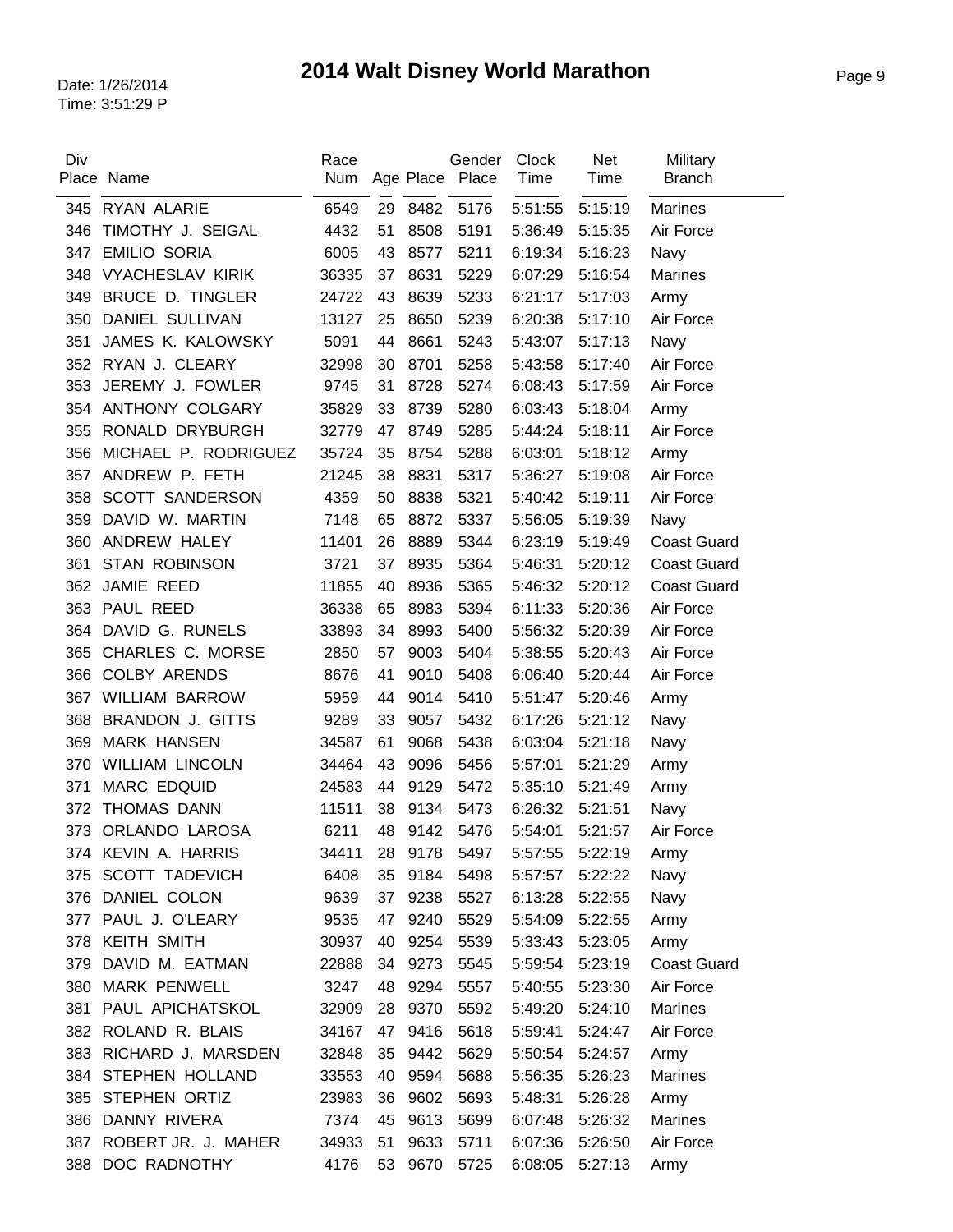| Div | Place Name                  | Race<br>Num |    | Age Place     | Gender<br>Place | <b>Clock</b><br>Time | <b>Net</b><br>Time | Military<br><b>Branch</b> |
|-----|-----------------------------|-------------|----|---------------|-----------------|----------------------|--------------------|---------------------------|
| 389 | BRYCE A. MCCORMICK          | 31392       | 31 | 9746          | 5768            | 5:41:56              | 5:27:47            | Air Force                 |
| 390 | SHANE SCOFIELD              | 36768       | 28 | 9768          | 5777            | 6:23:21              | 5:27:59            | Air Force                 |
| 391 | <b>JEFF GRAVERHOLT</b>      | 24861       | 31 | 9797          | 5791            | 6:31:01              | 5:28:14            | Navy                      |
| 392 | NICHOLAS ARMENDARIZ         | 4576        | 33 | 9840          | 5813            | 5:54:22              | 5:28:38            | <b>Marines</b>            |
| 393 | <b>RICK CONVERSE</b>        | 32286       | 48 | 9849          | 5818            | 5:50:00              | 5:28:42            | Air Force                 |
| 394 | LEE LINDGREN                | 7536        | 58 | 9856          | 5820            | 6:09:16              | 5:28:50            | Air Force                 |
| 395 | <b>RYAN STEVENSON</b>       | 23053       | 35 | 9861          | 5822            | 6:08:32              | 5:28:52            | Army                      |
| 396 | CHRISTIAN VON WUPPERF 34633 |             | 49 | 9891          | 5834            | 6:09:54              | 5:29:10            | Army                      |
| 397 | <b>WILLIAM DENHAM</b>       | 4163        | 37 | 9958          | 5867            | 5:51:45              | 5:29:51            | Air Force                 |
| 398 | CHRIS P. WINLING            | 35125       | 37 | 9973          | 5873            | 6:10:14              | 5:29:57            | Army                      |
| 399 | JAMES E. NELSON             | 30650       | 28 | 1E+04 5909    |                 | 5:38:41              | 5:30:54            | Army                      |
| 400 | <b>RICK MONAGHAN</b>        | 33251       |    | 55 1E+04 5913 |                 | 6:01:08              | 5:30:57            | Army                      |
| 401 | RYAN P. WATHEN              | 5753        |    | 24 1E+04 5956 |                 | 6:02:10              | 5:31:57            | Air Force                 |
| 402 | <b>DAVID BINTZ</b>          | 21573       |    | 59 1E+04 5977 |                 | 5:53:46              | 5:32:24            | Navy                      |
| 403 | <b>CHRIS RICE</b>           | 37118       |    | 54 1E+04 5978 |                 | 6:36:51              | 5:32:24            | <b>Marines</b>            |
| 404 | DEREK W. BINTZ              | 1872        |    | 33 1E+04 5979 |                 | 5:53:48              | 5:32:24            | Navy                      |
| 405 | <b>BYRON PETERSON</b>       | 32554       |    | 39 1E+04 5985 |                 | 6:12:13              | 5:32:29            | Navy                      |
| 406 | KEVIN L. DAHLIN             | 33975       |    | 38 1E+04 6019 |                 | 6:10:35              | 5:33:27            | <b>Marines</b>            |
| 407 | JASON J. CLARK              | 25079       |    | 32 1E+04 6033 |                 | 6:35:26              | 5:33:42            | Army                      |
| 408 | PATRICK O'CONNOR            | 32445       |    | 27 1E+04 6050 |                 | 6:37:25              | 5:34:10            | Air Force                 |
| 409 | BERNARD K. SKOCH            | 4992        |    | 62 1E+04 6082 |                 | 6:06:07              | 5:34:44            | Air Force                 |
| 410 | <b>ALAN HENRY</b>           | 6727        |    | 53 1E+04 6083 |                 | 6:10:00              | 5:34:45            | Air Force                 |
| 411 | PAUL F. MANDRELL            | 8656        |    | 28 1E+04 6116 |                 | 6:20:56              | 5:35:29            | Army                      |
| 412 | JOSHUA M. CARDINAL          | 6902        |    | 35 1E+04 6129 |                 | 6:11:22              | 5:35:48            | Army                      |
| 413 | <b>ANDREW GRIMES</b>        | 35121       |    | 24 1E+04 6161 |                 | 6:16:56              | 5:36:30            | Navy                      |
| 414 | <b>TODD COULSON</b>         | 2934        |    | 49 1E+04 6246 |                 | 5:55:55              | 5:38:28            | Army                      |
| 415 | KEVIN E. ZIMMER             | 4694        |    | 60 1E+04 6252 |                 | 6:03:39              | 5:38:33            | Air Force                 |
| 416 | <b>TOM BAUGHAN</b>          | 31250       |    | 54 1E+04 6270 |                 | 5:53:07              | 5:38:48            | Army                      |
|     | 417 HAREL KODESH            | 32669       |    | 55 1E+04 6298 |                 | 6:00:47              | 5:39:29            | Army                      |
|     | 418 RAYMOND DEROSSETTE      | 24835       |    | 33 1E+04 6330 |                 | 6:41:48              | 5:40:06            | Marines                   |
| 419 | <b>TYLER SYKES</b>          | 2333        |    | 21 1E+04 6346 |                 | 5:54:55              | 5:40:32            | Army                      |
|     | 420 WILLIAM LOCKARD         | 4995        |    | 46 1E+04 6355 |                 | 6:06:24              | 5:40:49            | Army                      |
| 421 | <b>STACEY PICKERING</b>     | 3945        |    | 45 1E+04 6366 |                 | 6:11:53              | 5:41:03            | Air Force                 |
|     | 422 MARTIN MITCHELL         | 32827       |    | 45 1E+04 6375 |                 | 6:06:48              | 5:41:13            | Air Force                 |
|     | 423 PAUL S. ROSELL          | 13018       |    | 34 1E+04 6379 |                 | 6:43:52              | 5:41:16            | Air Force                 |
|     | 424 ROB ROMANO              | 5539        |    | 34 1E+04 6386 |                 | 6:12:05              | 5:41:24            | <b>Marines</b>            |
|     | 425 LAWRENCE E. MICCOLIS    | 22527       |    | 51 1E+04 6391 |                 | 6:18:23              | 5:41:28            | <b>Marines</b>            |
|     | 426 AARON PULCIFER          | 24287       |    | 35 1E+04 6421 |                 | 6:36:59              | 5:42:10            | Air Force                 |
|     | 427 RICK GRAVES             | 5540        |    | 44 1E+04 6422 |                 | 6:13:31              | 5:42:10            | Army                      |
| 428 | MICHAEL J. MANNING          | 31237       |    | 45 1E+04 6423 |                 | 6:08:03              | 5:42:13            | Air Force                 |
| 429 | JOHN J. GEREN               | 4233        |    | 70 1E+04 6462 |                 | 6:04:48              | 5:43:11            | Navy                      |
|     | 430 RICH WOLFE              | 33258       |    | 44 1E+04 6510 |                 | 6:14:43              | 5:44:36            | Marines                   |
| 431 | ROBERT M. MOORE             | 22276       |    | 45 1E+04 6519 |                 | 6:15:43              | 5:44:51            | Army                      |
|     | 432 BRENT HICKMAN           | 35433       |    | 42 1E+04 6523 |                 | 6:30:15              | 5:44:58            | Army                      |
|     |                             |             |    |               |                 |                      |                    |                           |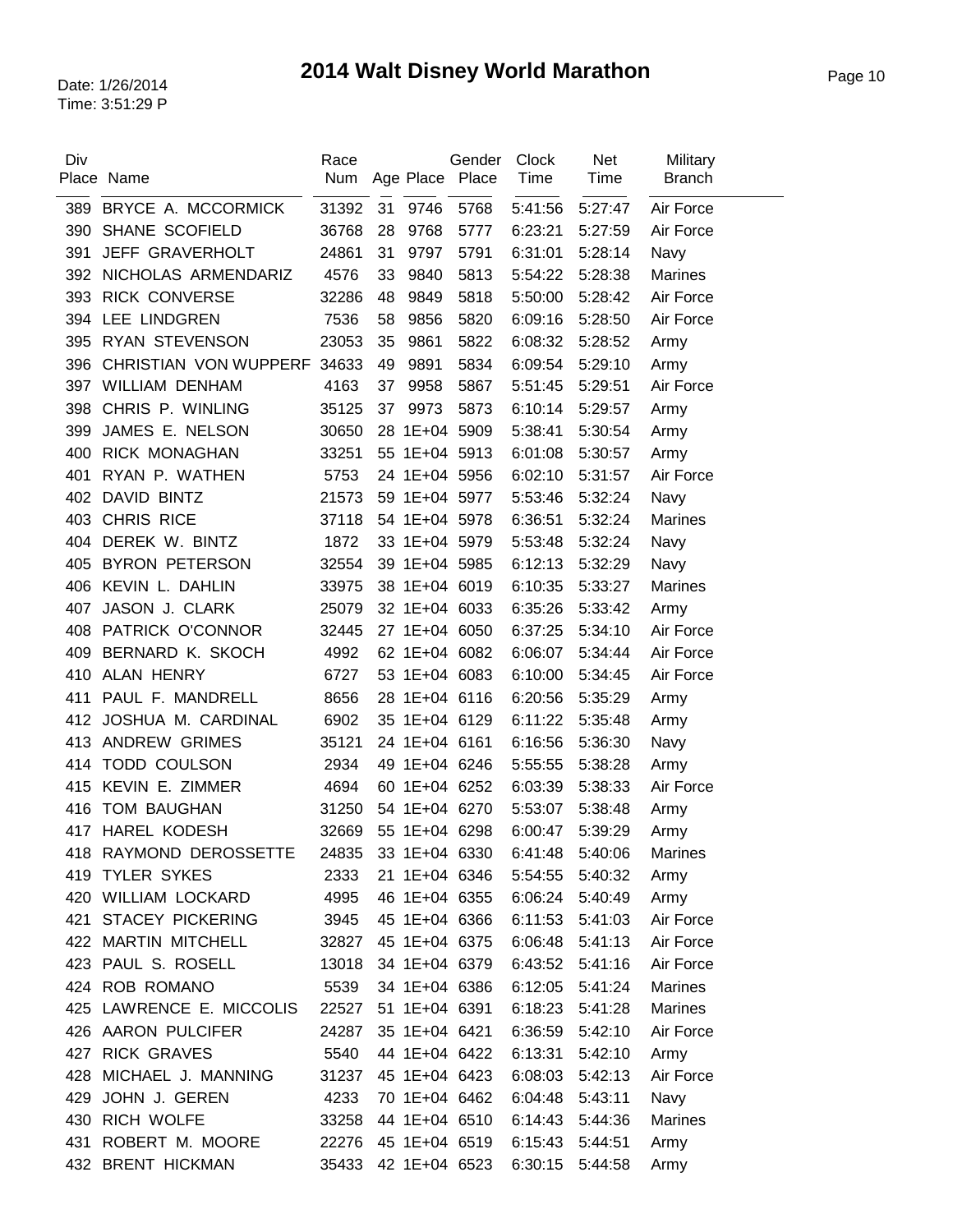| Div | Place Name                | Race<br>Num | Age Place Place | Gender | <b>Clock</b><br>Time | Net<br>Time | Military<br><b>Branch</b> |
|-----|---------------------------|-------------|-----------------|--------|----------------------|-------------|---------------------------|
| 433 | EDWARD L. YERAGE          | 22094       | 31 1E+04 6553   |        | 6:11:08              | 5:45:37     | Air Force                 |
|     | 434 DAVID C. JOHNS        | 5559        | 61 1E+04 6573   |        | 6:16:09              | 5:45:53     | Navy                      |
| 435 | <b>STEVE MARDIS</b>       | 37296       | 46 1E+04 6575   |        | 6:48:00              | 5:45:54     | Army                      |
| 436 | <b>SCOT ALBRECHT</b>      | 32473       | 40 1E+04 6577   |        | 6:20:49              | 5:45:56     | <b>Coast Guard</b>        |
| 437 | <b>BRIAN TEWS</b>         | 5822        | 42 1E+04 6578   |        | 6:17:51              | 5:45:56     | <b>Marines</b>            |
| 438 | CHARLES Z. CLAYTON        | 12159       | 28 1E+04 6602   |        | 6:48:57              | 5:46:26     | <b>Coast Guard</b>        |
| 439 | MICHAEL K. LISNERSKI      | 34498       | 42 1E+04 6620   |        | 6:23:03              | 5:46:41     | Navy                      |
| 440 | MARK D. RICKEL            | 37081       | 41 1E+04 6623   |        | 6:28:45              | 5:46:44     | Army                      |
| 441 | RUBEN I. TORRES JR.       | 36527       | 41 1E+04 6631   |        | 6:28:16              | 5:46:50     | Marines                   |
| 442 | THEODORE ASHFORD          | 3188        | 52 1E+04 6638   |        | 6:05:05              | 5:46:55     | Army                      |
| 443 | MICHAEL SHACKFORD         | 12770       | 28 1E+04 6643   |        | 6:49:54              | 5:47:05     | Army                      |
| 444 | ANTONIO SOMOZA            | 9679        | 32 1E+04 6644   |        | 6:38:09              | 5:47:05     | Army                      |
| 445 | LLEWELLYN D. LEWIS        | 11836       | 45 1E+04 6653   |        | 6:49:36              | 5:47:16     | Navy                      |
|     | 446 RICH MEDRANO          | 6569        | 54 1E+04 6677   |        | 6:24:00              | 5:47:48     | Army                      |
| 447 | <b>STEVEN SPRADLEY</b>    | 13207       | 31 1E+04 6684   |        | 6:51:49              | 5:48:00     | Air Force                 |
| 448 | BRIAN J. RISLEY           | 25096       | 44 1E+04 6687   |        | 6:52:22              | 5:48:03     | Navy                      |
| 449 | <b>PATRICK TABIN</b>      | 24397       | 32 1E+04 6707   |        | 6:44:05              | 5:48:31     | Army                      |
| 450 | PAUL WEIZER               | 33537       | 44 1E+04 6719   |        | 6:19:45              | 5:48:47     | Army                      |
| 451 | <b>JOSHUA SARAS</b>       | 31557       | 31 1E+04 6743   |        | 6:06:39              | 5:49:11     | Navy                      |
| 452 | CHARLES T. RADOS          | 34759       | 42 1E+04 6754   |        | 6:10:49              | 5:49:23     | Air Force                 |
|     | 453 KEN WOLFE             | 13129       | 56 1E+04 6780   |        | 6:52:04              | 5:50:09     | Air Force                 |
| 454 | <b>KEVIN HALL</b>         | 35024       | 38 1E+04 6792   |        | 6:31:42              | 5:50:32     | Air Force                 |
| 455 | <b>SCOTT WEBER</b>        | 32142       | 41 1E+04 6794   |        | 6:12:28              | 5:50:35     | Navy                      |
| 456 | THOMAS P. MANGAN          | 31059       | 47 1E+04 6811   |        | 6:01:24              | 5:50:47     | <b>Marines</b>            |
| 457 | THOMAS P. SPENCE          | 6664        | 64 1E+04 6818   |        | 6:26:13              | 5:50:55     | Air Force                 |
| 458 | ERIC W. CROWELL           | 12269       | 44 1E+04 6868   |        | 6:55:27              | 5:52:03     | Air Force                 |
| 459 | <b>EDWARD CONNOR</b>      | 33339       | 33 1E+04 6880   |        | 6:22:46              | 5:52:14     | <b>Marines</b>            |
| 460 | JONATHAN MARTINEZ         | 9315        | 30 1E+04 6887   |        | 6:42:56              | 5:52:24     | Army                      |
| 461 | DANIEL HAZELTON           | 441         | 35 1E+04 6896   |        | 6:39:02              | 5:52:40     | Army                      |
|     | 462 MICHAEL C. KAMIN      | 37258       | 43 1E+04 6910   |        | 6:56:49              | 5:53:02     | Marines                   |
|     | 463 ALONZO P. BAXTER      | 4198        | 42 1E+04 6914   |        | 6:24:55              | 5:53:15     | Marines                   |
|     | 464 RONALD BLAHNIK        | 36591       | 54 1E+04 6920   |        | 6:48:54              | 5:53:25     | Army                      |
|     | 465 KEITH GIBEL           | 23236       | 44 1E+04 6923   |        | 6:34:15              | 5:53:33     | Navy                      |
|     | 466 ERIC SCOTT            | 1636        | 30 1E+04 6936   |        | 6:03:53              | 5:53:44     | Navy                      |
|     | 467 KEN LEMPKA            | 22532       | 65 1E+04 6941   |        | 6:29:32              | 5:53:52     | Air Force                 |
| 468 | <b>MIKE BIER</b>          | 24765       | 45 1E+04 6946   |        | 6:56:41              | 5:54:00     | Air Force                 |
| 469 | JOHN C. BAILEY            | 36638       | 70 1E+04 6990   |        | 6:02:56              | 5:55:02     | Army                      |
|     | 470 GORDON C. FERNANDEZ   | 12727       | 31 1E+04 7003   |        | 6:51:40              | 5:55:24     | <b>Coast Guard</b>        |
|     | 471 KASEY BREHME          | 33626       | 34 1E+04 7025   |        | 6:26:03              | 5:55:40     | Navy                      |
|     | 472 JEREMY T. LINGENFELSE | 31328       | 37 1E+04 7029   |        | 6:10:14              | 5:55:52     | Army                      |
|     | 473 SCOTT M. BOOTHROYD    | 7515        | 47 1E+04 7040   |        | 6:30:55              | 5:56:12     | Navy                      |
|     | 474 JOHN C. CARTER        | 35635       | 47 1E+04 7041   |        | 6:41:46              | 5:56:12     | Navy                      |
|     | 475 KEN BECK              | 34803       | 41 1E+04 7044   |        | 6:52:24              | 5:56:13     | Air Force                 |
|     | 476 GERALD CLOUSE         | 13403       | 51 1E+04 7046   |        | 6:59:40              | 5:56:13     | Air Force                 |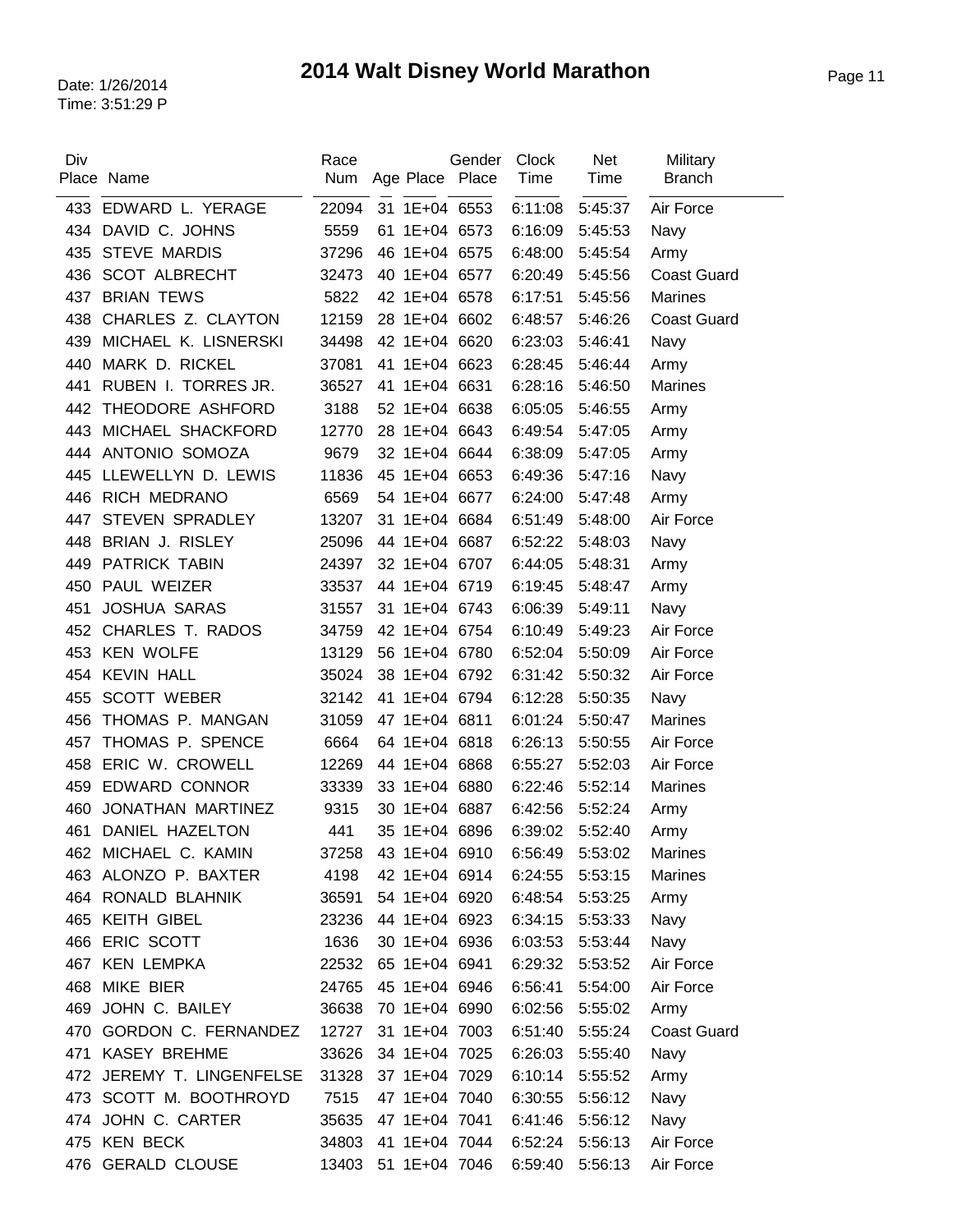| Div | Place Name                  | Race<br>Num | Age Place Place | Gender | Clock<br>Time | <b>Net</b><br>Time | Military<br><b>Branch</b> |
|-----|-----------------------------|-------------|-----------------|--------|---------------|--------------------|---------------------------|
| 477 | CHRISTOPHER A. SWIHAR 32804 |             | 48 1E+04 7063   |        | 6:21:45       | 5:56:32            | Army                      |
| 478 | <b>JEREMIAH CARLSON</b>     | 24550       | 31 1E+04 7067   |        | 6:53:10       | 5:56:38            | Air Force                 |
| 479 | JASON A. PATACSIL           | 35022       | 39 1E+04 7086   |        | 6:37:28       | 5:57:03            | Navy                      |
| 480 | <b>CHRISTOPHER MARTIN</b>   | 24831       | 43 1E+04 7088   |        | 7:01:28       | 5:57:06            | Army                      |
| 481 | <b>THOMAS WALL</b>          | 21105       | 47 1E+04 7098   |        | 6:39:02       | 5:57:17            | Navy                      |
| 482 | <b>GEORGE C. CURTIS</b>     | 11446       | 59 1E+04 7101   |        | 7:01:07       | 5:57:19            | Air Force                 |
| 483 | <b>CHARLES PIFER</b>        | 32343       | 58 1E+04 7126   |        | 6:19:16       | 5:57:55            | Navy                      |
| 484 | MIKE S. CARDWELL            | 35670       | 49 1E+04 7128   |        | 6:52:59       | 5:57:56            | Army                      |
| 485 | <b>JIMMIE HOLLAND</b>       | 8578        | 29 1E+04 7129   |        | 6:44:26       | 5:57:58            | Army                      |
| 486 | <b>GREG E. COLLINS</b>      | 23250       | 37 1E+04 7138   |        | 6:40:13       | 5:58:21            | Navy                      |
| 487 | MICHAEL J. HAFNER           | 5492        | 35 1E+04 7154   |        | 6:28:48       | 5:58:40            | Army                      |
| 488 | RICHARD BASKERVILLE         | 34996       | 38 1E+04 7155   |        | 6:39:06       | 5:58:42            | Navy                      |
| 489 | <b>RICK FORESTEIRE</b>      | 33412       | 46 1E+04 7183   |        | 6:29:56       | 5:59:36            | Navy                      |
| 490 | DEXTER R. HANDY             | 35156       | 55 1E+04 7188   |        | 6:41:05       | 5:59:40            | Air Force                 |
| 491 | JAMES A. WILSON             | 12315       | 56 1E+04 7215   |        | 6:49:53       | 6:00:08            | Army                      |
| 492 | <b>TIMOTHY SMITH</b>        | 5796        | 42 1E+04 7217   |        | 6:32:04       | 6:00:09            | Air Force                 |
| 493 | <b>KEVIN AUSTIN</b>         | 2856        | 33 1E+04 7236   |        | 6:18:20       | 6:00:47            | Army                      |
| 494 | JOHNNY M. RODGERS           | 32341       | 41 1E+04 7241   |        | 6:36:40       | 6:00:54            | Army                      |
| 495 | SAMUEL ALEMAN               | 25103       | 43 1E+04 7244   |        | 7:03:12       | 6:01:04            | Army                      |
| 496 | <b>BEAUX HALL</b>           | 22623       | 44 1E+04 7245   |        | 6:35:44       | 6:01:05            | Army                      |
| 497 | <b>JASON COLLINS</b>        | 32727       | 38 1E+04 7260   |        | 6:28:40       | 6:01:32            | Air Force                 |
| 498 | JUSTIN D. SMELKER           | 23510       | 30 1E+04 7266   |        | 6:51:37       | 6:01:39            | Air Force                 |
| 499 | <b>JOHN HARRINGTON</b>      | 21539       | 42 1E+04 7277   |        | 6:38:13       | 6:01:56            | Air Force                 |
| 500 | <b>BYRON BATEY</b>          | 12481       | 33 1E+04 7279   |        | 7:06:06       | 6:02:02            | Air Force                 |
| 501 | <b>JOHN EVANS</b>           | 22599       | 47 1E+04 7324   |        | 6:43:39       | 6:03:21            | Army                      |
| 502 | JACOB M. PFANNENSTIEL       | 30848       | 25 1E+04 7325   |        | 6:48:54       | 6:03:25            | Air Force                 |
| 503 | <b>JOHN LINGAMFELTER</b>    | 3359        | 27 1E+04 7331   |        | 7:08:03       | 6:03:47            | Air Force                 |
| 504 | <b>MARK GRANDONICO</b>      | 33359       | 54 1E+04 7337   |        | 6:40:00       | 6:04:00            | <b>Coast Guard</b>        |
| 505 | <b>JACK ANDERSON</b>        | 22422       | 28 1E+04 7339   |        | 6:38:57       | 6:04:01            | Air Force                 |
|     | 506 GARY L. HIBBS           | 22368       | 38 1E+04 7349   |        | 6:41:00       | 6:04:31            | Navy                      |
|     | 507 WILLIAM G. REESE III    | 36283       | 55 1E+04 7364   |        | 6:54:49       | 6:04:54            | Air Force                 |
|     | 508 PAO TOLENTINO           | 31698       | 27 1E+04 7419   |        | 7:02:38       | 6:06:13            | Air Force                 |
|     | 509 CLARK WOLFE             | 7463        | 26 1E+04 7420   |        | 7:02:38       | 6:06:14            | Air Force                 |
|     | 510 NOAH FIRTH              | 31204       | 28 1E+04 7421   |        | 7:02:37       | 6:06:14            | Air Force                 |
| 511 | DAVE WARD                   | 35139       | 60 1E+04 7435   |        | 6:47:59       | 6:06:35            | Navy                      |
|     | 512 JEREMIAH L. HOCKWALT    | 21081       | 35 1E+04 7447   |        | 6:37:43       | 6:07:00            | Army                      |
|     | 513 JOSEPH CURNOW           | 13470       | 29 1E+04 7451   |        | 7:08:49       | 6:07:06            | Army                      |
|     | 514 DOUGLAS A. NORTON       | 11023       | 39 1E+04 7456   |        | 7:03:38       | 6:07:23            | Army                      |
|     | 515 JEREMY HENDRICKSON      | 37280       | 35 1E+04 7457   |        | 7:02:20       | 6:07:26            | Navy                      |
|     | 516 JON M. FRITZGES         | 9708        | 30 1E+04 7466   |        | 7:02:30       | 6:07:35            | Navy                      |
| 517 | <b>SEAN KELLER</b>          | 10560       | 47 1E+04 7506   |        | 7:03:47       | 6:08:32            | Air Force                 |
|     | 518 FRED E. BARGER          | 5987        | 55 1E+04 7516   |        | 6:39:08       | 6:08:51            | Army                      |
|     | 519 DANIEL C. TREVINO       | 3985        | 27 1E+04 7518   |        | 6:30:44       | 6:08:55            | <b>Marines</b>            |
|     | 520 WAYNE WANTZ             | 32550       | 43 1E+04 7556   |        | 6:50:40       | 6:10:16            | Air Force                 |
|     |                             |             |                 |        |               |                    |                           |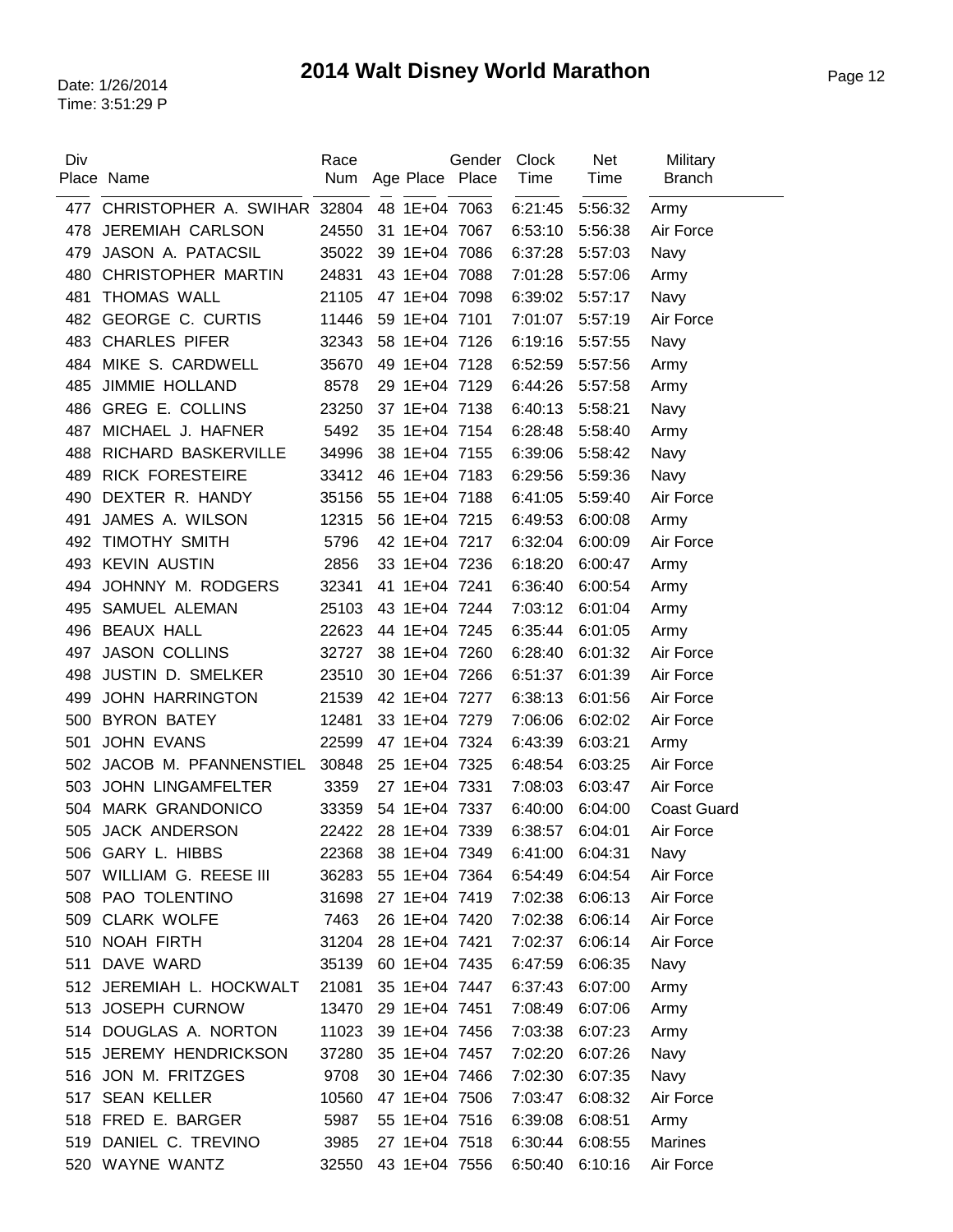| Div        | Place Name                       | Race<br>Num | Age Place Place | Gender | Clock<br>Time | <b>Net</b><br>Time | Military<br><b>Branch</b> |
|------------|----------------------------------|-------------|-----------------|--------|---------------|--------------------|---------------------------|
| 521        | <b>STEPHEN HARPER</b>            | 5985        | 32 1E+04 7559   |        | 6:42:07       | 6:10:20            | Air Force                 |
| 522        | <b>JOHNNY WILLIAMS</b>           | 9994        | 32 1E+04 7574   |        | 7:06:14       | 6:10:55            | Air Force                 |
| 523        | TODD HOOK                        | 9588        | 40 1E+04 7588   |        | 7:02:06       | 6:11:17            | Army                      |
| 524        | <b>JAMES GASTON</b>              | 9061        | 27 1E+04 7589   |        | 7:01:17       | 6:11:17            | Air Force                 |
| 525        | <b>ELBERT PEAK</b>               | 3152        | 42 1E+04 7596   |        | 6:29:47       | 6:11:27            | Army                      |
| 526        | SAMUEL T. RORER                  | 5463        | 57 1E+04 7600   |        | 6:41:46       | 6:11:35            | Air Force                 |
| 527        | <b>STOSH KOWALSKI</b>            | 4448        | 45 1E+04 7648   |        | 6:39:01       | 6:13:13            | Air Force                 |
| 528        | RUSSELL HARTLEY                  | 22610       | 29 1E+04 7650   |        | 6:48:49       | 6:13:14            | Army                      |
| 529        | <b>SAM MORRISSEY</b>             | 11624       | 24 1E+04 7663   |        | 7:15:29       | 6:13:41            | Air Force                 |
| 530        | <b>BRIAN VANHORN</b>             | 34308       | 39 1E+04 7719   |        | 6:51:53       | 6:15:32            | Air Force                 |
| 531        | WILLIAM T. BROWN                 | 7486        | 45 1E+04 7724   |        | 6:55:27       | 6:15:40            | Air Force                 |
| 532        | TONY K. REINHARD                 | 33215       | 29 1E+04 7736   |        | 6:56:31       | 6:15:57            | Army                      |
| 533        | BRET A. PETERMAN                 | 31161       | 42 1E+04 7754   |        | 6:30:08       | 6:16:24            | Air Force                 |
| 534        | <b>JAMES COISMAN</b>             | 36264       | 43 1E+04 7768   |        | 7:06:45       | 6:17:02            |                           |
| 535        | <b>JAMES SULLIVAN</b>            | 21460       | 39 1E+04 7780   |        | 6:43:44       | 6:17:20            | Army<br>Army              |
|            | <b>CHAD WILLIAMS</b>             | 32856       | 33 1E+04 7787   |        | 7:13:33       | 6:17:35            | <b>Marines</b>            |
| 536<br>537 | MIKE HATESOHL                    | 24165       | 26 1E+04 7790   |        | 7:13:22       | 6:17:43            | Air Force                 |
|            | SAMUEL A. MAROON                 | 34622       | 48 1E+04 7796   |        | 6:57:48       | 6:17:51            |                           |
| 538        | DARREN MINNEMANN                 |             |                 |        |               |                    | Navy                      |
| 539        |                                  | 31410       | 44 1E+04 7801   |        | 6:32:33       | 6:17:57            | Army                      |
| 540        | MATTHEW A. GERDES                | 35012       | 35 1E+04 7818   |        | 6:59:14       | 6:18:22            | Air Force                 |
| 541        | MILTON R. RHYNARD                | 36314       | 67 1E+04 7826   |        | 7:08:11       | 6:18:41            | Army                      |
| 542        | DAVID C. O'REAR                  | 12191       | 52 1E+04 7827   |        | 7:22:50       | 6:18:49            | Army                      |
| 543        | <b>RYAN SARVER</b>               | 9485        | 32 1E+04 7837   |        | 7:10:26       | 6:19:01            | Navy                      |
| 544        | RODNEY LAMBERSON                 | 33351       | 41 1E+04 7841   |        | 6:59:15       | 6:19:05            | Army                      |
| 545        | LAWRENCE L. SULLIVAN             | 23506       | 42 1E+04 7843   |        | 7:04:45       | 6:19:11            | Navy                      |
| 546        | <b>BRYAN PATCHEN</b>             | 31216       | 40 1E+04 7854   |        | 6:33:00       | 6:19:29            | Air Force                 |
| 547        | ADAM W. MURTISHAW                | 12681       | 33 1E+04 7861   |        | 7:23:22       | 6:19:46            | Air Force                 |
| 548        | ALLAN S. IRWIN                   | 7882        | 77 1E+04 7883   |        | 6:27:53       | 6:20:39            | Army                      |
|            | 549 ERIC MUSIAL                  | 34141       | 41 1E+04 7891   |        | 7:06:45       | 6:20:50            | Navy                      |
| 550        | DONALD E. GILLAM                 | 8317        | 62 1E+04 7942   |        | 7:08:38       | 6:22:12            | Air Force                 |
| 551        | ROGER L. TEEL                    | 34289       | 49 1E+04 7956   |        | 6:57:42       | 6:22:47            | Navy                      |
|            | 552 MAX CLARK                    | 33864       | 37 1E+04 7968   |        | 6:59:28       | 6:23:13            | Navy                      |
|            | 553 JASON EWING                  | 33600       | 42 1E+04 7973   |        | 6:59:43       | 6:23:17            | Army                      |
|            | 554 STEVEN HAYES                 | 9641        | 44 1E+04 7985   |        | 7:13:39       | 6:23:30            | Air Force                 |
|            | 555 ELVIN O. TORRES MOLINA 23665 |             | 35 1E+04 7999   |        | 6:23:56       | 6:23:50            | Army                      |
|            | 556 JARED TOLBERT                | 34112       | 32 2E+04 8024   |        | 7:00:31       | 6:24:25            | Navy                      |
| 557        | JON M. FINLEY                    | 24420       | 26 2E+04 8029   |        | 7:20:44       | 6:24:38            | Navy                      |
|            | 558 STEVEN S. KLEMENT            | 36324       | 50 2E+04 8033   |        | 7:15:15       | 6:24:57            | Army                      |
|            | 559 DREW W. FALLIS               | 12346       | 50 2E+04 8039   |        | 7:27:36       | 6:25:04            | Air Force                 |
| 560        | <b>TREY SOIGNET</b>              | 2430        | 28 2E+04 8048   |        | 6:38:41       | 6:25:23            | Navy                      |
| 561        | <b>WILLIAM R. STOLLER</b>        | 35348       | 56 2E+04 8053   |        | 7:11:53       | 6:25:42            | Navy                      |
|            | 562 PATRICK B. POLK              | 35425       | 52 2E+04 8056   |        | 7:11:48       | 6:25:47            | Army                      |
|            | 563 JOSE L. CEBRIAN              | 24350       | 21 2E+04 8058   |        | 7:21:05       | 6:25:54            | <b>Marines</b>            |
|            | 564 WILBERT PEAY                 | 22952       | 54 2E+04 8061   |        | 7:06:00       | 6:26:00            | Navy                      |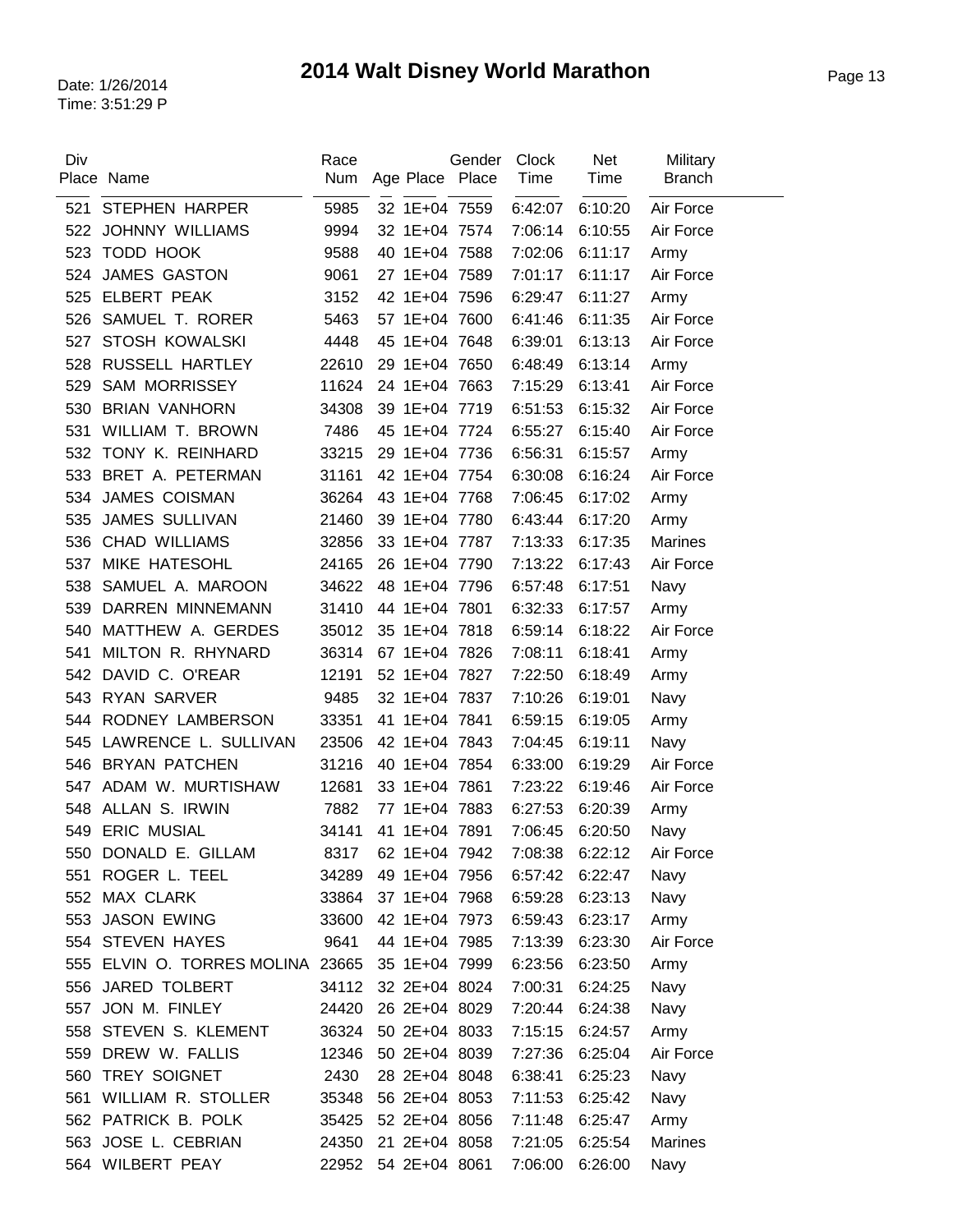| Div |                            | Race  |                     | Gender | Clock   | <b>Net</b> | Military           |
|-----|----------------------------|-------|---------------------|--------|---------|------------|--------------------|
|     | Place Name                 | Num   | Age Place Place     |        | Time    | Time       | <b>Branch</b>      |
| 565 | ED GIORDANO                | 24796 | 64 2E+04 8062       |        | 7:27:58 | 6:26:01    | Air Force          |
| 566 | JEFFREY R. DAY             | 24311 | 25 2E+04 8074       |        | 7:21:33 | 6:26:18    | Air Force          |
| 567 | MICHAEL L. MOSIER          | 11761 | 46 2E+04 8077       |        | 7:30:43 | 6:26:22    | Army               |
| 568 | SEAN M. MCCONNELL          | 11987 | 31 2E+04 8078       |        | 7:06:44 | 6:26:22    | Air Force          |
| 569 | <b>GARY D. HARTMANN</b>    | 34970 | 51 2E+04 8089       |        | 7:07:05 | 6:26:37    | Army               |
| 570 | ADRIAN MARTINEZ            | 22080 | 28 2E+04 8101       |        | 6:49:12 | 6:27:01    | <b>Marines</b>     |
| 571 | MICHAEL S. BUSBY           | 36154 | 51 2E+04 8105       |        | 7:17:40 | 6:27:07    | Air Force          |
| 572 | MICHAEL T. HARVEY          | 23322 | 54 2E+04 8133       |        | 7:09:07 | 6:27:46    | Air Force          |
| 573 | <b>ROBERT RANKIN</b>       | 10871 | 34 2E+04 8160       |        | 7:24:45 | 6:28:43    | Air Force          |
| 574 | <b>ERIC LEIDE</b>          | 31479 | 35 2E+04 8188       |        | 7:01:47 | 6:29:39    | Navy               |
| 575 | JOSHUA Q. LYONS            | 21463 | 31 2E+04 8233       |        | 6:52:38 | 6:31:05    | Air Force          |
| 576 | ALEX MAJOR                 | 12375 | 31 2E+04 8272       |        | 7:35:51 | 6:32:46    | <b>Coast Guard</b> |
| 577 | JEFFREY NAVARRE            | 35947 | 55 2E+04 8298       |        | 7:14:10 | 6:33:40    | Navy               |
| 578 | <b>GONZALO MONTOYA</b>     | 8982  | 47 2E+04 8348       |        | 7:07:01 | 6:35:32    | Army               |
| 579 | CRAIG W. PHELPS            | 24784 | 56 2E+04 8381       |        | 7:39:29 | 6:36:15    | Air Force          |
| 580 | <b>JON JAILLITE</b>        | 35513 | 43 2E+04 8391       |        | 7:22:30 | 6:36:39    | Air Force          |
| 581 | <b>JOSHUA KRISTENSON</b>   | 36757 | 33 2E+04 8405       |        | 7:33:32 | 6:37:06    | Navy               |
| 582 | <b>TYLER JONES</b>         | 8358  | 23 2E+04 8435       |        | 7:24:01 | 6:37:50    | Air Force          |
| 583 | <b>JOHN WALLACE</b>        | 34673 | 41 2E+04 8438       |        | 7:19:23 | 6:37:58    | Navy               |
| 584 | KEVIN T. ATTEBERRY         | 7643  | 40 2E+04 8456       |        | 7:19:30 | 6:38:31    | Air Force          |
| 585 | JACOB CHAMP                | 36754 | 33 2E+04 8496       |        | 7:34:47 | 6:39:56    | Navy               |
| 586 | MIKE L. HACKNEY            | 36272 | 40 2E+04 8520       |        | 7:35:50 | 6:40:36    | <b>Marines</b>     |
| 587 | SID BUSCH                  | 34518 | 67 2E+04 8521       |        | 6:54:48 | 6:40:37    | Navy               |
| 588 | MICHAEL ROBERTS            | 10972 | 44 2E+04 8544       |        | 7:36:47 | 6:41:40    | Navy               |
| 589 | <b>JAMES COCHRAN</b>       | 10076 | 45 2E+04 8545       |        | 7:36:48 | 6:41:41    | Navy               |
| 590 | RICHARD J. SCHMIDT         | 23486 | 52 2E+04 8555       |        | 7:27:18 | 6:42:03    | Navy               |
| 591 | <b>ISSAC N. GONZALES</b>   | 36242 | 40 2E+04 8567       |        | 7:33:08 | 6:42:29    | Air Force          |
| 592 | DAVID M. BLAIS             | 33767 | 45 2E+04 8569       |        | 7:18:11 | 6:42:33    | Air Force          |
| 593 | <b>BRIAN M. LAFOUNTAIN</b> | 37043 | 38 2E+04 8611       |        | 7:45:57 | 6:44:00    | Air Force          |
|     | 594 CRAIG HENDERSON        |       | 22972 32 2E+04 8622 |        | 7:46:17 | 6:44:32    | Navy               |
|     | 595 BRIAN MOHR             | 24314 | 45 2E+04 8639       |        | 7:41:05 | 6:45:00    | Air Force          |
|     | 596 MICHAEL MOLLOY         | 24391 | 31 2E+04 8657       |        | 7:41:53 | 6:45:39    | Air Force          |
|     | 597 RAFAEL LEDESMA         | 11068 | 30 2E+04 8680       |        | 7:42:37 | 6:46:22    | Army               |
|     | 598 STEVEN-PAUL LAPID      | 24920 | 31 2E+04 8698       |        | 7:49:07 | 6:46:46    | Navy               |
|     | 599 JOSHUA MITCHELL        | 36594 | 38 2E+04 8700       |        | 7:42:48 | 6:46:48    | <b>Marines</b>     |
| 600 | JASON R. RAYMOND           | 36361 | 39 2E+04 8703       |        | 7:42:48 | 6:46:50    | <b>Marines</b>     |
|     | 601 BRENDAN M. SLATTERY    | 24566 | 40 2E+04 8710       |        | 7:42:26 | 6:47:09    | <b>Marines</b>     |
|     | 602 KINLEY HOWARD          | 9624  | 65 2E+04 8713       |        | 7:38:18 | 6:47:12    | Army               |
|     | 603 ROBERT COOPER          | 30490 | 50 2E+04 8715       |        | 7:43:19 | 6:47:22    | Navy               |
|     | 604 LOU ROYER              | 35584 | 41 2E+04 8748       |        | 7:33:07 | 6:48:09    | <b>Marines</b>     |
|     | 605 KENNETH A. PALLAIS     | 8305  | 37 2E+04 8749       |        | 7:44:28 | 6:48:10    | <b>Coast Guard</b> |
|     | 606 JOE PEREIRA            | 20808 | 51 2E+04 8773       |        | 7:03:30 | 6:49:14    | Marines            |
|     | 607 CHARLES BATTAGLINI     | 12411 | 30 2E+04 8781       |        | 7:46:07 | 6:49:36    | Marines            |
|     | 608 KEVIN D. CYRULINSKI    | 36653 | 32 2E+04 8877       |        | 7:47:51 | 6:53:05    | Air Force          |
|     |                            |       |                     |        |         |            |                    |

 $\sim$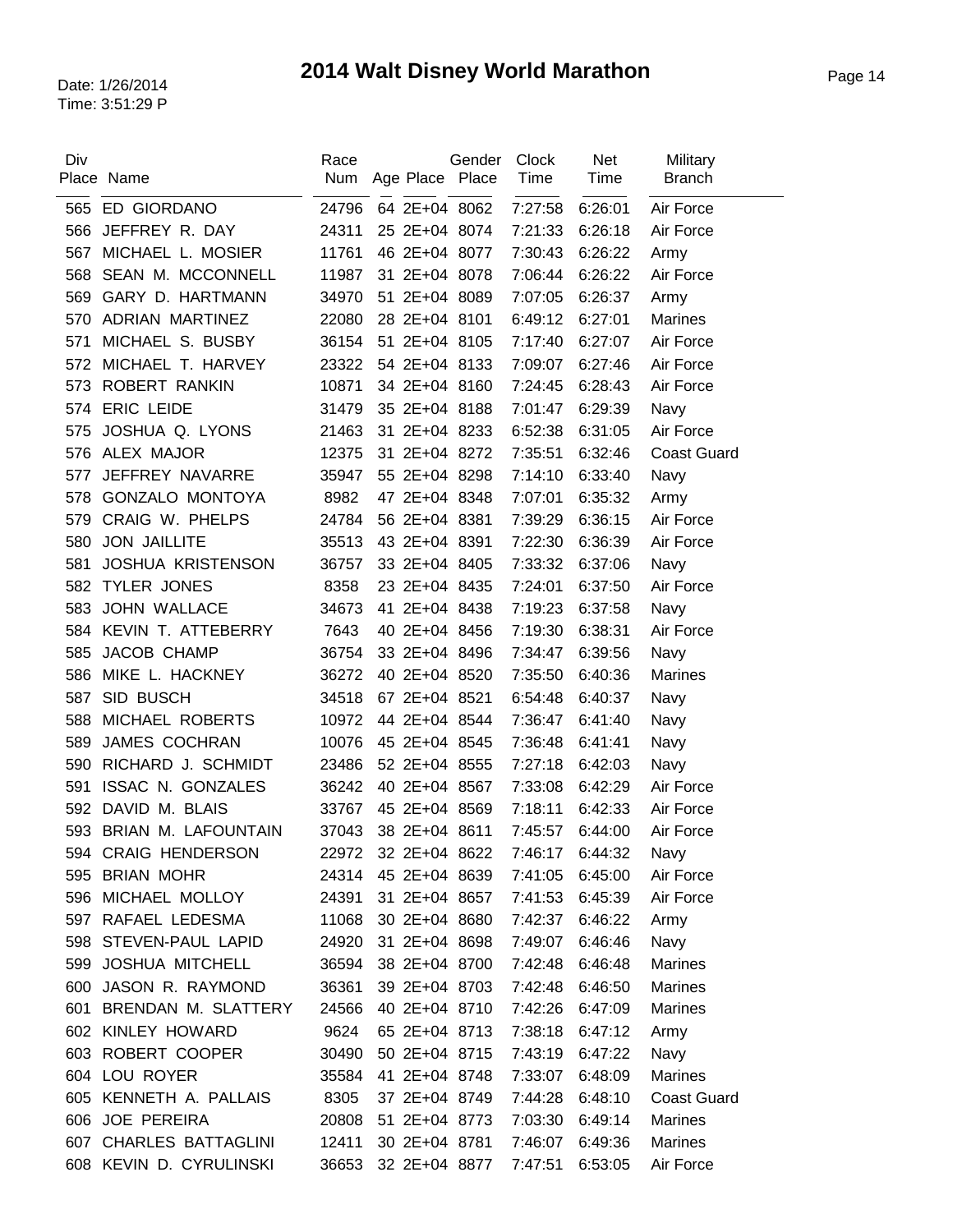| Div        | Place Name                               | Race<br>Num    | Age Place Place                | Gender | <b>Clock</b><br>Time | Net<br>Time        | Military<br><b>Branch</b> |
|------------|------------------------------------------|----------------|--------------------------------|--------|----------------------|--------------------|---------------------------|
|            |                                          |                |                                |        |                      |                    |                           |
| 609<br>610 | DANIEL A. COLEMAN<br><b>DAVIS LOFTIN</b> | 21870<br>36601 | 24 2E+04 8889<br>68 2E+04 8922 |        | 7:18:43<br>7:40:29   | 6:53:19            | <b>Coast Guard</b>        |
| 611        | STEVE A. MORRISON                        | 5737           | 36 2E+04 8925                  |        | 7:26:13              | 6:54:56<br>6:55:03 | Army<br>Army              |
| 612        | MICHAEL L. JACKSON                       | 34170          | 46 2E+04 8928                  |        | 7:12:53              | 6:55:15            | Marines                   |
| 613        | THEODORE M. WELLS                        | 35640          | 33 2E+04 8931                  |        | 7:40:34              | 6:55:29            | Marines                   |
| 614        | ARNAZ DEAL                               | 9580           | 42 2E+04 8943                  |        | 7:52:39              | 6:56:21            | <b>Coast Guard</b>        |
| 615        | JOSHUA C. MARTIN                         | 22553          | 40 2E+04 8959                  |        | 7:28:47              | 6:57:00            | Air Force                 |
| 616        | <b>MARK CULPEPPER</b>                    | 33208          | 48 2E+04 8972                  |        | 6:57:45              | 6:57:45            | Air Force                 |
| 617        | <b>DON PURSLEY</b>                       | 8614           | 76 2E+04 8987                  |        | 7:42:38              | 6:57:58            | Air Force                 |
| 618        | JEFFREY A. BAKER                         | 32454          | 38 2E+04 8995                  |        | 7:00:40              | 6:58:20            | Air Force                 |
| 619        | <b>THOMAS WEBB</b>                       | 23160          | 50 2E+04 9005                  |        | 7:39:58              | 6:58:36            | Army                      |
| 620        | JAMES D. PETERSON                        | 10427          | 58 2E+04 9030                  |        | 8:01:34              | 6:59:23            | Army                      |
| 621        | <b>JESSE GAGLIANO</b>                    | 13323          | 42 2E+04 9040                  |        | 8:02:35              | 6:59:48            | <b>Marines</b>            |
| 622        | THOMAS A. BUSSIERE                       | 21410          | 50 2E+04 9044                  |        | 7:36:09              | 6:59:52            | Navy                      |
| 623        | KUNTAY ALEXANDER                         | 12968          | 33 2E+04 9046                  |        | 8:03:35              | 6:59:52            | Army                      |
| 624        | <b>AARON MILLER</b>                      | 12794          | 34 2E+04 9078                  |        | 8:04:39              | 7:01:04            | Air Force                 |
| 625        | DAVID E. MOODY                           | 5820           | 39 2E+04 9080                  |        | 8:04:39              | 7:01:04            | Air Force                 |
| 626        | <b>BILL SWANSON</b>                      | 12339          | 52 2E+04 9085                  |        | 8:05:35              | 7:01:20            | Air Force                 |
| 627        | RANDALL BARTON                           | 34029          | 46 2E+04 9096                  |        | 7:21:22              | 7:02:31            | Army                      |
| 628        | <b>MIKE GRABOWSKI</b>                    | 36506          | 63 2E+04 9105                  |        | 7:44:19              | 7:02:51            | Army                      |
| 629        | TIM J. ALBRECHT                          | 36695          | 39 2E+04 9120                  |        | 7:30:56              | 7:04:17            | Air Force                 |
| 630        | <b>JACK RAMSEY</b>                       | 33643          | 55 2E+04 9146                  |        | 7:35:59              | 7:05:30            | Navy                      |
| 631        | AARON HAMBLIN                            | 36616          | 34 2E+04 9147                  |        | 7:56:17              |                    |                           |
|            | 632 RICARDO L. RUBIO                     | 10089          | 23 2E+04 9178                  |        | 8:10:43              | 7:05:36<br>7:07:10 | Navy<br>Marines           |
| 633        | <b>MARCUS COLLINS</b>                    | 13016          | 30 2E+04 9215                  |        | 8:12:57              | 7:09:11            |                           |
| 634        | CHRIS V. ABBUHL                          | 24225          | 55 2E+04 9223                  |        |                      |                    | Army                      |
|            | <b>MYLES GILL</b>                        |                | 35 2E+04 9227                  |        | 8:05:11              | 7:09:28            | Navy                      |
| 635        | JOHN E. SMITH                            | 3936           |                                |        | 7:36:09              | 7:09:36            | Army                      |
| 636        |                                          | 8568           | 65 2E+04 9251                  |        | 8:01:35              | 7:10:59            | Air Force                 |
|            | 637 MIKE J. FOLEY                        | 35597<br>31359 | 52 2E+04 9283                  |        | 7:58:14              | 7:13:20            | <b>Marines</b>            |
|            | 638 SCOTT HAWKS                          |                | 39 2E+04 9294                  |        | 7:58:41              | 7:13:40            | Army                      |
|            | 639 COREY A. CARTER                      | 2881           | 43 2E+04 9310                  |        | 8:11:00              | 7:15:32            | Navy                      |
| 640        | JUSTIN R. AUSBURN                        | 12474          | 26 2E+04 9316                  |        | 8:18:06              | 7:16:03            | <b>Marines</b>            |
|            | 641 VIRGIL P. RICHARDSON                 | 4714           | 34 2E+04 9348                  |        | 7:44:57              | 7:18:05            | <b>Marines</b>            |
|            | 642 ERIC R. LUCERO                       | 4716           | 39 2E+04 9364                  |        | 7:46:07              | 7:19:14            | <b>Marines</b>            |
|            | 643 ROBERT C. GREGOR                     | 8278           | 29 2E+04 9367                  |        | 8:05:18              | 7:19:24            | Air Force                 |
| 644        | DAVID R. HOLDER                          | 5682           | 43 2E+04 9382                  |        | 8:05:54              | 7:20:14            | Army                      |
|            | 645 DWAYNE L. GAYLE                      | 8224           | 35 2E+04 9383                  |        | 8:05:53              | 7:20:15            | Navy                      |
|            | 646 BOB ZIMMER                           | 36863          | 55 2E+04 9412                  |        | 7:28:46              | 7:24:10            | Navy                      |
|            | 647 CHRISTOPHER FINKLEA                  | 34245          | 47 2E+04 9431                  |        | 8:02:25              | 7:25:46            | Navy                      |
|            | 648 LUIS D. BRIONES                      | 36303          | 39 2E+04 9435                  |        | 7:56:50              | 7:26:01            | Navy                      |
| 649        | RICHARD M. KANNEY                        | 20728          | 49 2E+04 9445                  |        | 7:38:24              | 7:27:28            | Army                      |
|            | 650 HENRY D. LASHER                      | 22907          | 43 2E+04 9474                  |        | 8:06:14              | 7:31:29            | <b>Coast Guard</b>        |
| 651        | DANIEL B. WIDDIS                         | 33566          | 46 2E+04 9489                  |        | 8:09:13              | 7:37:22            | Navy                      |
|            | 652 JOHN ZATKOVICH                       | 4990           | 60 2E+04 9490                  |        | 8:03:06              | 7:37:23            | Navy                      |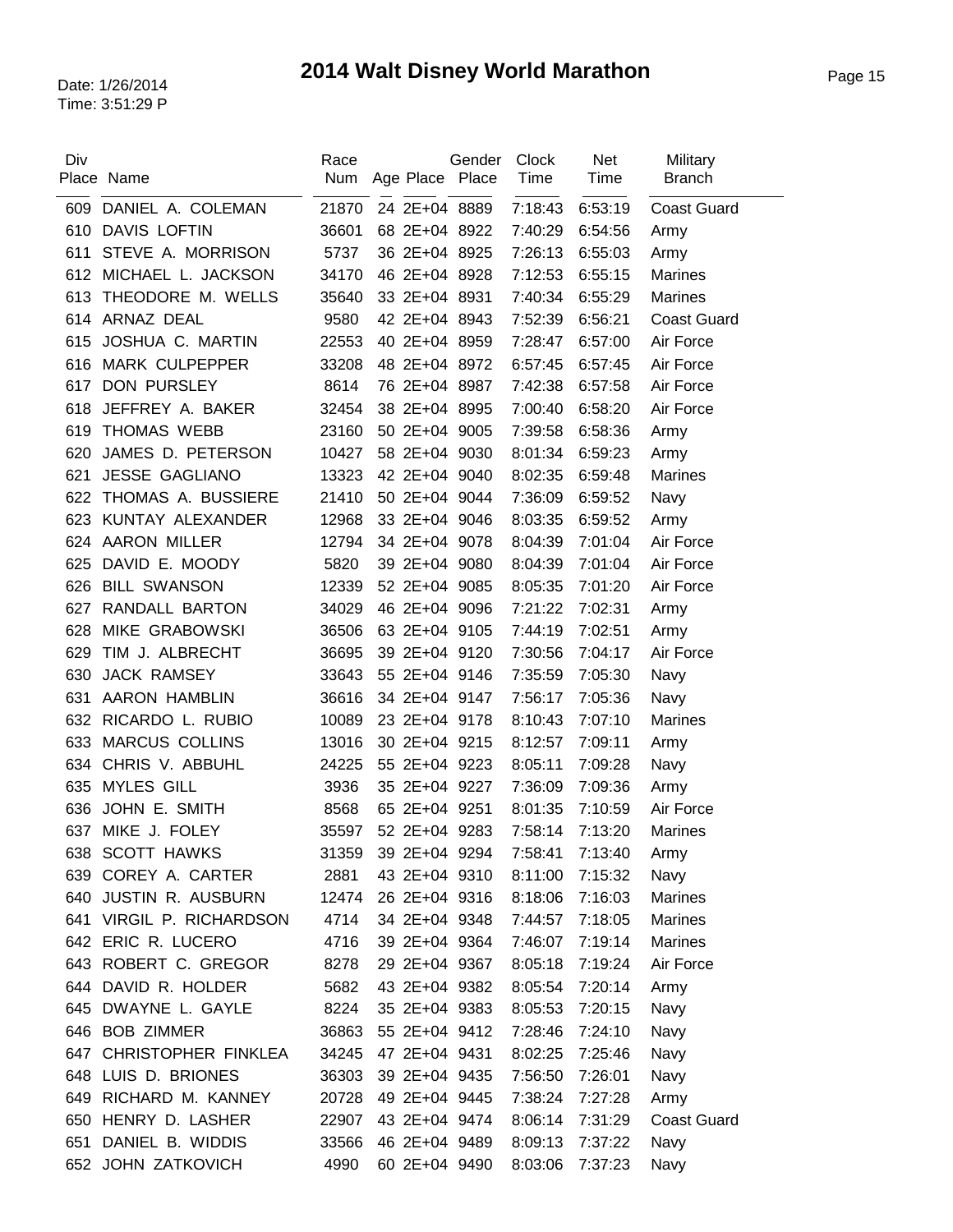## Page 16 Date: 1/26/2014 **2014 Walt Disney World Marathon**

Time: 3:51:29 P

| Div |                         | Race                                     | Gender Clock | Net  | Military      |
|-----|-------------------------|------------------------------------------|--------------|------|---------------|
|     | Place Name              | Num Age Place Place Time                 |              | Time | <b>Branch</b> |
|     |                         |                                          |              |      |               |
|     | 653 JOHN W. SPURLOCK    | 36453 56 2E+04 9498 8:00:22 7:41:32 Army |              |      |               |
|     | 654 STEPHEN CHAMBERLIN  | 20951 30 2E+04 9499 8:10:50 7:44:43 Army |              |      |               |
|     | 655 DOUGLAS H. BRIGANTI | 36869 58 2E+04 9504 8:22:06 7:46:39 Navy |              |      |               |
|     | 656 DON R. JACKSON      | 3184 47 2E+04 9510 8:10:43 7:52:29 Army  |              |      |               |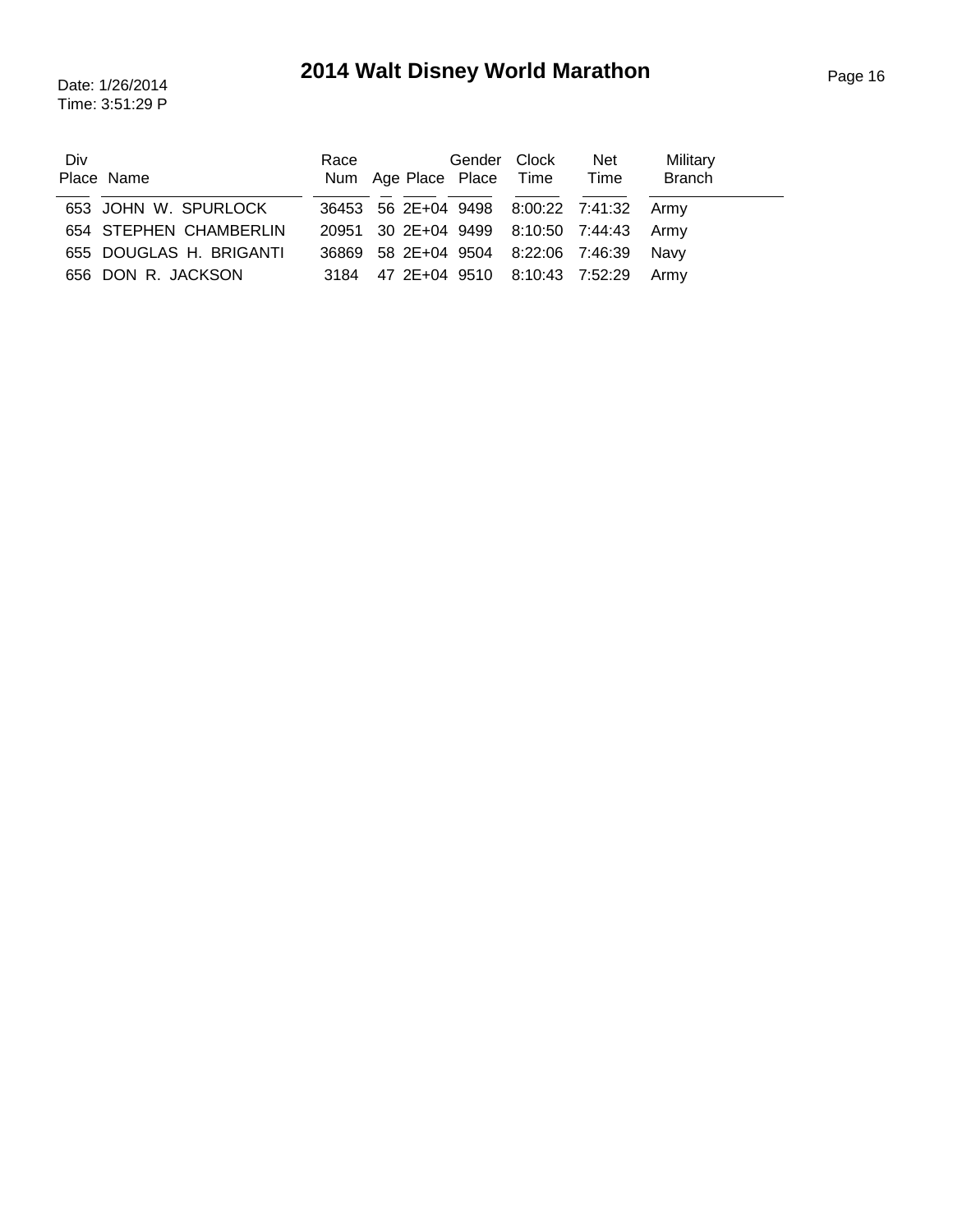## Page 17 Date: 1/26/2014 **2014 Walt Disney World Marathon**

| Div            | Place Name               | Race<br>Num |    |         | Gender<br>Age Place Place | Clock<br>Time | <b>Net</b><br>Time | Military<br><b>Branch</b> |
|----------------|--------------------------|-------------|----|---------|---------------------------|---------------|--------------------|---------------------------|
|                | <b>WOMEN -- MILITARY</b> |             |    |         |                           |               |                    |                           |
| 1              | AMY OSTROFE              | 20177       | 27 | 71      | 6                         | 3:04:28       | 3:02:17            | Navy                      |
| $\overline{2}$ | <b>JESSICA ANDERSON</b>  | 30277       | 24 | 225     | 20                        | 3:23:23       | 3:19:03            | <b>Coast Guard</b>        |
| 3              | MORGAN M. FOWLER         | 30984       | 29 | 1150    | 239                       | 4:00:20       | 3:49:49            | <b>Coast Guard</b>        |
| 4              | MELISSA L. STACY-JACKS   | 21196       | 33 | 1320    | 290                       | 4:11:04       | 3:52:54            | Army                      |
| 5              | ALEXANDRA LADO           | 2456        | 25 | 1461    | 339                       | 4:08:47       | 3:55:04            | Navy                      |
| 6              | ALISON A. SCHWINN        | 1053        | 22 | 1652    | 395                       | 4:12:23       | 3:57:56            | Navy                      |
| $\overline{7}$ | <b>BRIANA EATON</b>      | 713         | 20 | 1667    | 402                       | 4:02:30       | 3:58:15            | Navy                      |
| 8              | <b>MEGHAN CONNOR</b>     | 639         | 22 | 1763    | 426                       | 4:14:01       | 3:59:34            | Navy                      |
| 9              | <b>SARA CHILCUTT</b>     | 37065       | 31 | 1777    | 430                       | 5:01:47       | 3:59:41            | Navy                      |
| 10             | DENISE M. MULL           | 23412       | 42 | 2051    | 546                       | 4:21:45       | 4:04:35            | <b>Marines</b>            |
| 11             | ANNE MARIE KEMP          | 4427        | 26 | 2057    | 548                       | 4:34:57       | 4:04:43            | Air Force                 |
| 12             | ANGELA DIEBAL            | 20471       | 37 | 2098    | 559                       | 4:13:04       | 4:05:21            | Army                      |
| 13             | NATALIE R. WEBER         | 23544       | 22 | 2189    | 585                       | 4:24:39       | 4:06:50            | Air Force                 |
| 14             | <b>JESSICA MAY</b>       | 30771       | 33 | 2464    | 687                       | 4:19:03       | 4:11:13            | Air Force                 |
| 15             | <b>CATHRYN YERAGE</b>    | 20389       | 28 | 2576    | 732                       | 4:17:14       | 4:12:41            | Air Force                 |
| 16             | <b>REGINA MORRIS</b>     | 31515       | 52 | 2580    | 735                       | 4:26:39       | 4:12:47            | <b>Marines</b>            |
| 17             | SARAH M. BAILEY          | 37386       | 26 | 3202    | 961                       | 4:55:32       | 4:20:48            | Army                      |
| 18             | <b>CAROLYN PERROTTI</b>  | 1143        | 26 | 3373    | 1037                      | 4:30:29       | 4:22:49            | Air Force                 |
| 19             | BEVERLY C. HANDY         | 30956       | 54 | 3396    | 1045                      | 4:33:45       | 4:23:12            | Air Force                 |
| 20             | <b>JILL CAHILL</b>       | 1911        | 44 | 3503    | 1089                      | 4:34:57       | 4:24:52            | Army                      |
| 21             | HAYLEY M. GULA           | 4442        | 26 | 3553    | 1108                      | 4:50:52       | 4:25:23            | Army                      |
| 22             | STEFANIE T. KASENBERG    | 12316       | 24 | 3626    | 1137                      | 5:27:59       | 4:26:06            | Army                      |
| 23             | MARY B. MCLENDON         | 20717       | 57 | 3746    | 1182                      | 4:37:50       | 4:27:33            | Navy                      |
| 24             | SARAH LYONS              | 21576       | 29 | 3844    | 1225                      | 4:50:10       | 4:28:37            | Air Force                 |
| 25             | MICHELLE BARNETT         | 3491        | 29 | 3880    | 1234                      | 4:54:09       | 4:28:56            | Army                      |
| 26             | <b>JACKIE GREEN</b>      | 30322       | 28 | 3930    | 1261                      | 4:48:00       | 4:29:36            | Navy                      |
| 27             | <b>HEIDI MON</b>         | 2340        | 43 | 4064    | 1312                      | 4:45:27       | 4:31:10            | Army                      |
| 28             | <b>CHRISTINE RAMLER</b>  | 5871        |    | 38 4177 | 1358                      | 5:02:32       | 4:32:12            | Army                      |
| 29             | JOSEE MCVADON            | 34054       | 37 | 4202    | 1368                      | 5:08:50       | 4:32:27            | Air Force                 |
| 30             | <b>JEN SAMSON</b>        | 20704       | 34 | 4231    | 1381                      | 4:54:33       | 4:32:45            | Air Force                 |
| 31             | MICHELLE C. MILLER       | 33110       | 31 | 4298    | 1406                      | 4:58:29       | 4:33:24            | Navy                      |
| 32             | <b>CHRISTINE GOMIEN</b>  | 31648       | 34 | 4336    | 1422                      | 4:36:04       | 4:33:49            | Air Force                 |
| 33             | SHANNON M. PHILIPPS      | 9593        | 22 | 4434    | 1469                      | 5:14:53       | 4:34:52            | Army                      |
| 34             | KIMBERLY JOHNSON         | 33818       | 38 | 4465    | 1482                      | 5:11:23       | 4:35:16            | Marines                   |
| 35             | NANCY HEINZELMANN        | 1910        | 27 | 4494    | 1495                      | 4:46:20       | 4:35:34            | Army                      |
| 36             | <b>JESSICA STONE</b>     | 8205        | 32 | 4509    | 1503                      | 5:20:34       | 4:35:43            | Army                      |
| 37             | HOLLY Y. GREY            | 37189       | 34 | 4576    | 1530                      | 5:38:45       | 4:36:29            | Army                      |
| 38             | SHANDA WEEKES            | 34578       | 29 | 4687    | 1573                      | 4:51:36       | 4:37:35            | Navy                      |
| 39             | <b>KELLY MCDONOUGH</b>   | 2034        | 39 | 4713    | 1584                      | 4:48:06       | 4:37:54            | Army                      |
| 40             | MARI C. MUNOZ            | 2227        | 30 | 4818    | 1635                      | 4:53:15       | 4:38:53            | <b>Marines</b>            |
| 41             | TINA MADOVOY             | 3542        | 34 | 4833    | 1644                      | 5:00:08       | 4:39:00            | Army                      |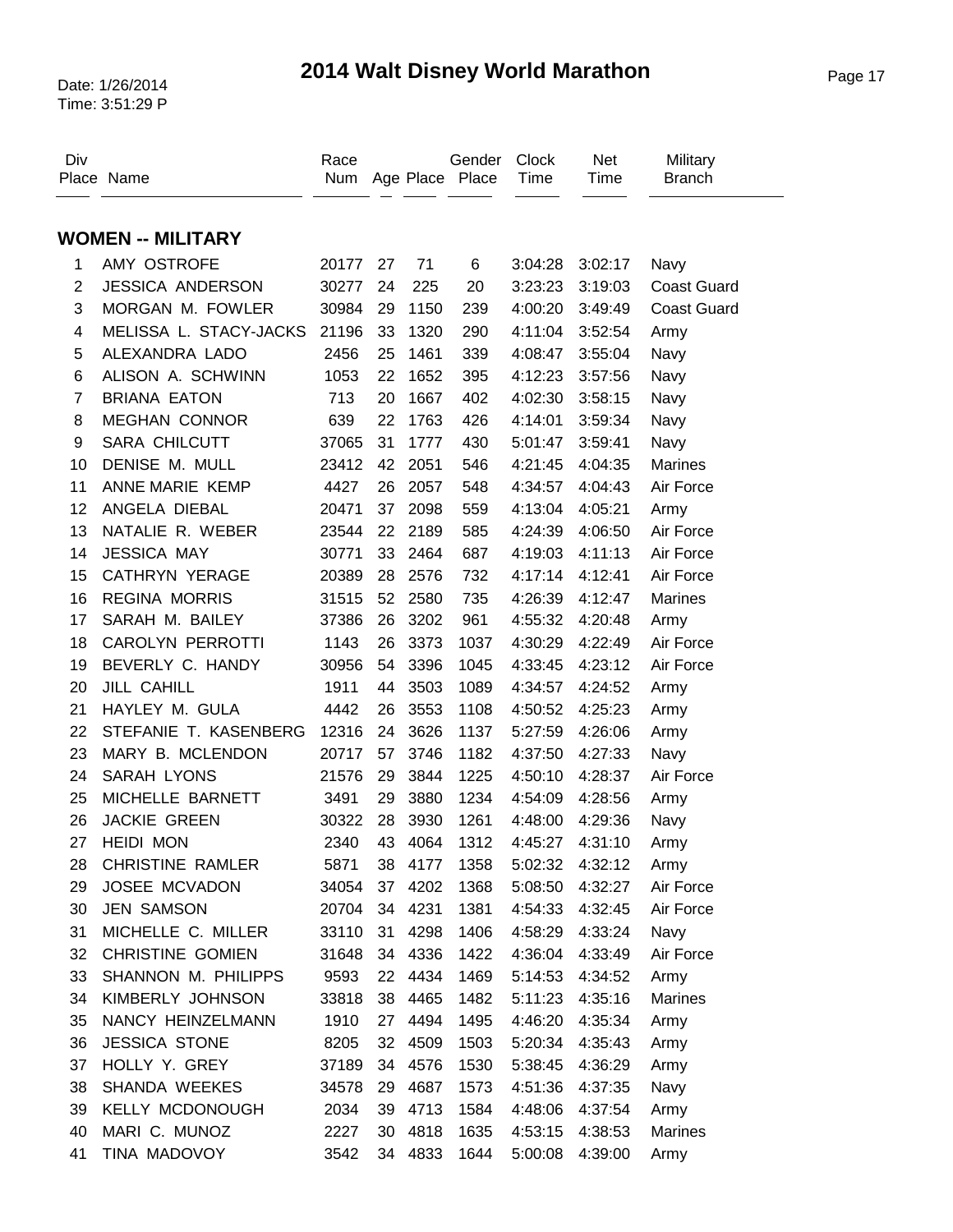| Div | Place Name                  | Race<br>Num |    |         | Gender<br>Age Place Place | <b>Clock</b><br>Time | Net<br>Time | Military<br><b>Branch</b> |
|-----|-----------------------------|-------------|----|---------|---------------------------|----------------------|-------------|---------------------------|
|     |                             |             |    |         |                           |                      |             |                           |
| 42  | <b>JESSY GALLOWAY</b>       | 2354        | 25 | 4872    | 1659                      | 4:53:25              | 4:39:25     | <b>Marines</b>            |
| 43  | MARY I. MURPHY              | 118         | 55 | 4887    | 1666                      | 4:39:55              | 4:39:36     | Air Force                 |
| 44  | CARRIE MOCK                 | 3223        | 51 | 4957    | 1698                      | 4:57:46              | 4:40:19     | Navy                      |
| 45  | MARGARET E. GILROY          | 2036        | 21 | 5010    | 1722                      | 4:55:14              | 4:40:48     | Navy                      |
| 46  | <b>JULIANA EVERIST</b>      | 691         | 22 | 5012    | 1724                      | 4:55:15              | 4:40:48     | Navy                      |
| 47  | SHAWNA R. RODRIGUEZ         | 21444       | 42 | 5333    | 1861                      | 5:05:09              | 4:43:58     | Army                      |
| 48  | JULIANNE HYMA               | 37239       | 44 | 5352    | 1872                      | 5:45:57              | 4:44:07     | Army                      |
| 49  | <b>DEANNA BECK</b>          | 32122       | 38 | 5381    | 1886                      | 5:14:36              | 4:44:26     | <b>Coast Guard</b>        |
| 50  | <b>JEN BUYSKE</b>           | 2940        | 28 | 5591    | 1971                      | 5:12:11              | 4:46:24     | Navy                      |
| 51  | <b>EMILY KEILER-GREEN</b>   | 21732       | 28 | 5592    | 1972                      | 5:12:11              | 4:46:25     | Navy                      |
| 52  | <b>OCHIAI MINAKO</b>        | 33406       | 26 | 5635    | 1987                      | 5:16:49              | 4:46:46     | Air Force                 |
| 53  | MICHELLE YETT               | 32549       | 29 | 5664    | 2004                      | 5:22:07              | 4:47:05     | Army                      |
| 54  | <b>JAMIE ASH</b>            | 20985       | 28 | 5765    | 2056                      | 5:01:59              | 4:47:57     | <b>Marines</b>            |
| 55  | <b>VICKI SUE MERRY</b>      | 33560       | 56 | 5878    | 2102                      | 5:19:52              | 4:49:07     | Navy                      |
| 56  | LAUREN HENDRIX              | 912         | 21 | 5963    | 2135                      | 4:54:33              | 4:50:00     | Navy                      |
| 57  | JENNIFER L. SIMONS          | 5395        | 34 | 6197    | 2236                      | 5:22:33              | 4:52:24     | Air Force                 |
| 58  | JENNIFER WELLS              | 32518       | 27 | 6400    | 2324                      | 5:19:56              | 4:54:33     | Navy                      |
| 59  | JO A. SUTTON                | 5021        | 51 | 6489    | 2361                      | 5:21:53              | 4:55:22     | Air Force                 |
| 60  | SALLY SOMOZA                | 9678        | 31 | 6566    | 2398                      | 5:46:58              | 4:55:55     | Army                      |
| 61  | <b>SARAH DUWE</b>           | 12288       | 23 | 6829    | 2507                      | 6:00:00              | 4:58:14     | Army                      |
| 62  | <b>WENDI VERZOSA</b>        | 4994        | 43 | 6887    | 2527                      | 5:34:49              | 4:58:46     | <b>Coast Guard</b>        |
| 63  | ROSEMARIE L. CHAPMAN        | 24578       | 25 | 6892    | 2530                      | 6:02:16              | 4:58:48     | Air Force                 |
| 64  | MONICA GONZALEZ             | 21561       | 32 | 6914    | 2538                      | 5:21:00              | 4:59:00     | Army                      |
| 65  | SARAH BARENZ                | 6261        | 37 | 7025    | 2599                      | 5:32:25              | 5:00:10     | Air Force                 |
| 66  | NICOLE PHELAN               | 33743       | 35 | 7026    | 2600                      | 5:32:25              | 5:00:10     | Air Force                 |
| 67  | KELLY E. DAVIS              | 23125       | 50 | 7094    | 2624                      | 5:40:51              | 5:01:00     | Navy                      |
| 68  | <b>COURTNEY STRACK</b>      | 5417        | 27 | 7100    | 2627                      | 5:31:53              | 5:01:06     | Air Force                 |
| 69  | <b>CATHY CHILTON</b>        | 11031       | 54 | 7408    | 2769                      | 5:59:26              | 5:04:19     | Air Force                 |
| 70  | LLEXANDRA LANDRETH          | 20429       |    | 32 7421 | 2777                      | 5:18:47              | 5:04:23     | Army                      |
| 71  | JANELLE WEYER               | 5777        |    | 44 7609 | 2869                      | 5:36:32 5:06:13      |             | Army                      |
| 72  | TRACEY L. WEBB              | 37360       | 44 | 7640    | 2882                      | 5:36:56              | 5:06:35     | Navy                      |
| 73  | <b>KRISTIN FRANECKI</b>     | 5713        | 27 | 7862    | 2989                      | 5:50:12              | 5:09:00     | Air Force                 |
| 74  | <b>KC HEBNER</b>            | 2357        | 29 | 8193    | 3153                      | 5:34:44              | 5:12:41     | Air Force                 |
| 75  | REBEKAH BEAL                | 12531       | 33 | 8262    | 3183                      | 6:16:27              | 5:13:20     | <b>Coast Guard</b>        |
| 76  | AMY HARRELL                 | 6800        | 26 | 8387    | 3257                      | 5:49:44              | 5:14:24     | Air Force                 |
| 77  | HAYLEY REESE                | 33287       | 23 | 8539    | 3339                      | 5:46:04              | 5:15:55     | Air Force                 |
| 78  | JENNIFER L. ARMSTRONG 33199 |             | 45 | 8544    | 3343                      | 5:51:06              | 5:15:58     | Air Force                 |
| 79  | LINDA E. FOX                | 32758       | 57 | 8558    | 3353                      | 5:42:25              | 5:16:09     | Navy                      |
| 80  | BRITTANY S. BOYCE           | 5905        | 23 | 8593    | 3378                      | 5:48:28              | 5:16:37     | Army                      |
| 81  | <b>KRISTINA SMITHE</b>      | 6446        | 24 | 8693    | 3439                      | 5:53:38              | 5:17:32     | <b>Coast Guard</b>        |
| 82  | NICOLE K. CHARBONNEA        | 37014       | 35 | 8722    | 3452                      | 6:21:53              | 5:17:54     | Army                      |
| 83  | STEPHANIE R. CAVALIER       | 32723       | 29 | 8777    | 3480                      | 5:53:24              | 5:18:32     | Air Force                 |
| 84  | RORY HALEY                  | 11403       | 26 | 8888    | 3545                      | 6:23:19              | 5:19:49     | <b>Coast Guard</b>        |
| 85  | ALICE M. OLMSTEAD           | 34481       | 50 | 8901    | 3554                      | 5:55:48              | 5:19:58     | Army                      |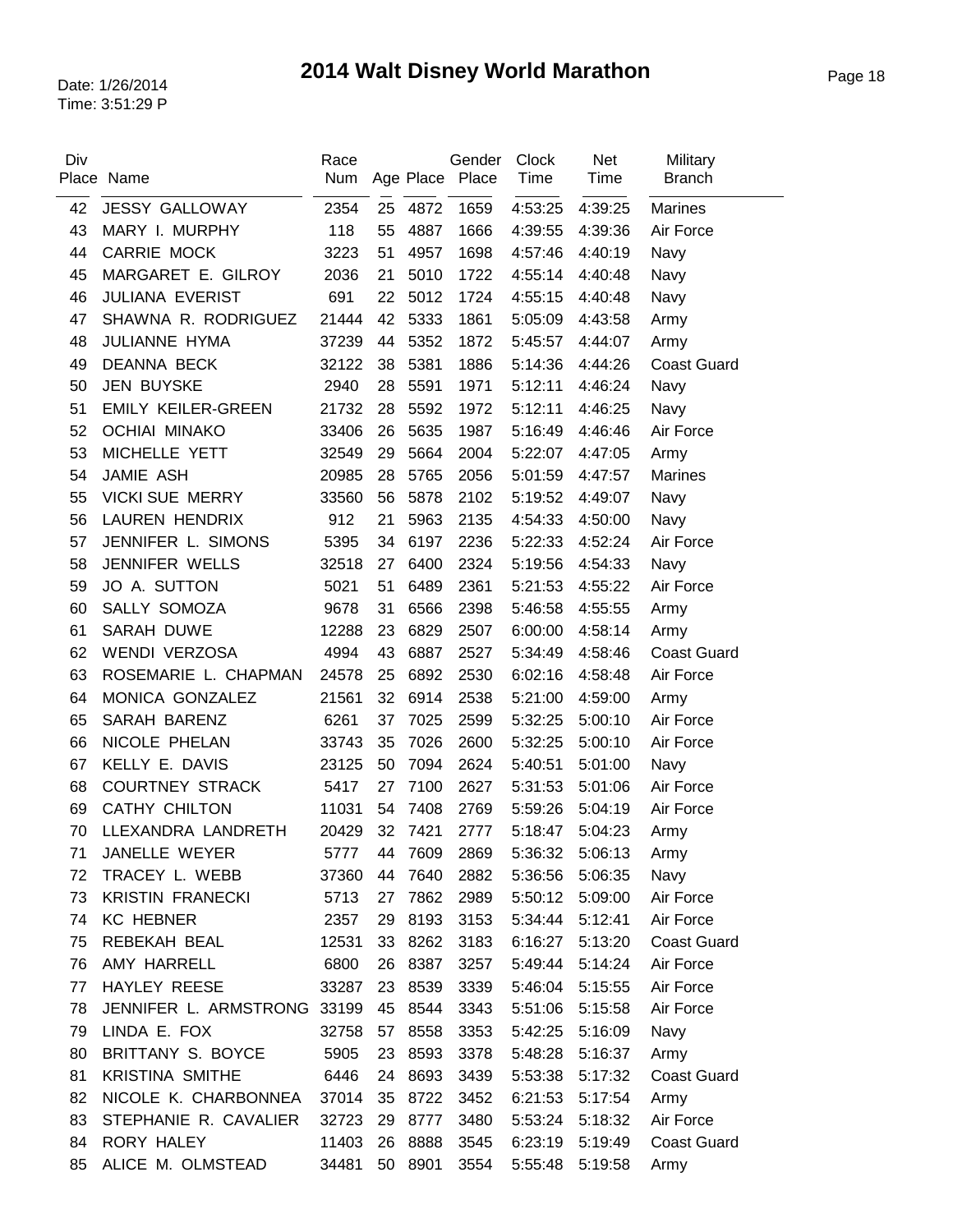| Age Place Place<br>Time<br>Time<br>Place Name<br>Num<br><b>Branch</b><br>8945<br>3575<br>86<br>VANESSA RIGOROSO<br>21635<br>28<br>6:15:50<br>5:20:18<br>Navy<br>JENNA D. GODWIN<br>87<br>3652<br>9039<br>3617<br>5:42:31<br>28<br>5:21:02<br>Army<br>3658<br>88<br>DENISE M. MARTIN ZONA<br>40<br>9130<br>5:47:28<br>Air Force<br>21799<br>5:21:49<br><b>MARY COMBS</b><br>3704<br>89<br>35831<br>34<br>9226<br>6:13:00<br>5:22:45<br>Army<br>90<br>PATRICIA SCHMALTZ<br>36014<br>29<br>9229<br>3706<br>6:13:01<br>5:22:46<br>Army<br><b>CATE GILLEN</b><br>3753<br>91<br>5691<br>26<br>9327<br>6:27:19<br>5:23:49<br><b>Coast Guard</b><br>92<br>MELISSA P. GOMEZ<br>9413<br>33618<br>34<br>3796<br>5:56:16<br>5:24:45<br>Navy<br>93<br>JILL A. FINKEN<br>13327<br>35<br>9415<br>3798<br>6:28:35<br>5:24:46<br>Army<br>3814<br>94<br>LETSY A. MARSDEN<br>32849<br>39<br>9443<br>5:50:54<br>5:24:57<br>Army<br>LINDZI S. HOWDER<br>95<br>21333<br>30<br>9493<br>3845<br>5:43:06<br>5:25:29<br>Air Force<br>3869<br>96<br>ANNESSA PRITCHARD<br>23<br>9543<br>6546<br>6:00:41<br>5:25:58<br>Army<br><b>LAURA SEARS</b><br>97<br>7884<br>45<br>9609<br>3914<br>6:06:35<br>5:26:31<br>Army<br>98<br>CHRISTINE M. BUCHHOLZ<br>13279<br>33<br>9829<br>4022<br>6:23:44<br>5:28:32<br>Air Force<br>SANDI KISSANE<br>4044<br>99<br>7999<br>46<br>9867<br>6:13:42<br>5:28:55<br>Army<br>8002<br>100<br>DELONNA K. FOWSER<br>51<br>9868<br>4045<br>6:13:43<br>5:28:55<br>Air Force<br>COURTNEY A. MCCORMIC<br>35127<br>28<br>9966<br>4096<br>6:10:14<br>101<br>5:29:55<br>Army<br><b>MARY KING</b><br>102<br>5108<br>35<br>9969<br>4098<br>5:55:15<br>5:29:56<br>Air Force<br>ASHLEY R. HUMPHRIES<br>24879<br>25 1E+04 4242<br>6:35:30<br>5:32:49<br>Air Force<br>103<br>104 LACY WOOD<br>9687<br>28 1E+04 4359<br>6:25:48<br>5:34:47<br>Army<br><b>TERESA KENNERLY</b><br>5855<br>49 1E+04 4384<br>6:06:51<br>5:35:05<br>Air Force<br>105<br><b>MELISSA NEILD</b><br>106<br>5103<br>30 1E+04 4424<br>6:12:03<br>Air Force<br>5:35:45 | Military |
|----------------------------------------------------------------------------------------------------------------------------------------------------------------------------------------------------------------------------------------------------------------------------------------------------------------------------------------------------------------------------------------------------------------------------------------------------------------------------------------------------------------------------------------------------------------------------------------------------------------------------------------------------------------------------------------------------------------------------------------------------------------------------------------------------------------------------------------------------------------------------------------------------------------------------------------------------------------------------------------------------------------------------------------------------------------------------------------------------------------------------------------------------------------------------------------------------------------------------------------------------------------------------------------------------------------------------------------------------------------------------------------------------------------------------------------------------------------------------------------------------------------------------------------------------------------------------------------------------------------------------------------------------------------------------------------------------------------------------------------------------------------------------------------------------------------------------------------------------------------------------------------------------------------------------------------------------------------------------------------------------------------------------|----------|
|                                                                                                                                                                                                                                                                                                                                                                                                                                                                                                                                                                                                                                                                                                                                                                                                                                                                                                                                                                                                                                                                                                                                                                                                                                                                                                                                                                                                                                                                                                                                                                                                                                                                                                                                                                                                                                                                                                                                                                                                                            |          |
|                                                                                                                                                                                                                                                                                                                                                                                                                                                                                                                                                                                                                                                                                                                                                                                                                                                                                                                                                                                                                                                                                                                                                                                                                                                                                                                                                                                                                                                                                                                                                                                                                                                                                                                                                                                                                                                                                                                                                                                                                            |          |
|                                                                                                                                                                                                                                                                                                                                                                                                                                                                                                                                                                                                                                                                                                                                                                                                                                                                                                                                                                                                                                                                                                                                                                                                                                                                                                                                                                                                                                                                                                                                                                                                                                                                                                                                                                                                                                                                                                                                                                                                                            |          |
|                                                                                                                                                                                                                                                                                                                                                                                                                                                                                                                                                                                                                                                                                                                                                                                                                                                                                                                                                                                                                                                                                                                                                                                                                                                                                                                                                                                                                                                                                                                                                                                                                                                                                                                                                                                                                                                                                                                                                                                                                            |          |
|                                                                                                                                                                                                                                                                                                                                                                                                                                                                                                                                                                                                                                                                                                                                                                                                                                                                                                                                                                                                                                                                                                                                                                                                                                                                                                                                                                                                                                                                                                                                                                                                                                                                                                                                                                                                                                                                                                                                                                                                                            |          |
|                                                                                                                                                                                                                                                                                                                                                                                                                                                                                                                                                                                                                                                                                                                                                                                                                                                                                                                                                                                                                                                                                                                                                                                                                                                                                                                                                                                                                                                                                                                                                                                                                                                                                                                                                                                                                                                                                                                                                                                                                            |          |
|                                                                                                                                                                                                                                                                                                                                                                                                                                                                                                                                                                                                                                                                                                                                                                                                                                                                                                                                                                                                                                                                                                                                                                                                                                                                                                                                                                                                                                                                                                                                                                                                                                                                                                                                                                                                                                                                                                                                                                                                                            |          |
|                                                                                                                                                                                                                                                                                                                                                                                                                                                                                                                                                                                                                                                                                                                                                                                                                                                                                                                                                                                                                                                                                                                                                                                                                                                                                                                                                                                                                                                                                                                                                                                                                                                                                                                                                                                                                                                                                                                                                                                                                            |          |
|                                                                                                                                                                                                                                                                                                                                                                                                                                                                                                                                                                                                                                                                                                                                                                                                                                                                                                                                                                                                                                                                                                                                                                                                                                                                                                                                                                                                                                                                                                                                                                                                                                                                                                                                                                                                                                                                                                                                                                                                                            |          |
|                                                                                                                                                                                                                                                                                                                                                                                                                                                                                                                                                                                                                                                                                                                                                                                                                                                                                                                                                                                                                                                                                                                                                                                                                                                                                                                                                                                                                                                                                                                                                                                                                                                                                                                                                                                                                                                                                                                                                                                                                            |          |
|                                                                                                                                                                                                                                                                                                                                                                                                                                                                                                                                                                                                                                                                                                                                                                                                                                                                                                                                                                                                                                                                                                                                                                                                                                                                                                                                                                                                                                                                                                                                                                                                                                                                                                                                                                                                                                                                                                                                                                                                                            |          |
|                                                                                                                                                                                                                                                                                                                                                                                                                                                                                                                                                                                                                                                                                                                                                                                                                                                                                                                                                                                                                                                                                                                                                                                                                                                                                                                                                                                                                                                                                                                                                                                                                                                                                                                                                                                                                                                                                                                                                                                                                            |          |
|                                                                                                                                                                                                                                                                                                                                                                                                                                                                                                                                                                                                                                                                                                                                                                                                                                                                                                                                                                                                                                                                                                                                                                                                                                                                                                                                                                                                                                                                                                                                                                                                                                                                                                                                                                                                                                                                                                                                                                                                                            |          |
|                                                                                                                                                                                                                                                                                                                                                                                                                                                                                                                                                                                                                                                                                                                                                                                                                                                                                                                                                                                                                                                                                                                                                                                                                                                                                                                                                                                                                                                                                                                                                                                                                                                                                                                                                                                                                                                                                                                                                                                                                            |          |
|                                                                                                                                                                                                                                                                                                                                                                                                                                                                                                                                                                                                                                                                                                                                                                                                                                                                                                                                                                                                                                                                                                                                                                                                                                                                                                                                                                                                                                                                                                                                                                                                                                                                                                                                                                                                                                                                                                                                                                                                                            |          |
|                                                                                                                                                                                                                                                                                                                                                                                                                                                                                                                                                                                                                                                                                                                                                                                                                                                                                                                                                                                                                                                                                                                                                                                                                                                                                                                                                                                                                                                                                                                                                                                                                                                                                                                                                                                                                                                                                                                                                                                                                            |          |
|                                                                                                                                                                                                                                                                                                                                                                                                                                                                                                                                                                                                                                                                                                                                                                                                                                                                                                                                                                                                                                                                                                                                                                                                                                                                                                                                                                                                                                                                                                                                                                                                                                                                                                                                                                                                                                                                                                                                                                                                                            |          |
|                                                                                                                                                                                                                                                                                                                                                                                                                                                                                                                                                                                                                                                                                                                                                                                                                                                                                                                                                                                                                                                                                                                                                                                                                                                                                                                                                                                                                                                                                                                                                                                                                                                                                                                                                                                                                                                                                                                                                                                                                            |          |
|                                                                                                                                                                                                                                                                                                                                                                                                                                                                                                                                                                                                                                                                                                                                                                                                                                                                                                                                                                                                                                                                                                                                                                                                                                                                                                                                                                                                                                                                                                                                                                                                                                                                                                                                                                                                                                                                                                                                                                                                                            |          |
|                                                                                                                                                                                                                                                                                                                                                                                                                                                                                                                                                                                                                                                                                                                                                                                                                                                                                                                                                                                                                                                                                                                                                                                                                                                                                                                                                                                                                                                                                                                                                                                                                                                                                                                                                                                                                                                                                                                                                                                                                            |          |
|                                                                                                                                                                                                                                                                                                                                                                                                                                                                                                                                                                                                                                                                                                                                                                                                                                                                                                                                                                                                                                                                                                                                                                                                                                                                                                                                                                                                                                                                                                                                                                                                                                                                                                                                                                                                                                                                                                                                                                                                                            |          |
|                                                                                                                                                                                                                                                                                                                                                                                                                                                                                                                                                                                                                                                                                                                                                                                                                                                                                                                                                                                                                                                                                                                                                                                                                                                                                                                                                                                                                                                                                                                                                                                                                                                                                                                                                                                                                                                                                                                                                                                                                            |          |
| EILEEN B. WERVE<br>107<br>33690<br>44 1E+04 4482<br>6:08:39<br>5:36:50<br>Navy                                                                                                                                                                                                                                                                                                                                                                                                                                                                                                                                                                                                                                                                                                                                                                                                                                                                                                                                                                                                                                                                                                                                                                                                                                                                                                                                                                                                                                                                                                                                                                                                                                                                                                                                                                                                                                                                                                                                             |          |
| CHRISTINA COULSON<br>21247<br>32 1E+04 4561<br>5:55:55<br>108<br>5:38:28<br>Army                                                                                                                                                                                                                                                                                                                                                                                                                                                                                                                                                                                                                                                                                                                                                                                                                                                                                                                                                                                                                                                                                                                                                                                                                                                                                                                                                                                                                                                                                                                                                                                                                                                                                                                                                                                                                                                                                                                                           |          |
| <b>LAUREN GIGSTEAD</b><br>35317<br>57 1E+04 4568<br>5:38:36<br>109<br>6:23:43<br>Navy                                                                                                                                                                                                                                                                                                                                                                                                                                                                                                                                                                                                                                                                                                                                                                                                                                                                                                                                                                                                                                                                                                                                                                                                                                                                                                                                                                                                                                                                                                                                                                                                                                                                                                                                                                                                                                                                                                                                      |          |
| <b>CARRIE STRICK</b><br>110<br>10824<br>36 1E+04 4591<br>6:35:18<br>5:39:04<br>Army                                                                                                                                                                                                                                                                                                                                                                                                                                                                                                                                                                                                                                                                                                                                                                                                                                                                                                                                                                                                                                                                                                                                                                                                                                                                                                                                                                                                                                                                                                                                                                                                                                                                                                                                                                                                                                                                                                                                        |          |
| KATHERINE HARDING<br>22501<br>33 1E+04 4644<br>6:16:12<br>5:40:01<br>Air Force<br>111                                                                                                                                                                                                                                                                                                                                                                                                                                                                                                                                                                                                                                                                                                                                                                                                                                                                                                                                                                                                                                                                                                                                                                                                                                                                                                                                                                                                                                                                                                                                                                                                                                                                                                                                                                                                                                                                                                                                      |          |
| 112<br><b>BRISTOL HARTLAGE</b><br>32 1E+04 4664<br>6:07:06<br>32754<br>5:40:16<br>Navy                                                                                                                                                                                                                                                                                                                                                                                                                                                                                                                                                                                                                                                                                                                                                                                                                                                                                                                                                                                                                                                                                                                                                                                                                                                                                                                                                                                                                                                                                                                                                                                                                                                                                                                                                                                                                                                                                                                                     |          |
| KASEY L. TALBOT<br>5651<br>25 1E+04 4672<br>6:11:40<br>5:40:27<br>113<br><b>Coast Guard</b>                                                                                                                                                                                                                                                                                                                                                                                                                                                                                                                                                                                                                                                                                                                                                                                                                                                                                                                                                                                                                                                                                                                                                                                                                                                                                                                                                                                                                                                                                                                                                                                                                                                                                                                                                                                                                                                                                                                                |          |
| 114 APRIL M. BLEVONS<br>37426<br>33 1E+04 4760<br>6:08:02<br>5:42:12<br>Air Force                                                                                                                                                                                                                                                                                                                                                                                                                                                                                                                                                                                                                                                                                                                                                                                                                                                                                                                                                                                                                                                                                                                                                                                                                                                                                                                                                                                                                                                                                                                                                                                                                                                                                                                                                                                                                                                                                                                                          |          |
| 115 KELLY L. PATTERSON<br>22950<br>27 1E+04 4774<br>5:42:27<br>6:22:13<br>Air Force                                                                                                                                                                                                                                                                                                                                                                                                                                                                                                                                                                                                                                                                                                                                                                                                                                                                                                                                                                                                                                                                                                                                                                                                                                                                                                                                                                                                                                                                                                                                                                                                                                                                                                                                                                                                                                                                                                                                        |          |
| 116 KARRIE TREBBE<br>22947<br>44 1E+04 4782<br>6:24:36<br>5:42:38<br><b>Coast Guard</b>                                                                                                                                                                                                                                                                                                                                                                                                                                                                                                                                                                                                                                                                                                                                                                                                                                                                                                                                                                                                                                                                                                                                                                                                                                                                                                                                                                                                                                                                                                                                                                                                                                                                                                                                                                                                                                                                                                                                    |          |
| 117 BRITTANY M. MARBLE<br>29 1E+04 4809<br>5:43:16<br>21330<br>6:00:29<br>Army                                                                                                                                                                                                                                                                                                                                                                                                                                                                                                                                                                                                                                                                                                                                                                                                                                                                                                                                                                                                                                                                                                                                                                                                                                                                                                                                                                                                                                                                                                                                                                                                                                                                                                                                                                                                                                                                                                                                             |          |
| 118 NICOLE BITTLE<br>37 1E+04 4810<br>34458<br>6:17:58<br>5:43:18<br>Air Force                                                                                                                                                                                                                                                                                                                                                                                                                                                                                                                                                                                                                                                                                                                                                                                                                                                                                                                                                                                                                                                                                                                                                                                                                                                                                                                                                                                                                                                                                                                                                                                                                                                                                                                                                                                                                                                                                                                                             |          |
| 119 CRISTINA M. MOORE<br>22277<br>40 1E+04 4888<br>6:15:43 5:44:51<br>Army                                                                                                                                                                                                                                                                                                                                                                                                                                                                                                                                                                                                                                                                                                                                                                                                                                                                                                                                                                                                                                                                                                                                                                                                                                                                                                                                                                                                                                                                                                                                                                                                                                                                                                                                                                                                                                                                                                                                                 |          |
| 120 CHARISE FULLER<br>22783<br>38 1E+04 4895<br>6:21:46<br>Air Force<br>5:44:55                                                                                                                                                                                                                                                                                                                                                                                                                                                                                                                                                                                                                                                                                                                                                                                                                                                                                                                                                                                                                                                                                                                                                                                                                                                                                                                                                                                                                                                                                                                                                                                                                                                                                                                                                                                                                                                                                                                                            |          |
| KATHLEEN HICKMAN<br>36 1E+04 4898<br>35437<br>6:30:15<br>5:44:57<br>121<br>Army                                                                                                                                                                                                                                                                                                                                                                                                                                                                                                                                                                                                                                                                                                                                                                                                                                                                                                                                                                                                                                                                                                                                                                                                                                                                                                                                                                                                                                                                                                                                                                                                                                                                                                                                                                                                                                                                                                                                            |          |
| 122 THERESA MULLIS<br>4497<br>31 1E+04 4944<br>6:11:33<br>5:45:36<br>Navy                                                                                                                                                                                                                                                                                                                                                                                                                                                                                                                                                                                                                                                                                                                                                                                                                                                                                                                                                                                                                                                                                                                                                                                                                                                                                                                                                                                                                                                                                                                                                                                                                                                                                                                                                                                                                                                                                                                                                  |          |
| 123 KATIE J. GIBSON<br>8693<br>27 1E+04 4966<br>6:31:42<br>5:45:53<br>Navy                                                                                                                                                                                                                                                                                                                                                                                                                                                                                                                                                                                                                                                                                                                                                                                                                                                                                                                                                                                                                                                                                                                                                                                                                                                                                                                                                                                                                                                                                                                                                                                                                                                                                                                                                                                                                                                                                                                                                 |          |
| 124 JESSICA M. AGUILAR<br>12935<br>26 1E+04 5062<br>6:51:50<br>5:47:43<br>Army                                                                                                                                                                                                                                                                                                                                                                                                                                                                                                                                                                                                                                                                                                                                                                                                                                                                                                                                                                                                                                                                                                                                                                                                                                                                                                                                                                                                                                                                                                                                                                                                                                                                                                                                                                                                                                                                                                                                             |          |
| 125 AMANDA DAVIS<br>30 1E+04 5066<br>6:24:21<br>Air Force<br>33863<br>5:47:51                                                                                                                                                                                                                                                                                                                                                                                                                                                                                                                                                                                                                                                                                                                                                                                                                                                                                                                                                                                                                                                                                                                                                                                                                                                                                                                                                                                                                                                                                                                                                                                                                                                                                                                                                                                                                                                                                                                                              |          |
| 126 GRACIELA ORANTES<br>12920<br>26 1E+04 5126<br>6:51:15<br>5:48:58<br>Army                                                                                                                                                                                                                                                                                                                                                                                                                                                                                                                                                                                                                                                                                                                                                                                                                                                                                                                                                                                                                                                                                                                                                                                                                                                                                                                                                                                                                                                                                                                                                                                                                                                                                                                                                                                                                                                                                                                                               |          |
| 127 SHEILA BAKKEN<br>33960<br>39 1E+04 5131<br>6:24:47<br>5:49:00<br>Army                                                                                                                                                                                                                                                                                                                                                                                                                                                                                                                                                                                                                                                                                                                                                                                                                                                                                                                                                                                                                                                                                                                                                                                                                                                                                                                                                                                                                                                                                                                                                                                                                                                                                                                                                                                                                                                                                                                                                  |          |
| 128 JESSICA M. COWLES<br>28 1E+04 5138<br>13218<br>6:51:23<br>5:49:05<br>Army                                                                                                                                                                                                                                                                                                                                                                                                                                                                                                                                                                                                                                                                                                                                                                                                                                                                                                                                                                                                                                                                                                                                                                                                                                                                                                                                                                                                                                                                                                                                                                                                                                                                                                                                                                                                                                                                                                                                              |          |
| 129 KRISTIN SARAS<br>31814<br>29 1E+04 5145<br>6:06:39<br>5:49:11<br>Navy                                                                                                                                                                                                                                                                                                                                                                                                                                                                                                                                                                                                                                                                                                                                                                                                                                                                                                                                                                                                                                                                                                                                                                                                                                                                                                                                                                                                                                                                                                                                                                                                                                                                                                                                                                                                                                                                                                                                                  |          |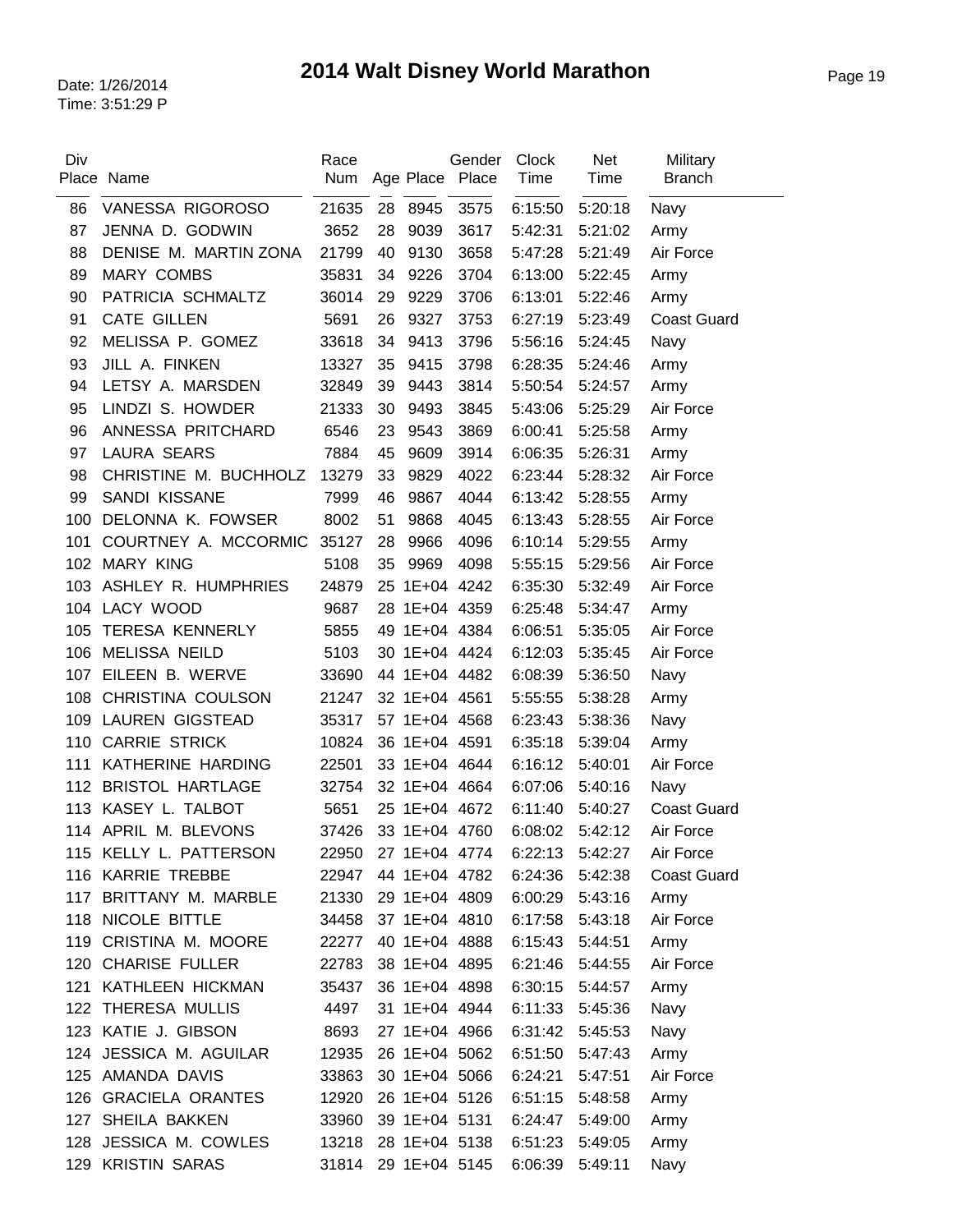| Div | Place Name              | Race<br>Num | Age Place Place | Gender | <b>Clock</b><br>Time | <b>Net</b><br>Time | Military<br><b>Branch</b> |
|-----|-------------------------|-------------|-----------------|--------|----------------------|--------------------|---------------------------|
| 130 | RACHEL A. RADOS         | 34761       | 35 1E+04 5155   |        | 6:10:49              | 5:49:24            | Air Force                 |
| 131 | <b>KELLEY EDWARDS</b>   | 11580       | 29 1E+04 5156   |        | 6:52:56              | 5:49:26            | <b>Coast Guard</b>        |
| 132 | JENNIFER K. ENG-KULAW   | 32130       | 29 1E+04 5187   |        | 6:11:44              | 5:49:56            | Navy                      |
| 133 | <b>MIRANDA HULSE</b>    | 37388       | 29 1E+04 5252   |        | 6:25:54              | 5:51:10            | Army                      |
|     | 134 KATRINA S. CROWELL  | 12271       | 43 1E+04 5304   |        | 6:55:26              | 5:52:01            | Air Force                 |
| 135 | NICOLE BAXTER           | 6053        | 42 1E+04 5371   |        | 6:24:55              | 5:53:15            | <b>Marines</b>            |
|     | 136 KATHRYN DWORAK      | 20369       | 32 1E+04 5456   |        | 6:34:26              | 5:54:47            | Marines                   |
|     | 137 AMY K. CERINO       | 12728       | 39 1E+04 5496   |        | 6:51:40              | 5:55:25            | <b>Coast Guard</b>        |
| 138 | HILLARY B. WYKES        | 22772       | 33 1E+04 5519   |        | 6:32:12              | 5:55:48            | Air Force                 |
| 139 | AMY VERTREES            | 5751        | 39 1E+04 5533   |        | 6:41:10              | 5:56:00            | Army                      |
| 140 | JESSICA M. HRU          | 11562       | 28 1E+04 5717   |        | 7:01:14              | 5:59:03            | Navy                      |
| 141 | SAKINA A. NIXON         | 12264       | 26 1E+04 5775   |        | 7:04:12              | 5:59:58            | Marines                   |
| 142 | DIANE M. HADDEN         | 23216       | 28 1E+04 5801   |        | 6:40:51              | 6:00:23            | Navy                      |
| 143 | <b>CAROLYN BATEY</b>    | 12829       | 28 1E+04 5891   |        | 7:06:05              | 6:02:03            | Air Force                 |
| 144 | CATHERYN ADAMS-BROO     | 35421       | 37 1E+04 5933   |        | 6:47:50              | 6:02:40            | Air Force                 |
| 145 | ERIKA LINGAMFELTER      | 13546       | 25 1E+04 5968   |        | 7:08:03              | 6:03:41            | Air Force                 |
| 146 | ANGELENA C. HOCKWALT    | 5563        | 37 1E+04 6123   |        | 6:37:43              | 6:07:00            | Army                      |
| 147 | JOSELYNE NORTON         | 11012       | 34 1E+04 6143   |        | 7:03:38              | 6:07:23            | Army                      |
| 148 | JESSIKA M. JACKSON      | 4735        | 24 1E+04 6304   |        | 6:35:39              | 6:10:29            | Army                      |
| 149 | ARPINEE SARKISIAN       | 9582        | 36 1E+04 6337   |        | 7:02:06              | 6:11:17            | Army                      |
| 150 | ADRIANA ALFARO          | 34999       | 32 1E+04 6397   |        | 7:07:54              | 6:12:25            | Air Force                 |
| 151 | <b>CHRISTI TAYLOR</b>   | 12629       | 34 1E+04 6404   |        | 7:15:28              | 6:12:31            | Army                      |
| 152 | STEPHANIE A. HARTLEY    | 22609       | 28 1E+04 6440   |        | 6:48:49              | 6:13:15            | Army                      |
| 153 | <b>JAMILA WILLIAMS</b>  | 22786       | 34 1E+04 6475   |        | 6:49:41              | 6:14:05            | Army                      |
| 154 | JERRY A. CRABTREE       | 13384       | 59 1E+04 6529   |        | 7:18:52              | 6:14:53            | Navy                      |
| 155 | ALICIA K. WALLACE       | 7424        | 25 1E+04 6619   |        | 6:57:15              | 6:16:54            | Air Force                 |
| 156 | RACHEL D. SULLIVAN      | 21950       | 37 1E+04 6650   |        | 6:43:43              | 6:17:20            | Army                      |
| 157 | TRISTA BUDZYNSKI        | 10451       | 27 1E+04 6699   |        | 7:13:32              | 6:18:19            | Army                      |
|     | 158 MYRA FOUNTAIN       | 12498       | 29 1E+04 6702   |        | 7:13:32              | 6:18:20            | Army                      |
|     | 159 LISA S. WOODWARD    | 9402        | 27 1E+04 6747   |        | 7:22:09              | 6:19:12            | Air Force                 |
|     | 160 CATHY G. MILCZARSKI | 34520       | 37 1E+04 6936   |        | 6:37:08              | 6:22:53            | Army                      |
|     | 161 AMY SITZE           | 34862       | 39 2E+04 7005   |        | 7:06:08              | 6:24:23            | Army                      |
|     | 162 STEPHANIE A. FINLEY | 24421       | 29 2E+04 7023   |        | 7:20:44              | 6:24:38            | Army                      |
|     | 163 ELIE HARRIS         | 35612       | 32 2E+04 7046   |        | 7:10:23              | 6:24:56            | <b>Coast Guard</b>        |
|     | 164 LAURA MARTINEZ      | 31902       | 28 2E+04 7141   |        | 6:49:12              | 6:27:02            | <b>Marines</b>            |
|     | 165 AMANDA HATESOHL     | 8195        | 30 2E+04 7217   |        | 7:13:21              | 6:28:11            | Air Force                 |
|     | 166 LUCY JIMENEZ        | 35189       | 34 2E+04 7220   |        | 7:07:58              | 6:28:18            | <b>Coast Guard</b>        |
|     | 167 MEGHANN RANKIN      | 10855       | 27 2E+04 7241   |        | 7:24:45              | 6:28:43            | Air Force                 |
|     | 168 JUDEE BRANDT        | 24536       | 31 2E+04 7322   |        | 7:26:16              | 6:30:16            | <b>Coast Guard</b>        |
|     | 169 BRENDA MCFARLAND    | 37038       | 49 2E+04 7331   |        | 7:12:13              | 6:30:22            | Navy                      |
|     | 170 RACHAEL M. HOAGLAND | 34917       | 39 2E+04 7350   |        | 6:57:42              | 6:30:51            | Army                      |
|     | 171 ELIZABETH HOXIE     | 10395       | 26 2E+04 7672   |        | 7:39:40              | 6:37:28            | Army                      |
|     | 172 MELISSA MAGGART     | 7171        | 26 2E+04 7684   |        | 7:24:01              | 6:37:51            | Air Force                 |
|     | 173 AIDA NEGRONRAMOS    | 35377       | 42 2E+04 7739   |        | 7:34:49              | 6:38:49            | Army                      |